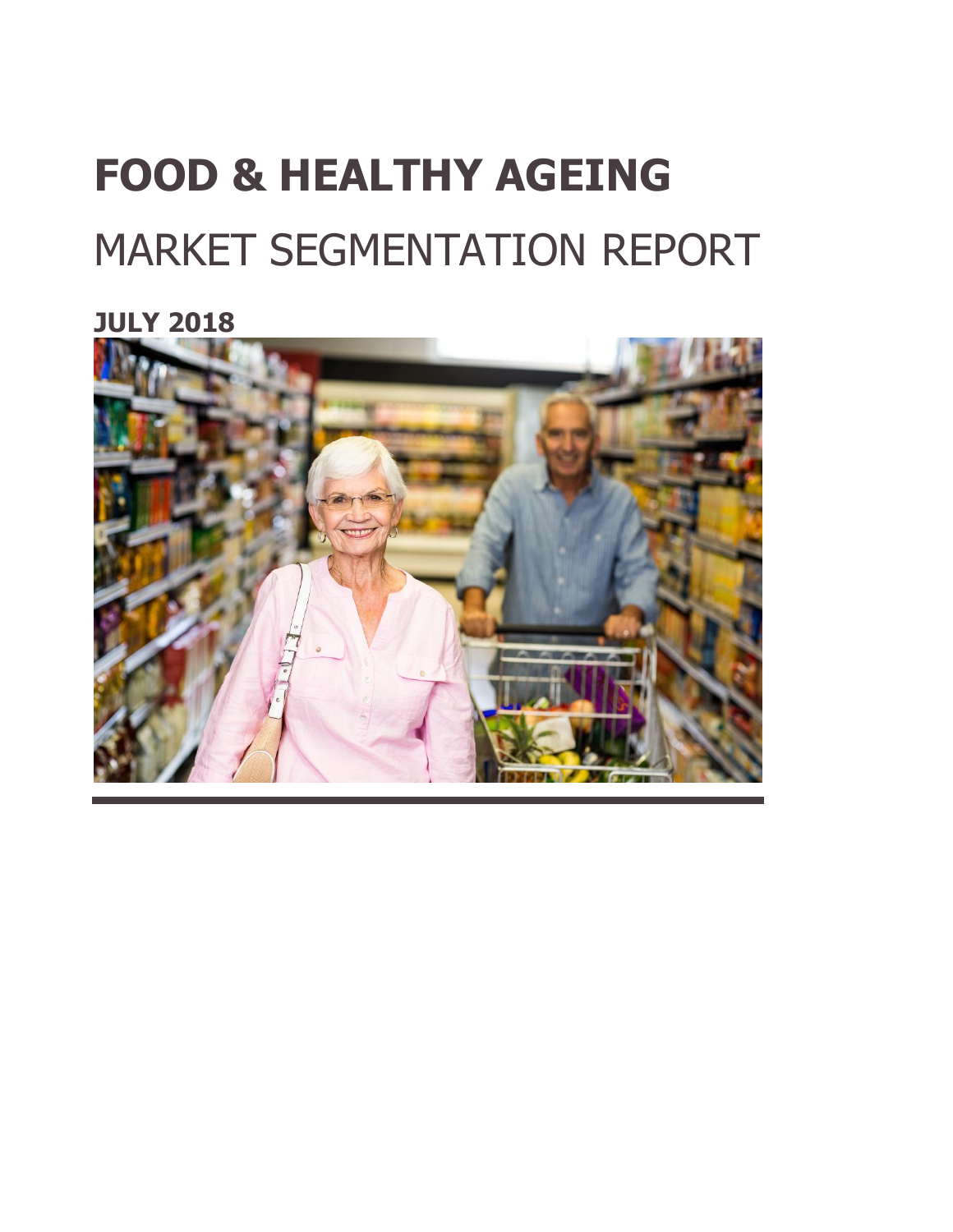Creation Date: July 2018

Created by: Created by: Milbank Project Management

Report commissioned by Regional Development Australia Adelaide Hills Fleurieu & Kangaroo Island (RDA) and Primary Industries and Regions SA (PIRSA)

Disclaimer:

This segmentation has been undertaken to better understand the 60 years and over South Australian population and their choices and attitudes around the purchase and consumption of food. This work does not constitute, nor should it be regarded in any manner whatsoever, as advice, and is not intended to influence a person in making a decision. The segmentation analysis was based on data collected through the Food and Healthy Ageing survey conducted in May 2018 and qualitative research and consultation with the food industry and consumer focus group participants aged 60+ years. As such it is not a true representation of the 60+ South Australian demographic.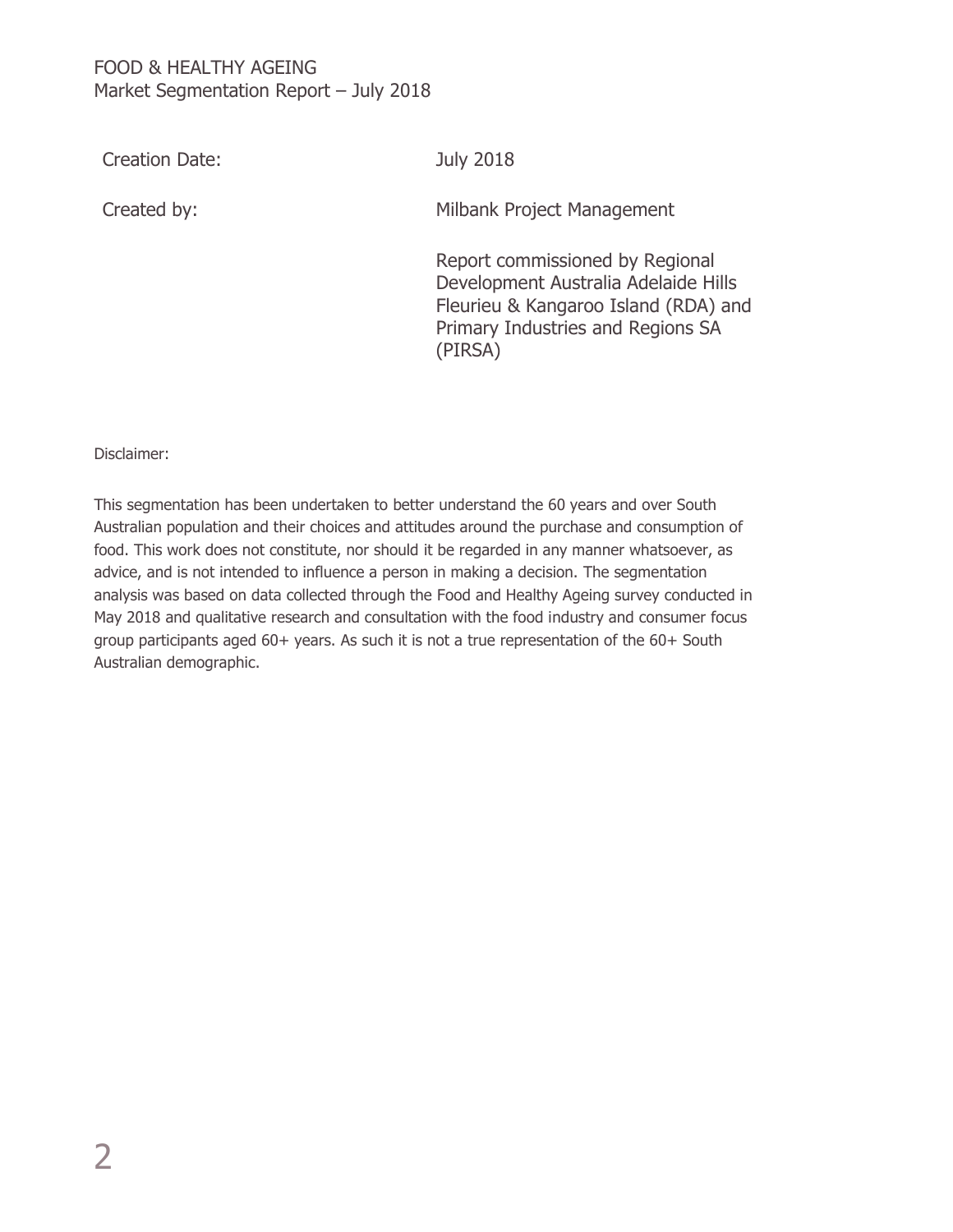# TABLE OF CONTENTS

| APPENDIX 1: KEY THEMES IDENTIFIED BY THE FOOD INDUSTRY  19 |  |
|------------------------------------------------------------|--|
| APPENDIX 2: KEY THEMES IDENTIFIED BY THE FOCUS GROUPS  25  |  |
|                                                            |  |
|                                                            |  |
|                                                            |  |
|                                                            |  |
|                                                            |  |
|                                                            |  |
|                                                            |  |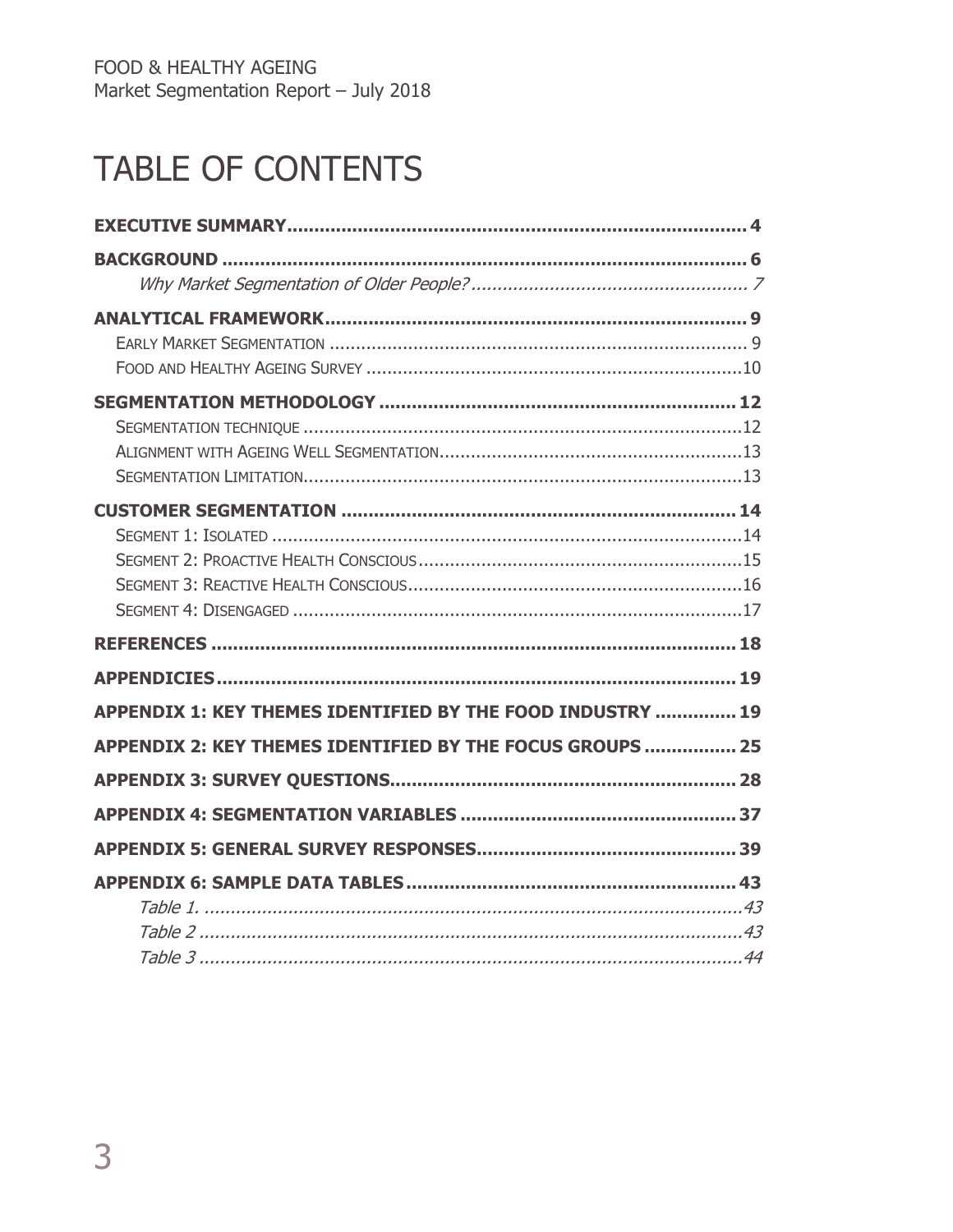# <span id="page-3-0"></span>EXECUTIVE SUMMARY

The Food and Healthy Ageing Market Segmentation activity was a partnership between Primary Industries and Regions South Australia (PIRSA) and Regional Development Australia Adelaide Hills Fleurieu & Kangaroo Island (RDA). This project set out to define the 60+ aged cohort to provide market intelligence for the local food industry for the purpose of the development or refinement of targeted food products for the older market. The market segmentation work was built on previous work done by the Economic Development Board of SA and the market segments identified in their Shaping the Future of SA, Ageing Well Report and Appendices (2015).

The Food and Healthy Ageing Survey was conducted in May 2018 based on information collected in consultation with South Australian food and beverage producers, associated organisations and consumer focus groups with all participants aged 60+ years. The survey received 842 responses. Note only 2% of responders were aged 80+ years.

The segmentation was conducted using Latent Class Analysis (LCA) which uses probability modelling to maximize the overall fit of the model to the data.

Of the 29 variables analysed, 13 variable and six attitudinal areas provided statistically relevant data to identify four market segments:

- Isolated
- Proactive Health Conscious
- Reactive Health Conscious; and
- Disengaged

In addition to the market segments identified, 169 data tables were created providing further detail and insight into these segments and their attitudes, behaviours and purchasing choices around food (Appendix 7 – separate document). Businesses may want to seek marketing expertise to help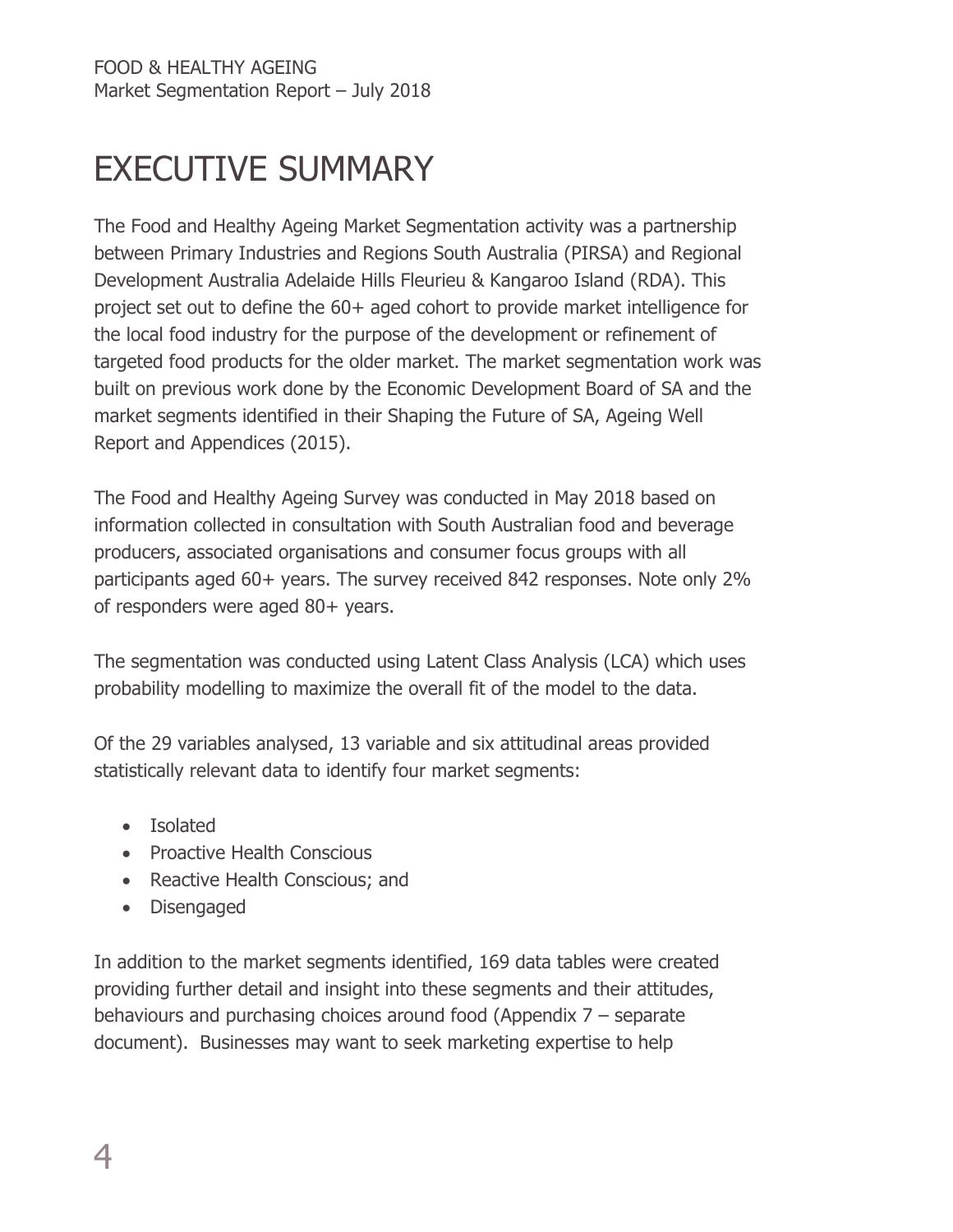contextualise and interpret this data to ensure the best decisions are made for the business or industry in question.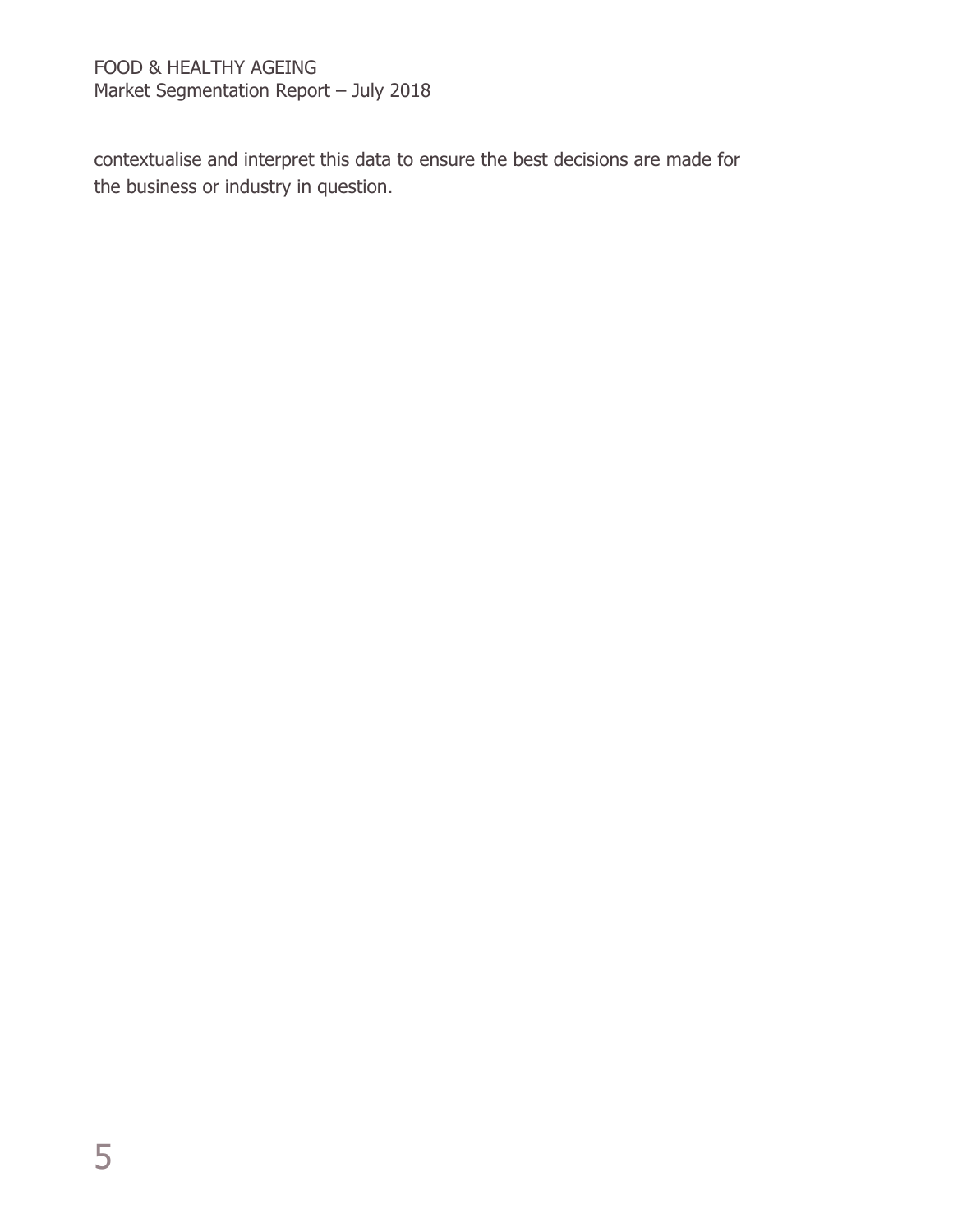# <span id="page-5-0"></span>BACKGROUND

"Healthy Food for Healthy Ageing" is a real and tangible opportunity to maintain and improve the health and wellness of individuals as they age, through the delivery of food and beverage products and services.

The International Union of Food Science and Technology estimates that the global population of those aged 60 or over will triple by 2050 to about 2 billion. The United Nations Department of Economic and Social Affairs breaks this growth down with Asia expected to grow by 66%, Africa 64%, Oceania by 47%, North America by 41% and Europe by 23%. The largest growth is expected to occur in Latin America and the Caribbean with a projected 71% increase. Population ageing is also expected to grow faster in urban areas with an expected 68% increase compared to only 25% in rural areas.

The Shaping the Future of SA, Ageing Well, A Report of the Key Ideas and Findings (2015) states that "In the 30 years from 2020 to 2050, the number of South Australia's aged 65+ and over is expected to increase by 56% to 530,000."

Quality of life and ageing 'in place' have become important elements for older markets, as they are closely linked to their health, family and social networks, home and independence (Meeting the Food Needs of the Ageing Population – Implications for Food Science and Technology (2014)). Consequently, the notion of healthy ageing is a pressing concern for not only South Australia but for both the developed and developing world. Improved health outcomes are important right across the age demographic. Focussing specifically on those living independently in their own homes (60-70 years), improving aspects such as bone health, cognitive function and balance would reduce risks such as falls and broken bones. This would in turn maintain people's ability to live independently and reduce reliance on health services, and maintain general quality of life and well-being. Also, enabling people to age in place provides the community with continued access to this group's skills, knowledge and support for longer. All of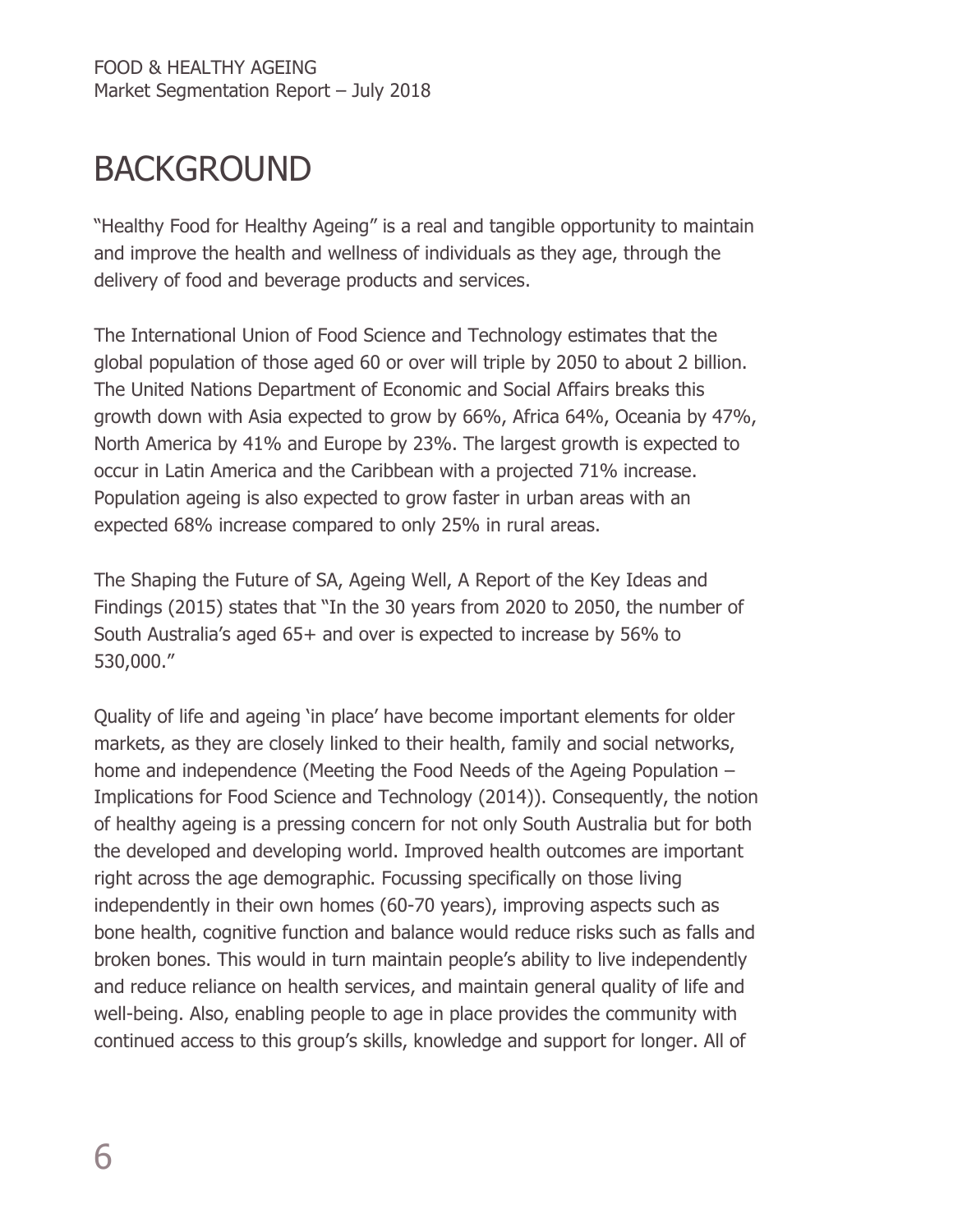which have positive benefits not only for the individual but for the community and state budgets.

Within this framework there are business growth opportunities for South Australia's many quality food and beverage manufacturers and value adders to target local, interstate and international markets. With South Australia's ageing population and our reputation for food safety, biosecurity and product integrity and given the right support for the industry, South Australia has the foundation and potential to be a leader in this area.

### <span id="page-6-0"></span>**WHY MARKET SEGMENTATION OF OLDER PEOPLE?**

Market segmentation provides industry and business with a better understanding of the different segments of customers within their markets. Typically we differentiate between children, adolescents and young adults – all of them under the age of 30. But as yet there is little breakdown in the different segments with the older population and even less understanding of their preferences and attitudes beyond the anecdotal. By better understanding and using relevant market segments (in this case older customers), businesses will be able to:

- maximum their business gains
- better meet the needs of particular segments including both current and potential customers; and
- develop products and services targeted at meeting specific needs and wants of specific segments.

Types of market segmentation typically cover a combination of demographic, geographic, psychographic and behavioural data. Common differentiators include variables such as age, income, education, gender, place, occupation, lifestyle, behaviours, and attitudes.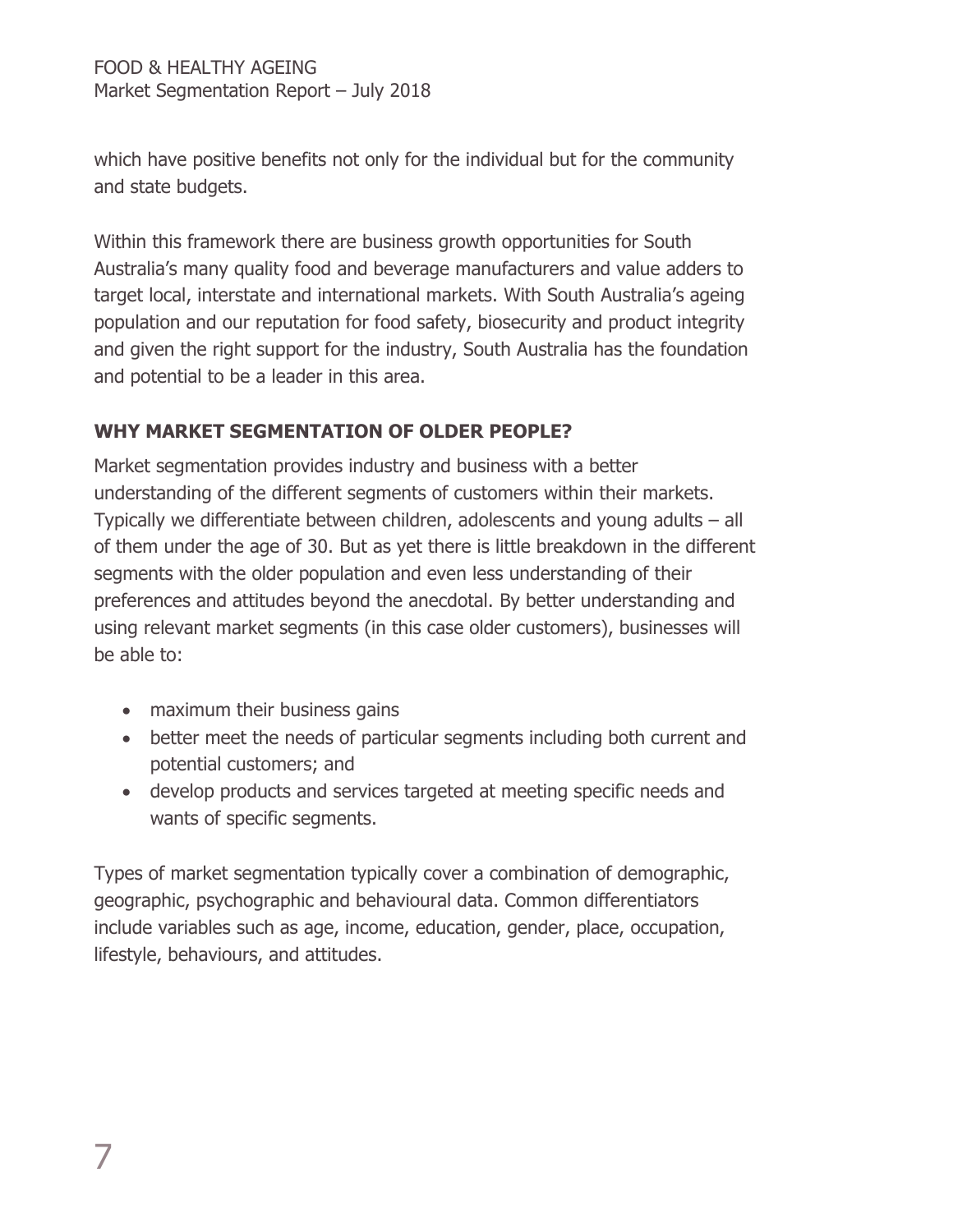Market segmentation groups together individuals with similar responses and allows:

- Better understanding of customer needs and satisfaction of these needs
- Better opportunities for business growth improving competitive positioning
- Improves business profits by better targeting their product offering and pricing strategies
- Enables development of better targeted marketing strategies

Market segmentation divides a broad target market into subsets of consumers who have common needs, attitudes and applications to particular types of goods and services. Products can then be specifically designed to meet those needs and/or marketed accordingly with messages that directly appeal to that group.

It is intended that the data captured through this project will assist our food and beverage producers in the above areas for consumers over the age of 60 years.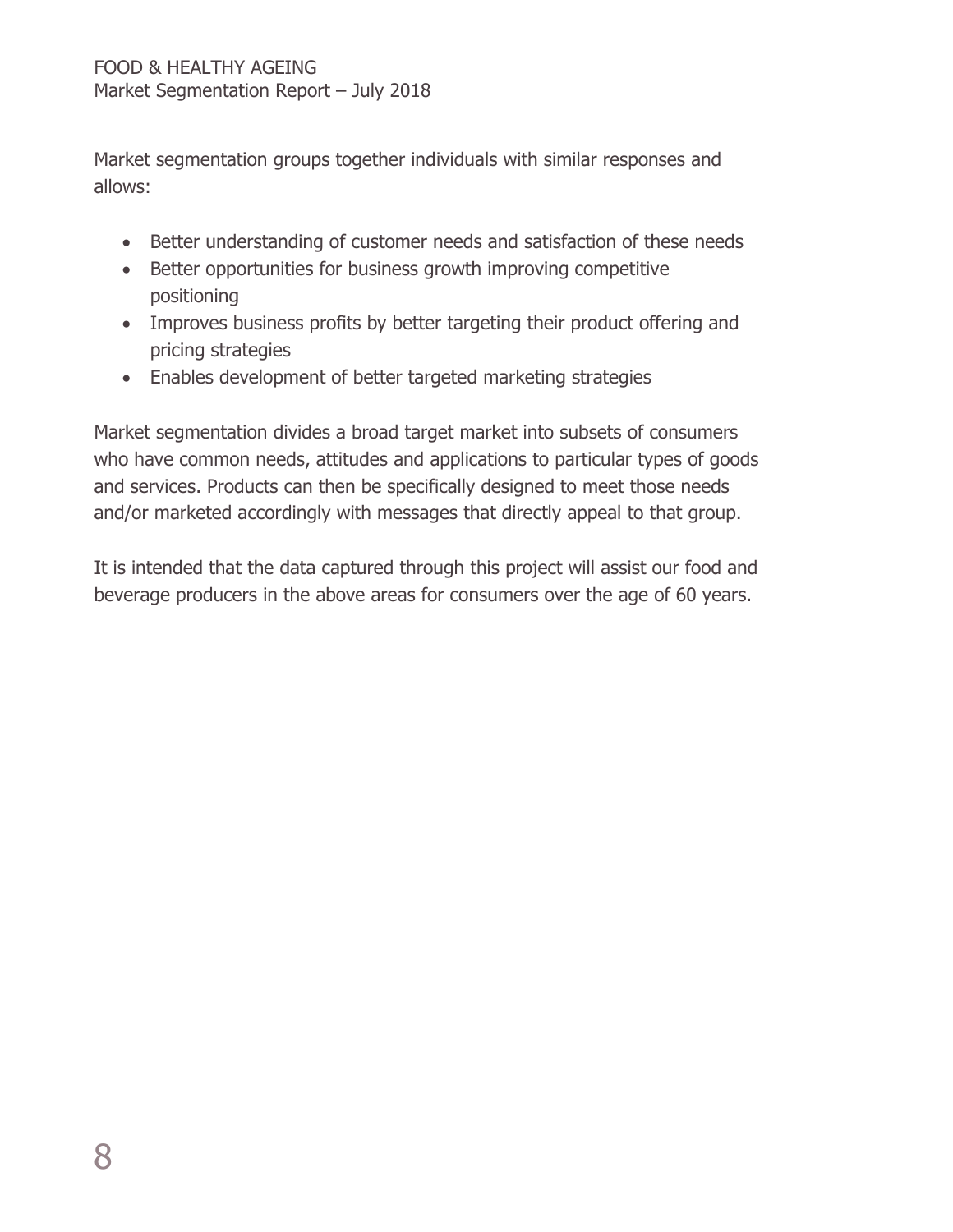# <span id="page-8-0"></span>ANALYTICAL FRAMEWORK

### <span id="page-8-1"></span>**EARLY MARKET SEGMENTATION**

In 2016 the Economic Development Board of South Australia undertook the Shaping the Future of South Australia, Ageing Well Survey to provide better understanding of the 60+ cohort. From the data collected in the Ageing Well Survey five key groups were identified for this cohort that showed significant differences by demographic, socio-economic, behavioural and health variables. As the research was conducted predominantly via email, little was captured from the 85+ age groups.

The identified customer segments from Ageing Well Survey were:

- **The Worker** Consisting of approximately 8-10% of the SA population, they are roughly age 62 years, living in metropolitan Adelaide with paid work. Not accessing superannuation, no pension, and concerned with their financial security. Predominantly good to excellent health status.
- **The Renter** Consisting of approximately 22-24% of the SA population, they are roughly 77 years of age, renting in metropolitan Adelaide. They don't work, don't access superannuation and live on a full pension. They have low financial security and poor to average health.
- **The Regional Resident** Consisting of approximately 12-14% of the SA population they are roughly 65 years in age living most likely in regional areas. They work part-time, access part-pension and don't access superannuation. They have medium financial security and average to good health. They are more likely to be involved in community groups and describe themselves as handy people and/or gardeners.
- **The Grandparent** Consisting of 38-40% of the SA population, the Grandparent is roughly 68 years of age, living in the family home in metropolitan Adelaide, They might spend 1 day per week in paid work and 2 days per week volunteering. They access their superannuation and part-pension. They have medium financial security and good health. They self-describe as 'Grandparents' and volunteers.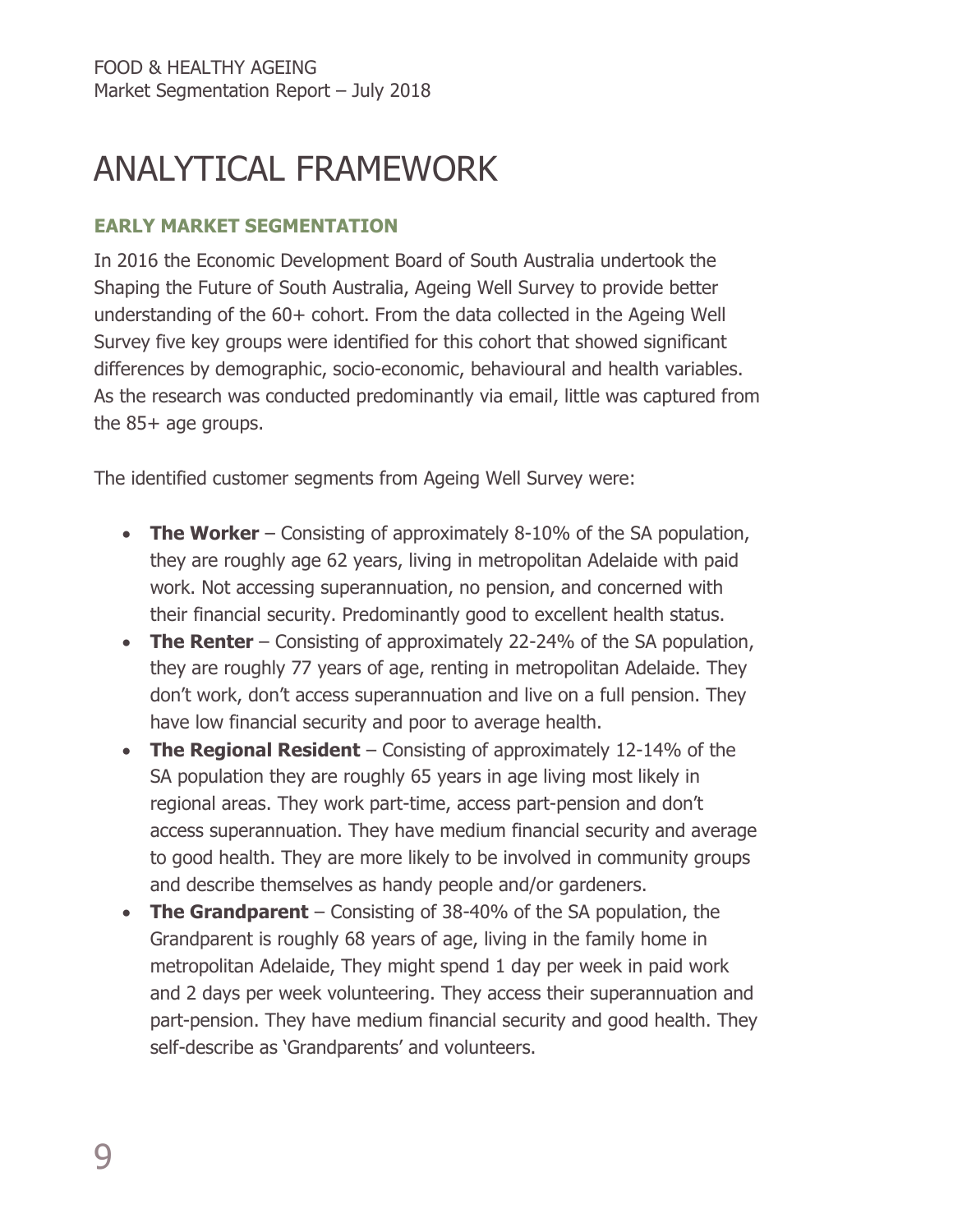• **The Traveller** – Consisting of 16-18% of the SA population, the Traveller is roughly 66 years of age, living in the family home in metropolitan Adelaide. They don't work, don't access the pension but are accessing superannuation. They have high financial security and good to excellent health. They are the least likely to volunteer and like to travel often taking more than three trips per year.

This initial work did enquire into some variables around food and social interaction but further knowledge was required to provide more specific insight for the food and beverage industry. It was decided to build upon this earlier work by conducting further focus groups and a survey to expand the variables for segmentation analysis to include food and shopping attitudes and habits and reactions to different marketing messages.

As such, the current work sought to further disaggregate the older market specifically towards food preferences and attitudes.

The full Shaping the Future of SA, Ageing Well Reports can be found at: [http://economicdevelopmentboardsa.com.au/shaping-the-future-of-south](http://economicdevelopmentboardsa.com.au/shaping-the-future-of-south-australia-ageing-well-report/)[australia-ageing-well-report/](http://economicdevelopmentboardsa.com.au/shaping-the-future-of-south-australia-ageing-well-report/)

### <span id="page-9-0"></span>**FOOD AND HEALTHY AGEING SURVEY**

An initial Food and Beverage Industry workshop was conducted on the 30<sup>th</sup> January 2018 to establish current industry knowledge of the 60+ age group and to ascertain what industry would like to understand better from this diverse consumer group.

Key themes identified from the day can be found in Appendix 1.

From this consultation, lines of enquiry were established and a number of consumer focus groups were held across the Adelaide metropolitan and in the Fleurieu region. The age profile of participants, focus group locations and summary of issues identified can be found in Appendix 2.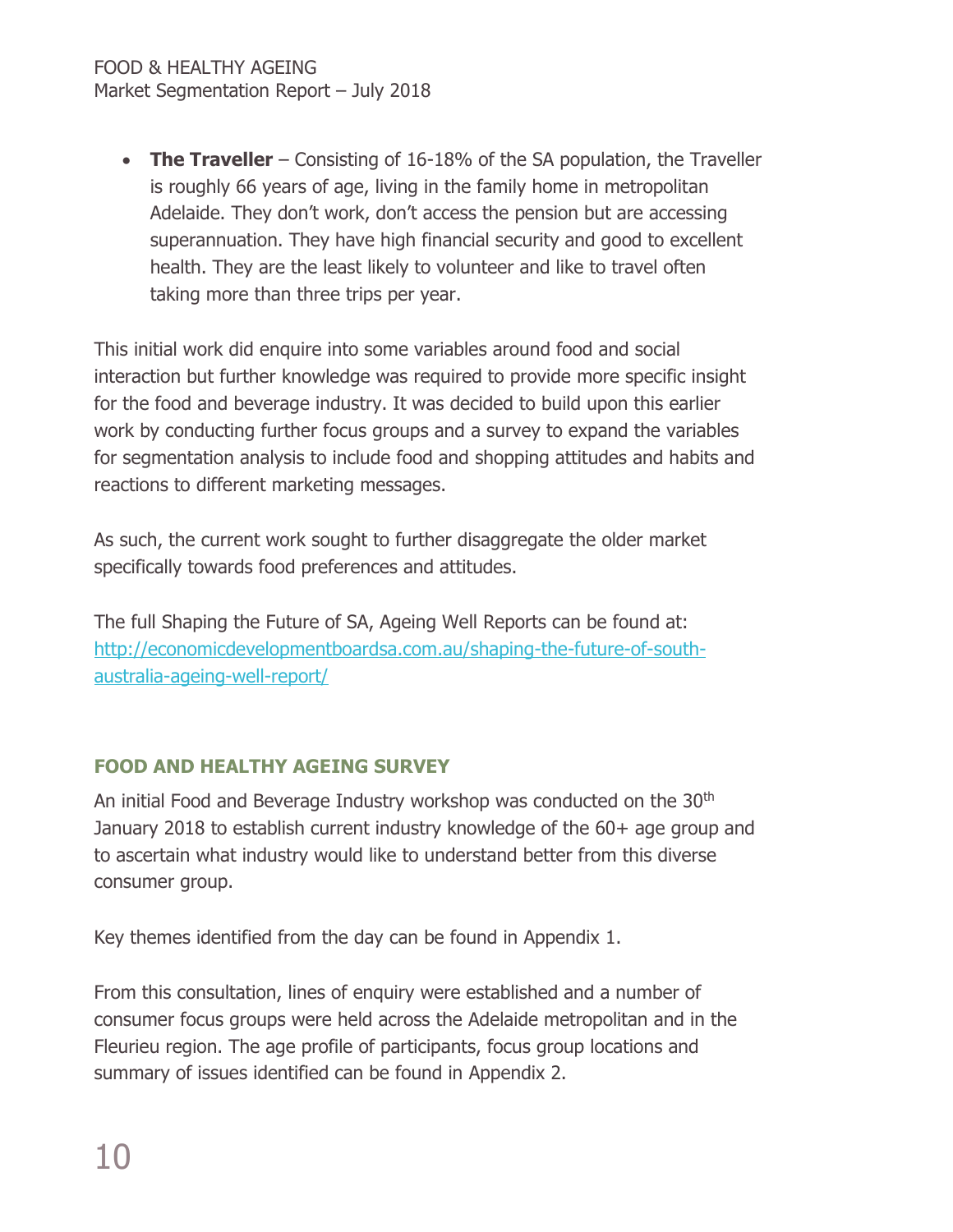The information collected was then used to design the survey questions.

The Food and Health Ageing Survey was conducted between Monday 30th April and 27<sup>th</sup> May 2018 and contained 43 demographic, behavioural and attitudinal questions.

The survey was sent out to a number of different types of organisations with requests for distribution. Some were more successful than others. Types of distribution channels were:

- The Week End Plus On-line Magazine through The Office of the Ageing with the South Australian Government
- Local Government Associations
- Regional Development Australia Boards
- Community Groups
- Home and Community Care Providers
- Social media (Facebook and LinkedIn)

In total 842 responses were collected with 71% from metropolitan Adelaide and 29% from regional South Australia. Survey questions and general results from the survey can be found in Appendix 3 and 5.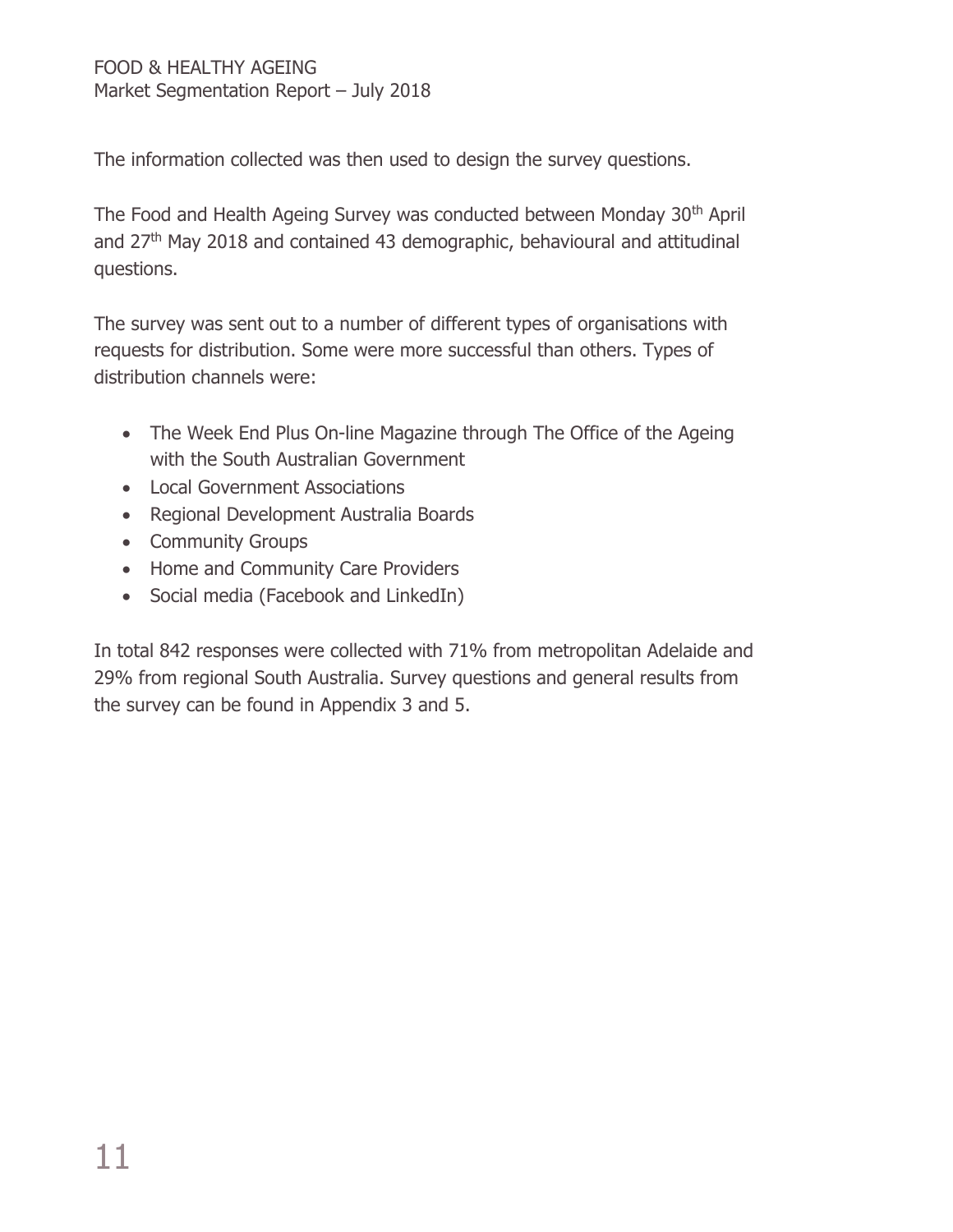# <span id="page-11-0"></span>SEGMENTATION METHODOLOGY

### <span id="page-11-1"></span>**SEGMENTATION TECHNIQUE**

The segmentation was conducted using Latent Class Analysis (LCA) by KPMG Australia. LCA is a mixed-mode segmentation method allowing the creation of segments using a combination of numeric and categorical data.

Latent class cluster analysis uses probability modelling to maximize the overall fit of the model to the data. For each survey respondent, the analysis delivers the probability of belonging to each cluster (segment). Respondents are assigned to the cluster to which they have the highest probability of belonging.

The LCA was carried out iteratively with the majority of behavioural and attitudinal variables (collected in the survey) included in the analysis. Variables that did not differ significantly between segments were removed, and the segmentation analysis re-run through multiple iterations to maximise the efficiency of the segmentation model.

Appendix 4 provides a list of the variables collected through the survey and those used in the segmentation analysis.

Isolated Proactive Health Conscious Disengaged Reactive Health Conscious

The segmentation identified 4 distinct segments: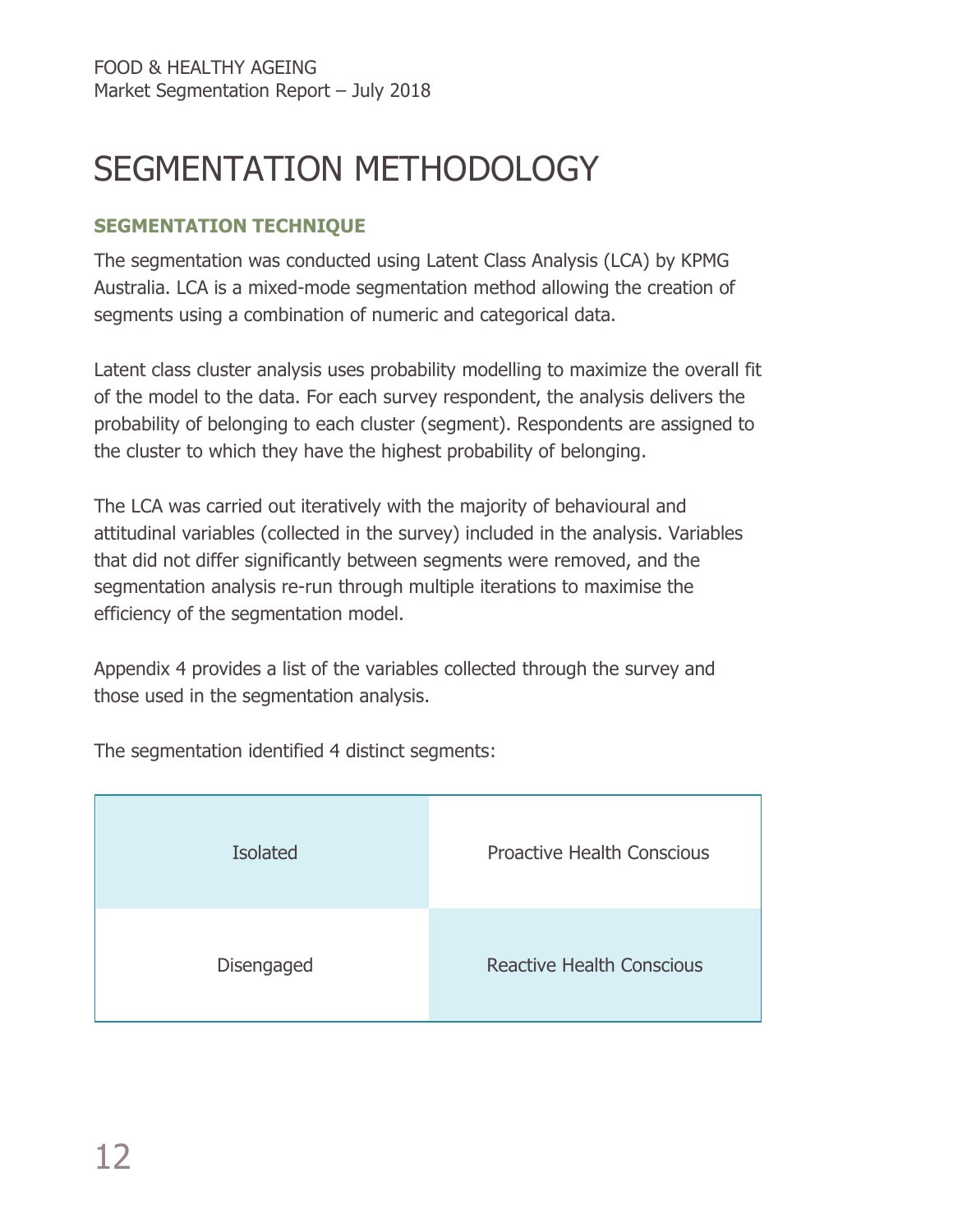### <span id="page-12-0"></span>**ALIGNMENT WITH AGEING WELL SEGMENTATION**

Following this new segmentation analysis the main alignment with the original Economic Development Board's Ageing Well market segmentation was the Isolated Aged with The Renter. Significant correlation with the other groups could not be identified.

### <span id="page-12-1"></span>**SEGMENTATION LIMITATION**

As with the original segmentation work the 85+ age group was again difficult to capture despite additional actions taken to do so. Assistance to capture this group would need the support of home and community care providers or paid survey companies to individually door knock or undertake phone surveys.

Bias risks identified in the data are:

- Sample is under represented by the older/frail aged. Just 2% of respondents were aged 80 years or more, compared to approximately 20% of over 60s being 80+ years in the general South Australian population;
- There was a predominance of female responders. Males accounted for only 28% of respondents, compared to 47% of over 60s in the general South Australian population;
- Sample selection was skewed towards those who have internet access, and who access the specific distribution channels used for the survey.

The sample is also possibly skewed toward those who are more engaged with the research topic and therefore more likely to take the survey. This could also account for the high response from females. This may mean the results understate the market significance of the Disengaged segment.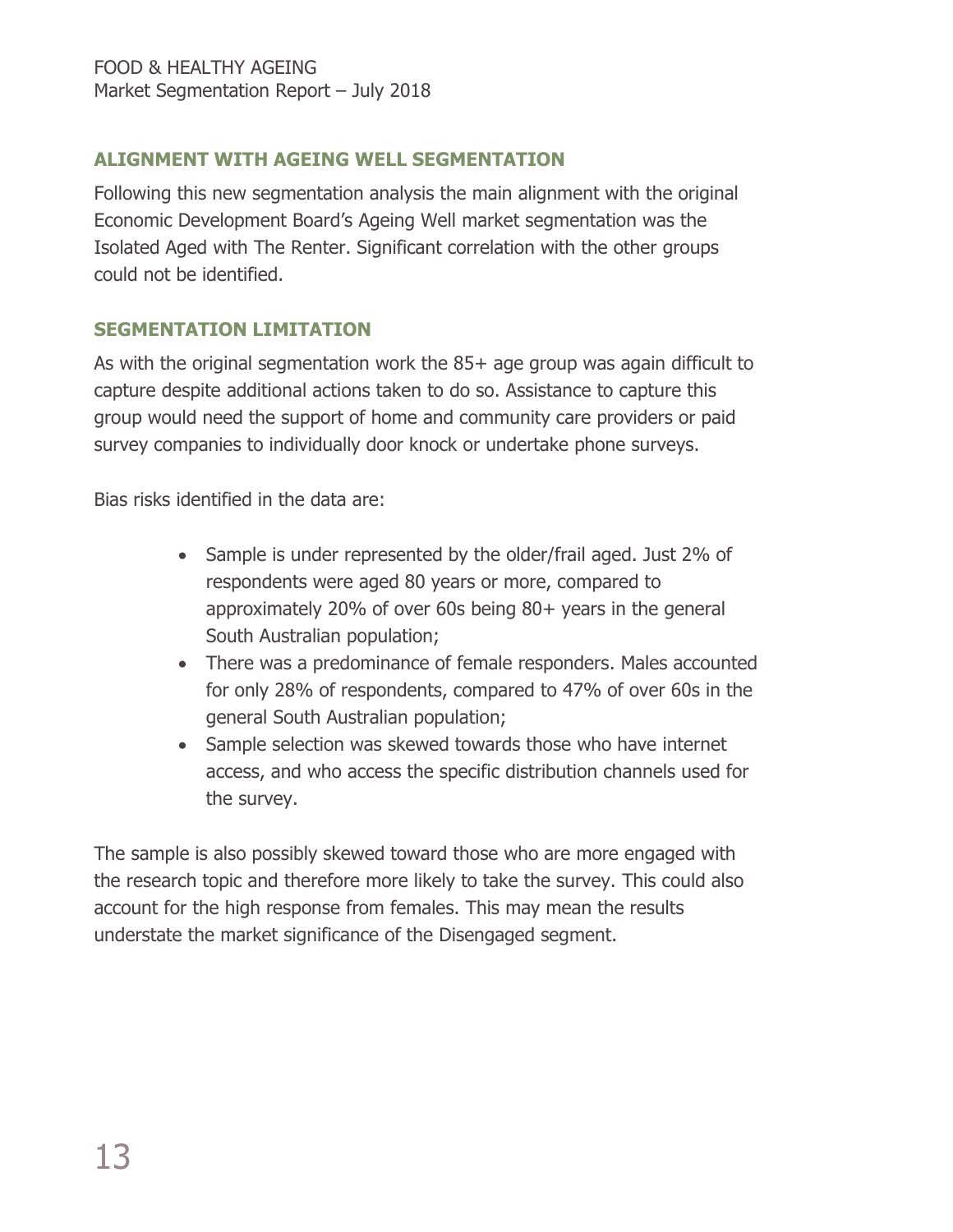# <span id="page-13-0"></span>CUSTOMER SEGMENTATION

#### <span id="page-13-1"></span>**SEGMENT 1: ISOLATED**

The Isolated (I) segment generally live alone. They earn less on average and are more likely than other segments to rent their home - leading to lower levels of financial security. They usually eat and shop alone and, while they mostly prepare their own meals, they are more likely than other segments to eat readymade meals. While recognising the importance of healthy eating and exercise, they generally place less value on the social aspects of eating.



Most likely live alone



Lower income and less likely to feel financially secure

| <b>Living arrangements</b>                | More likely than other segments to rent or live in retirement<br>village |
|-------------------------------------------|--------------------------------------------------------------------------|
| <b>Hours spent with others</b>            | Average amount of time spent with others                                 |
| <b>Hours spent exercising</b>             | Average amount of time spent exercising                                  |
| <b>Food decision maker</b>                | Usually sole food decision maker (more likely to live alone)             |
| <b>Food preparer</b>                      | Usually sole food preparer                                               |
| <b>Times eat alone</b>                    | Usually eat alone                                                        |
| <b>Home cooking frequency</b>             | Less likely than other segments to cook at home every day                |
| <b>Ready-made meal frequency</b>          | More likely than other segments to eat ready-made meals                  |
|                                           | multiple times a week                                                    |
| <b>Takeaway frequency</b>                 | Eat takeaway sometimes                                                   |
| <b>Delivery service frequency</b>         | Rarely use delivery services                                             |
| <b>Changes to diet</b>                    | Average levels of dietary change in recent years                         |
| <b>Most trusted source of information</b> | Most likely to trust GP or own research                                  |
| <b>Food shopping</b>                      | Usually shop alone                                                       |
| <b>Attitudes - Eating healthy meals</b>   | Mostly see eating healthy meals as important                             |
| <b>Attitudes - Preparing own meal</b>     | Less likely to place high importance on preparing own meal               |
| <b>Attitudes - Exercising</b>             | Place average levels of importance on exercising                         |
| <b>Attitudes - Eating socially with</b>   | Less likely to place high levels of importance on eating with            |
| <b>friends</b>                            | friends                                                                  |
| <b>Attitudes - Eating socially with</b>   | Less likely to place high levels of importance on eating with            |
| family                                    | family                                                                   |
| <b>Attitudes - Eating out</b>             | View eating out as moderately important                                  |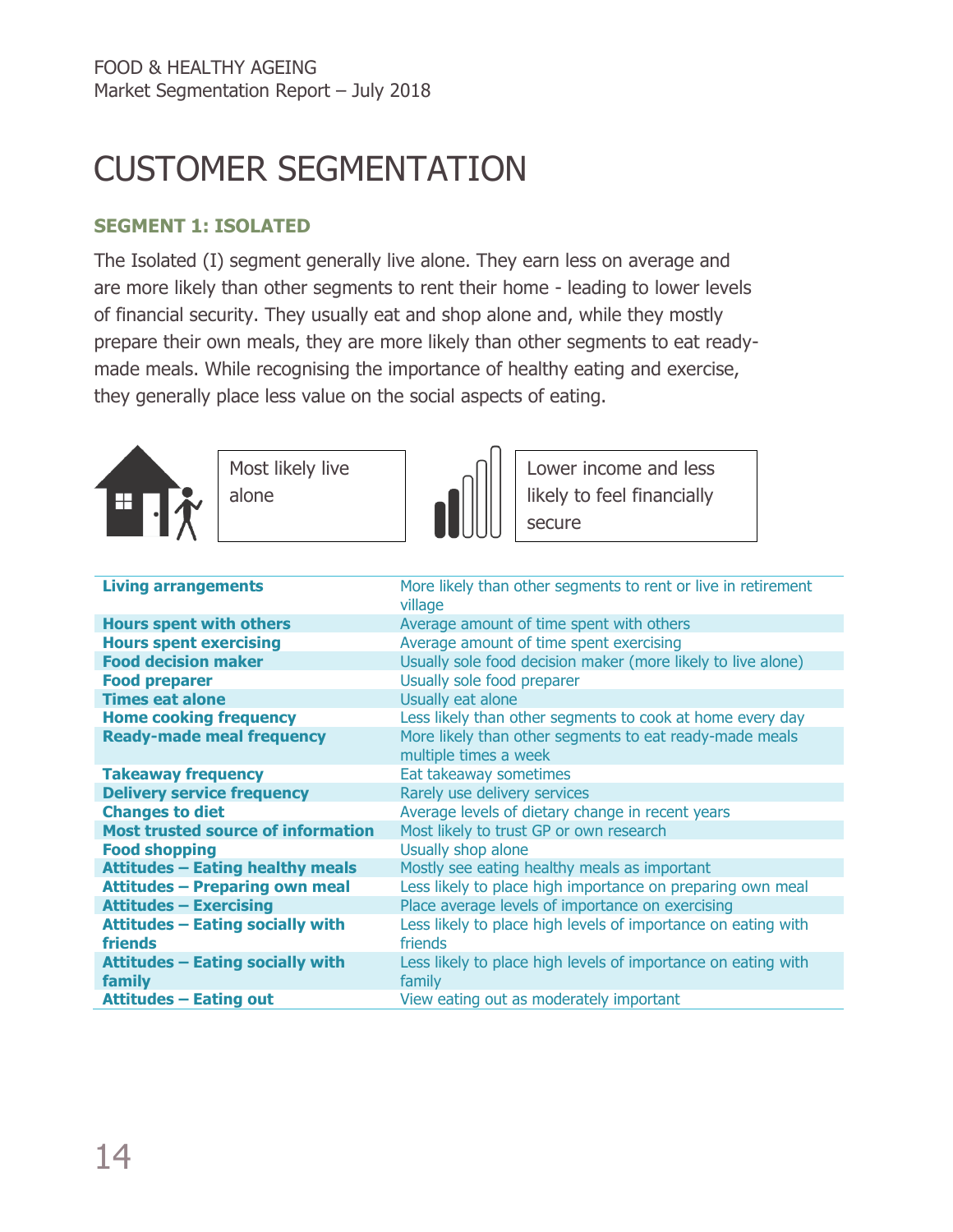### <span id="page-14-0"></span>**SEGMENT 2: PROACTIVE HEALTH CONSCIOUS**

The Proactive Health Conscious (PHC) typically live as couples in their own home. They tend to have high income levels, high weekly spend on food and high levels of financial security. PHCs often shop with their partner, and usually cook at home. PHCs tend to be health conscious placing high levels of importance on eating healthy foods, exercising and eating socially with family and friends. PHCs keep themselves informed through their own food research. PHCs are health conscious placing high levels of importance on exercise and eating healthy meals. They are less likely to have made a dietary change in recent years.



Mostly live with partner or spouse



Higher income than other segments and more likely to feel financially secure

| <b>Living arrangements</b>                      | Mostly owner occupier                                          |
|-------------------------------------------------|----------------------------------------------------------------|
| <b>Hours spent with others</b>                  | Above average amount of time spent with others                 |
| <b>Hours spent exercising</b>                   | Above average amount of time spent exercising                  |
| <b>Food decision maker</b>                      | Sole or (less often) joint food decision maker                 |
| <b>Food preparer</b>                            | Sole or (less often) joint food preparer                       |
| <b>Times eat alone</b>                          | Rarely eat alone                                               |
| <b>Home cooking frequency</b>                   | Cook at home most days                                         |
| <b>Ready-made meal frequency</b>                | Rarely eat ready-made meals                                    |
| <b>Takeaway frequency</b>                       | Eat takeaway sometimes                                         |
| <b>Delivery service frequency</b>               | Rarely use delivery services                                   |
| <b>Changes to diet</b>                          | Less likely to have made a dietary change in recent years      |
| <b>Most trusted source of information</b>       | More likely to trust own research than other sources,          |
|                                                 | followed by GP                                                 |
| <b>Food shopping</b>                            | Usually shop alone or with partner                             |
| <b>Attitudes - Eating healthy meals</b>         | Place high importance on eating healthy meals                  |
| <b>Attitudes - Preparing own meal</b>           | Mostly see preparing own meals as important                    |
| <b>Attitudes - Exercising</b>                   | Place high levels of importance on exercise                    |
| <b>Attitudes - Eating socially with friends</b> | Mostly see eating socially with friends as important           |
| Attitudes - Eating socially with family         | Place high levels of importance on eating socially with family |
| <b>Attitudes - Eating out</b>                   | View eating out as moderately important                        |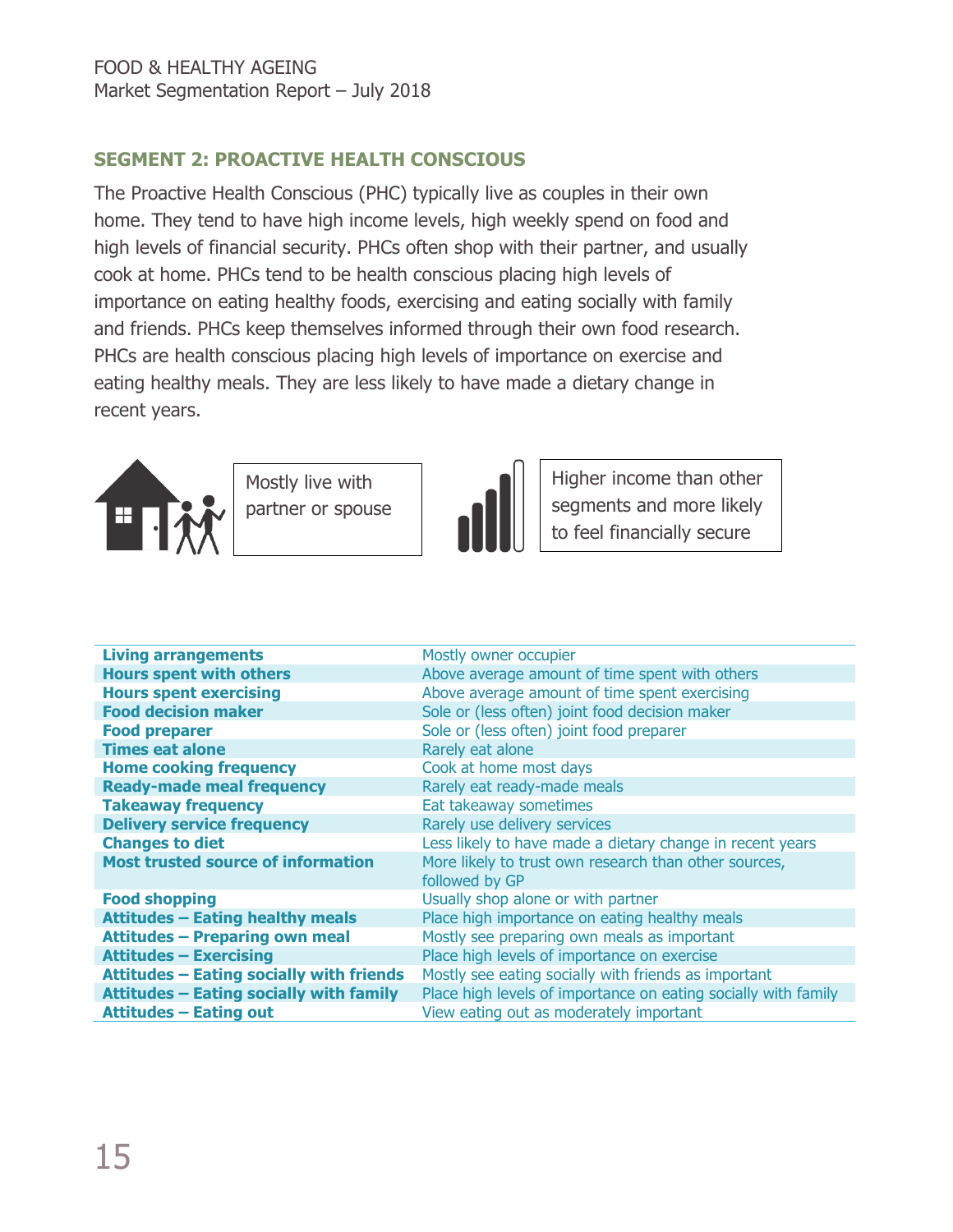### <span id="page-15-0"></span>**SEGMENT 3: REACTIVE HEALTH CONSCIOUS**

The Reactive Health Conscious (RHC) also live mostly as couples in their own home. They have moderate to high income levels, and this is reflected in their weekly food shopping spend and feelings of financial security. RHCs usually shop alone or with their partner, and mostly cook their own meals at home. Like PHCs, RHCs tend to be health conscious although they are less inclined toward exercise than PHCs. RHCs place greater trust in the advice of GPs and dietitians (than PHCs) and this may contribute to why they report above average levels of recent dietary change.



 $\overline{\mathsf{I}}$ 

Mostly live with partner or spouse



Higher income than other segments and more likely to feel financially secure

| <b>Living arrangements</b>                      | Mostly owner occupier                                             |
|-------------------------------------------------|-------------------------------------------------------------------|
| <b>Hours spent with others</b>                  | Average amount of time spent with others                          |
| <b>Hours spent exercising</b>                   | Average amount of time spent exercising                           |
| <b>Food decision maker</b>                      | Sole or (less often) joint food decision maker                    |
| <b>Food preparer</b>                            | Sole or (less often) joint food preparer                          |
| <b>Times eat alone</b>                          | Rarely eat alone                                                  |
| <b>Home cooking frequency</b>                   | Cook at home most days                                            |
| <b>Ready-made meal frequency</b>                | Rarely eat ready-made meals                                       |
| <b>Takeaway frequency</b>                       | Eat takeaway sometimes                                            |
| <b>Delivery service frequency</b>               | Rarely use delivery services                                      |
| <b>Changes to diet</b>                          | More likely to have made a dietary change in recent years         |
| <b>Most trusted source of information</b>       | Most likely to trust GP or own research. More likely to put trust |
|                                                 | in Dietitian than other segments                                  |
| <b>Food shopping</b>                            | Usually shop alone or with partner                                |
| <b>Attitudes - Eating healthy meals</b>         | Place high importance on eating healthy meals                     |
| <b>Attitudes - Preparing own meal</b>           | Place high importance on preparing own meals                      |
| <b>Attitudes - Exercising</b>                   | Place high levels of importance on exercise                       |
| <b>Attitudes - Eating socially with friends</b> | Place high levels of importance on eating socially with friends   |
| Attitudes - Eating socially with family         | Place high levels of importance on eating socially with family    |
| <b>Attitudes - Eating out</b>                   | View eating out a moderately important                            |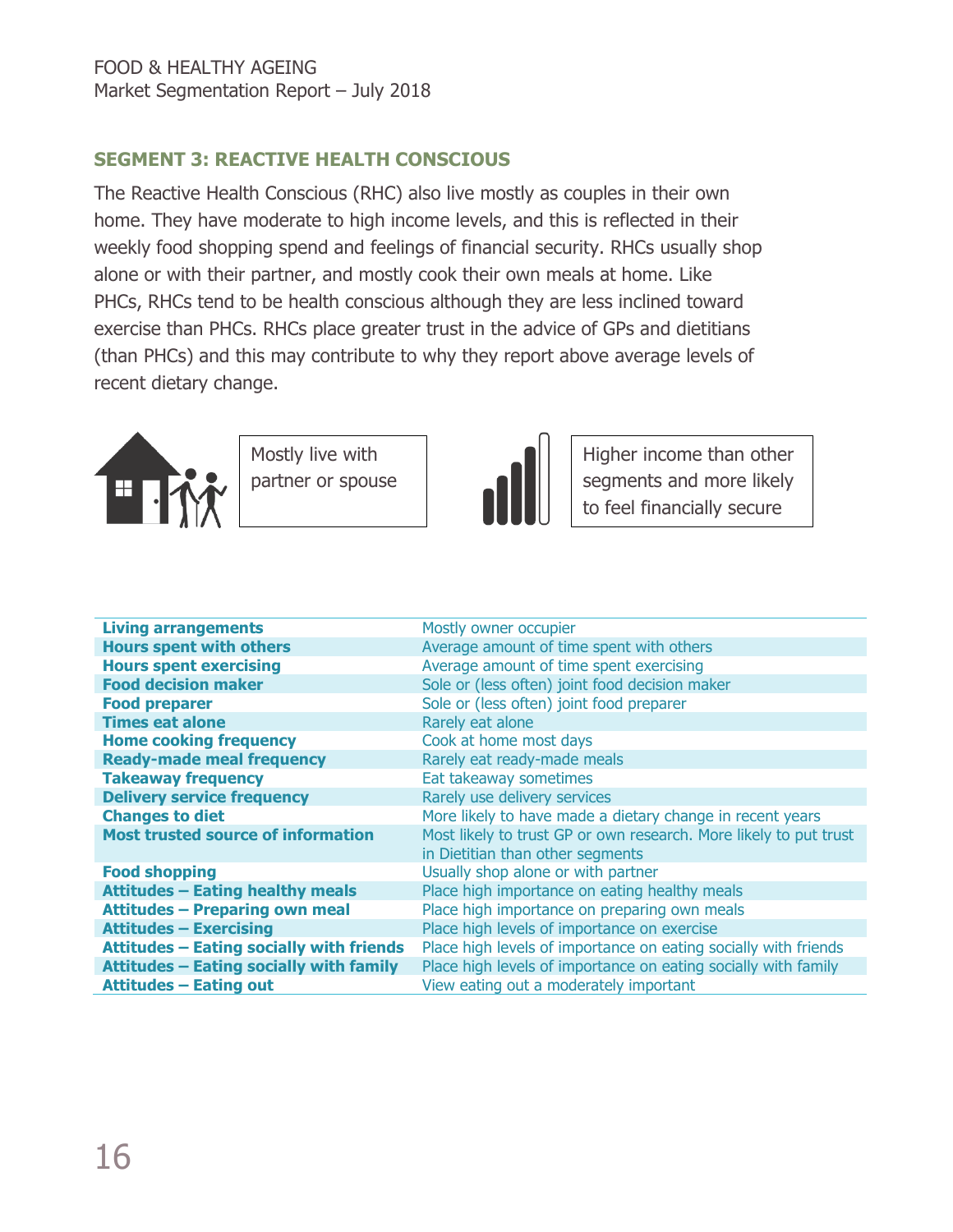### <span id="page-16-0"></span>**SEGMENT 4: DISENGAGED**

The Disengaged (D) individual are usually couples living in their own home, although they are more likely than other segments to be living with other family members. Ds tend to have average levels of income, food spend and financial security. They are more likely than other segments to leave shopping and food preparation to others, and less likely to cook at home. Ds are more inclined than others to eat takeaway and (to a lesser extent) ready-made meals. They are generally less health conscious than other segments placing lower importance on healthy eating, exercise and social eating. Ds are less likely to have made recent changes to their diet and, while they place most trust in their GP, when it comes to food advice they are open to magazine and online sources of information.



 $\overline{\mathsf{I}}$ 

Mostly live with partner or spouse; more likely than other segments to live with other family members



Average income level; average levels of financial security

| <b>Living arrangements</b>                      | <b>Mostly owner occupier</b>                                                                                                                          |
|-------------------------------------------------|-------------------------------------------------------------------------------------------------------------------------------------------------------|
| <b>Hours spent with others</b>                  | Below average amount of time spent with others                                                                                                        |
| <b>Hours spent exercising</b>                   | Below average amount of time spent exercising                                                                                                         |
| <b>Food decision maker</b>                      | Either sole or joint food decision maker, although more likely<br>than other segments to not be involved in food decisions                            |
| <b>Food preparer</b>                            | Either sole or joint food preparer, although more likely than<br>other segments to not be involved in food preparation                                |
| <b>Times eat alone</b>                          | Rarely eat alone                                                                                                                                      |
| <b>Home cooking frequency</b>                   | Less likely than other segments to cook at home every day                                                                                             |
| <b>Ready-made meal frequency</b>                | Eat ready-made meals sometimes                                                                                                                        |
| <b>Takeaway frequency</b>                       | More likely to eat takeaway than other segments                                                                                                       |
| <b>Delivery service frequency</b>               | Rarely use delivery services                                                                                                                          |
| <b>Changes to diet</b>                          | Less likely to have made a dietary change in recent years                                                                                             |
| <b>Most trusted source of information</b>       | Most likely to trust a GP. More likely than other segments to<br>trust magazine articles and online sources. Less likely to<br>undertake own research |
| <b>Food shopping</b>                            | Usually shop alone or with partner although more likely to leave<br>shopping to someone else                                                          |
| <b>Attitudes - Eating healthy meals</b>         | Less likely to place high importance on eating healthy meals                                                                                          |
| <b>Attitudes - Preparing own meal</b>           | Less likely to place high importance on preparing own meals                                                                                           |
| <b>Attitudes - Exercising</b>                   | Less likely to place high importance on exercise                                                                                                      |
| <b>Attitudes - Eating socially with friends</b> | Less likely to place high importance on eating with friends                                                                                           |
| <b>Attitudes - Eating socially with family</b>  | Less likely to place high importance on eating with family                                                                                            |
| <b>Attitudes - Eating out</b>                   | View eating out as moderately important                                                                                                               |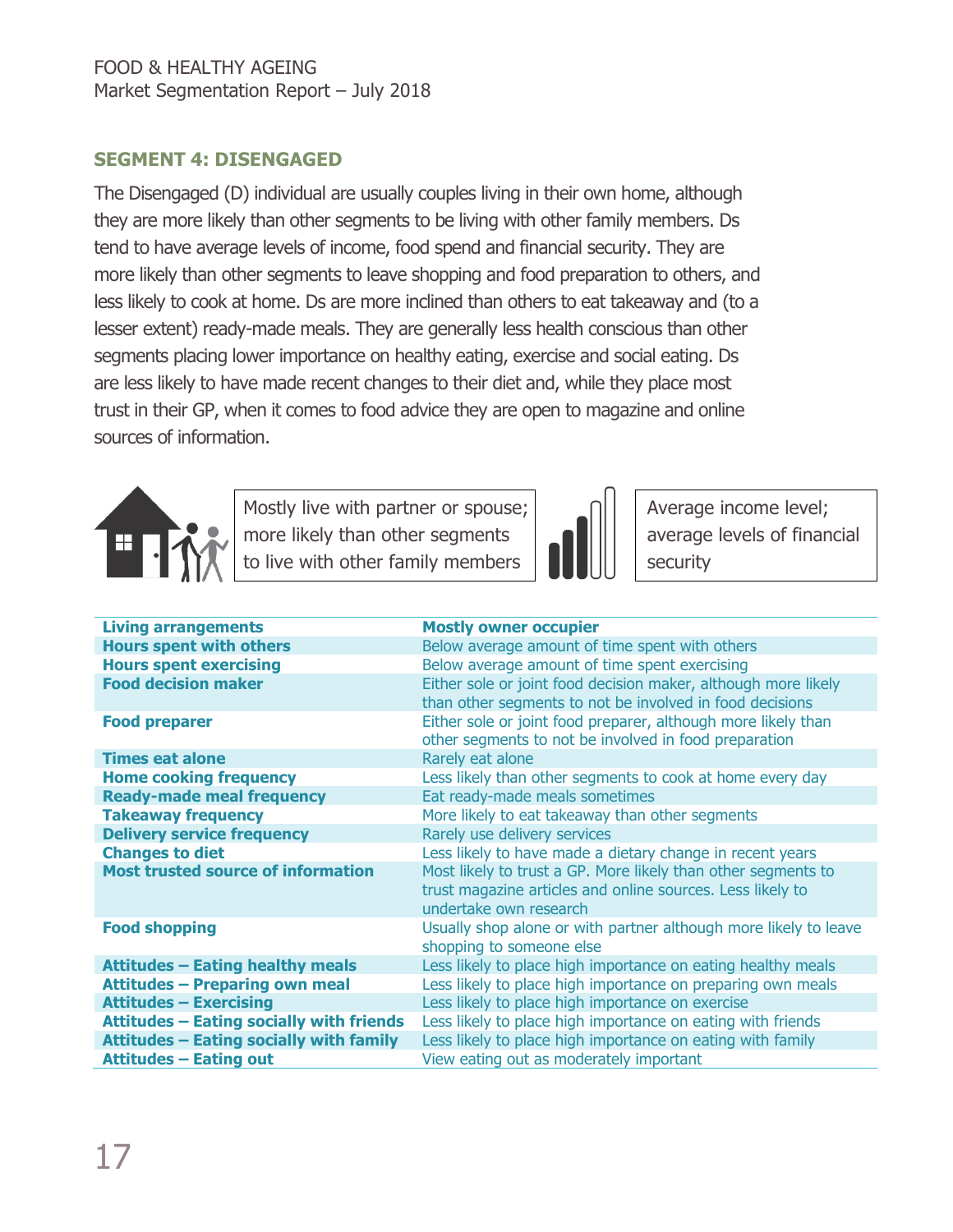### <span id="page-17-0"></span>**REFERENCES**

- Market Segmentation: You're Doing it Wrong, Active Marketing [http://www.activemarketing.com/blog/strategy/market-segmentation-youre-doing-it](http://www.activemarketing.com/blog/strategy/market-segmentation-youre-doing-it-wrong/)[wrong/](http://www.activemarketing.com/blog/strategy/market-segmentation-youre-doing-it-wrong/)
- Market Segmentation Study Guide, [http://www.segmentationstudyguide.com/understanding-market-segmentation/a-step](http://www.segmentationstudyguide.com/understanding-market-segmentation/a-step-by-step-guide-to-segmenting-a-market/)[by-step-guide-to-segmenting-a-market/](http://www.segmentationstudyguide.com/understanding-market-segmentation/a-step-by-step-guide-to-segmenting-a-market/)
- Opportunities to Target the Ageing through Functional Food and Drink, (2013) Euromonitor International [http://www.euromonitor.com/opportunities-to-target-the](http://www.euromonitor.com/opportunities-to-target-the-ageing-through-functional-food-and-drink/report)[ageing-through-functional-food-and-drink/report](http://www.euromonitor.com/opportunities-to-target-the-ageing-through-functional-food-and-drink/report)
- Novel Foods for Elderly Consumers (2015), Food Science & Technology <http://www.fstjournal.org/features/29-4/foods-for-the-elderly>
- Meeting the Food Needs of the Ageing Population Implications for Food Science and Technology (2014), International union of Food Science and Technology [http://www.iufost.org/iufostftp/IUF.SIB.Meeting%20the%20Food%20Needs%20of%20t](http://www.iufost.org/iufostftp/IUF.SIB.Meeting%20the%20Food%20Needs%20of%20the%20Ageing%20Population.pdf) [he%20Ageing%20Population.pdf](http://www.iufost.org/iufostftp/IUF.SIB.Meeting%20the%20Food%20Needs%20of%20the%20Ageing%20Population.pdf)
- Shaping the Future of SA, Ageing Well. A Report of the Key Ideas and Findings, September 2016, Economic Development Board of SA, [http://economicdevelopmentboardsa.com.au/wp-content/uploads/SHAPING-SA\\_Ageing-](http://economicdevelopmentboardsa.com.au/wp-content/uploads/SHAPING-SA_Ageing-Well-Report.pdf)[Well-Report.pdf](http://economicdevelopmentboardsa.com.au/wp-content/uploads/SHAPING-SA_Ageing-Well-Report.pdf)
- Shaping the Future of SA, Ageing Well. Appendices September 2016, Economic Development Board of SA, [http://economicdevelopmentboardsa.com.au/wp](http://economicdevelopmentboardsa.com.au/wp-content/uploads/SHAPING-SA_Ageing-Well-Report-Appendices.pdf)[content/uploads/SHAPING-SA\\_Ageing-Well-Report-Appendices.pdf](http://economicdevelopmentboardsa.com.au/wp-content/uploads/SHAPING-SA_Ageing-Well-Report-Appendices.pdf)
- World Population Ageing Report (2015), United Nations, Department of Economic and Social Affairs Population Division, [http://www.un.org/en/development/desa/population/publications/pdf/ageing/WPA2015\\_](http://www.un.org/en/development/desa/population/publications/pdf/ageing/WPA2015_Report.pdf) [Report.pdf](http://www.un.org/en/development/desa/population/publications/pdf/ageing/WPA2015_Report.pdf)
- Ageing in Asia and the Pacific Overview, United Nations, Economic and Social Commission for Asia and the pacific, [http://mipaa.unescapsdd.org/files/documents/SDD%20Ageing%20Fact%20Sheet%20Ov](http://mipaa.unescapsdd.org/files/documents/SDD%20Ageing%20Fact%20Sheet%20Overview.pdf) [erview.pdf](http://mipaa.unescapsdd.org/files/documents/SDD%20Ageing%20Fact%20Sheet%20Overview.pdf)

#### Websites

- Global Centre for Modern Ageing [www.gcma.net.au](http://www.gcma.net.au/)
- Age Friendly SA Strategy [http://www.sahealth.sa.gov.au/wps/wcm/connect/public+content/sa+health+internet/a](http://www.sahealth.sa.gov.au/wps/wcm/connect/public+content/sa+health+internet/about+us/department+of+health/office+for+the+ageing/age+friendly+sa) [bout+us/department+of+health/office+for+the+ageing/age+friendly+sa](http://www.sahealth.sa.gov.au/wps/wcm/connect/public+content/sa+health+internet/about+us/department+of+health/office+for+the+ageing/age+friendly+sa)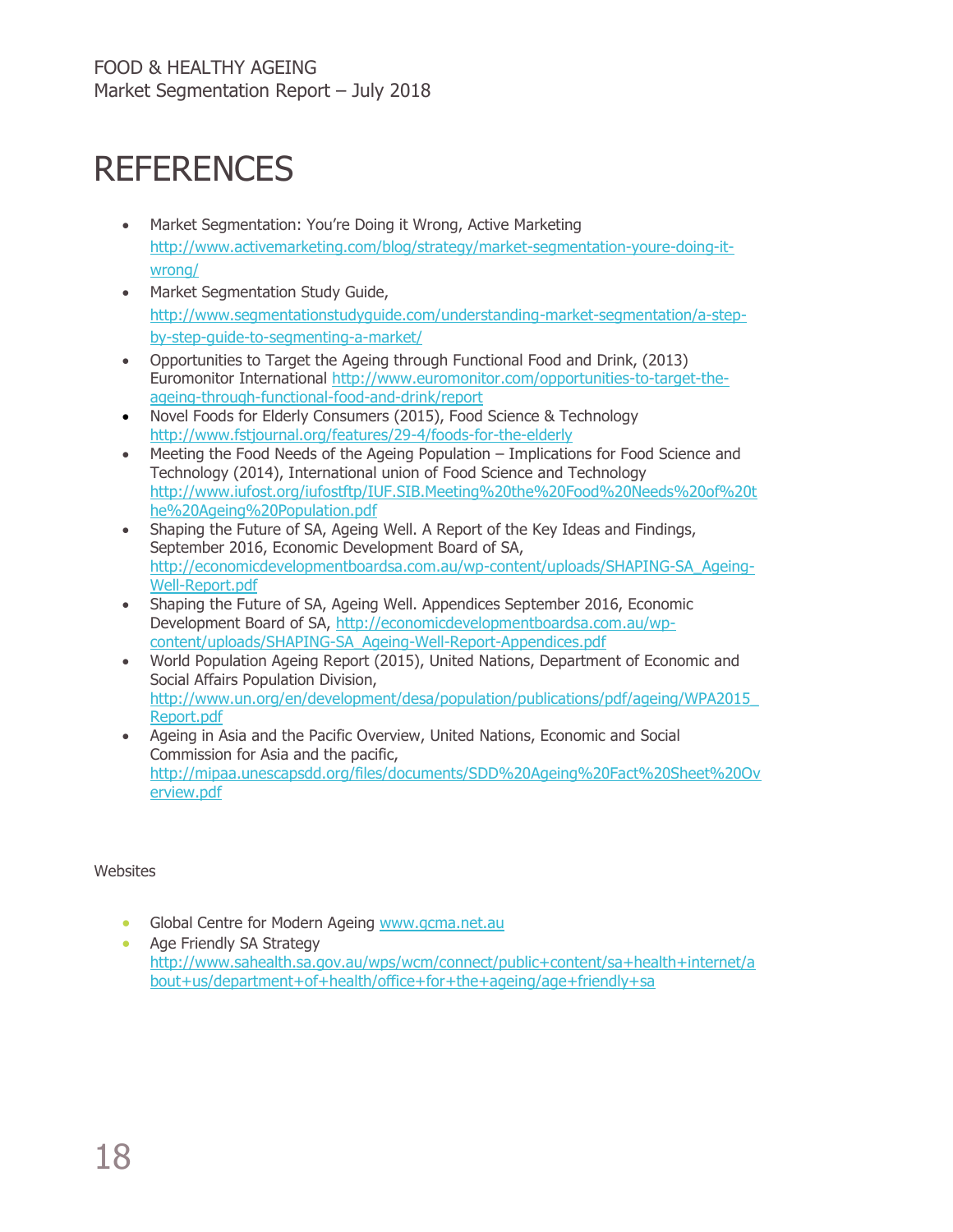# <span id="page-18-0"></span>APPENDICIES

### <span id="page-18-1"></span>APPENDIX 1: KEY THEMES IDENTIFIED BY THE FOOD INDUSTRY

Source: Food and Healthy Ageing Workshop Outputs

#### **What was learnt**

- Perception of the  $60+$  demographic  $$ 
	- o Most health messages are aimed at and intended for younger age groups
	- $\circ$  Consideration needs to be given to a range of demographics in the older population with a focus on a wider range of needs. Not just a single group, with most assumptions leaning towards the frailer groups, need to look at the other groups
	- $\circ$  Negative 60+ stereotype invisible and high risk
- Inconsistency with information sources
	- $\circ$  Inconsistency in expert / influential advice given, need better messaging and less confusing noise
	- o Conflicting messages and advice given by people like doctors, naturopaths and marketeers regarding diets and health findings
- Weight-loss & appetite
	- o Weight-loss not necessarily the primary objective for older people
	- o Weight-loss can be accompanied by loss of muscle which can constitute risks to the immune capacity, wound and organ repair, brain fuel and physical and cognitive health
	- o Weight-loss can be worsened by inactivity, dementia, illness and infection
	- o Too much emphasis on weight loss
	- $\circ$  Appetite can be affected by too much focus on diets or the latest fad
	- $\circ$  Enjoyment of food can decline with ageing due to decline in taste acuity
- Nutritional requirements and Ingredients
	- $\circ$  Sugar doesn't need to be totally avoided the brain needs glucose
	- o Less restrictions are better
	- o Importance of proteins, meat and vegetable and colourful foods
	- o Potential detrimental effects of emulsifiers and processing additives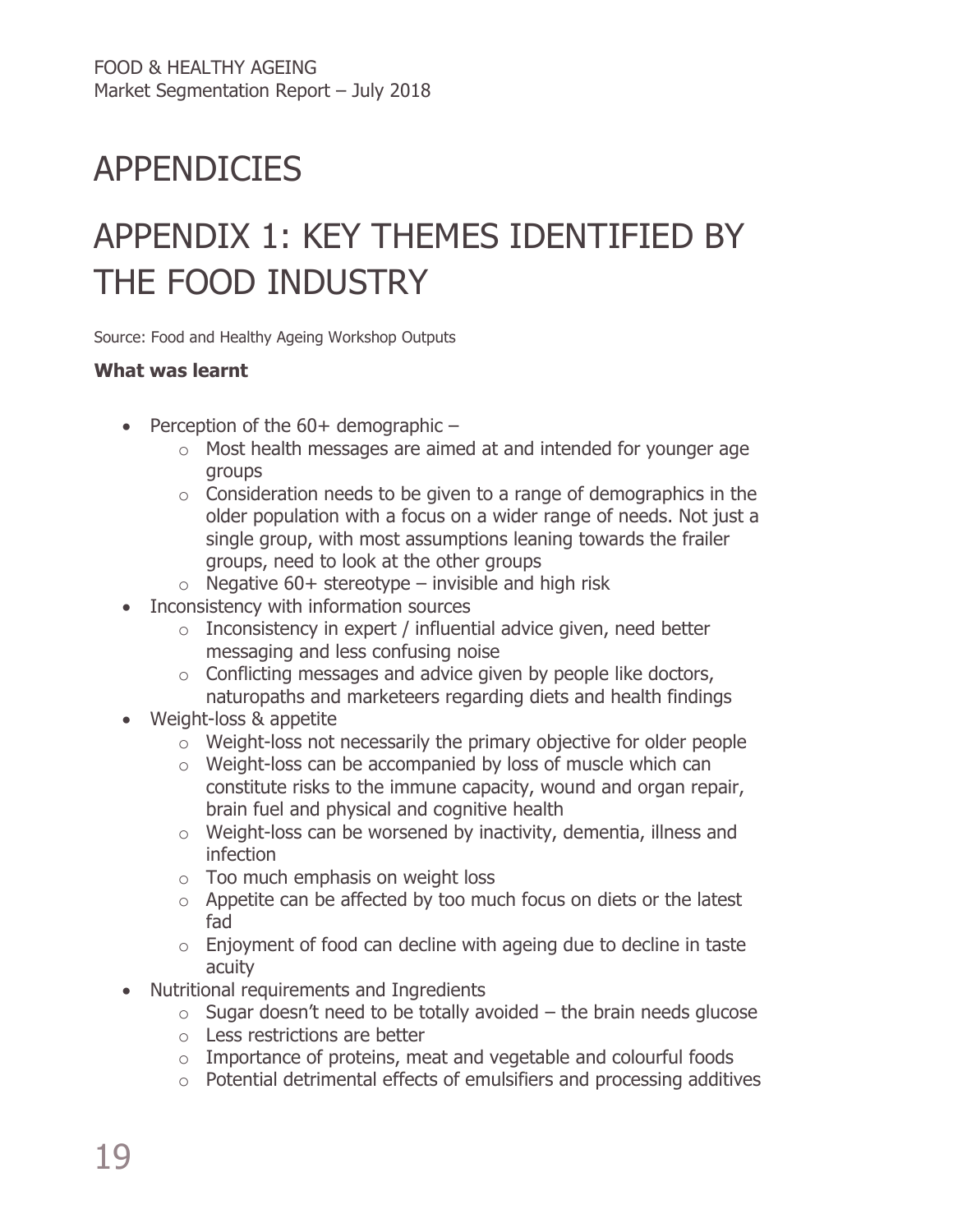- o Allowance of full fat & alcohol
- General Awareness around the 60+ demographic
	- o Main focus should be on finding the right balance between proteins, meals and snacks, added nutritional powders, colourful vegetables, nuts and seeds and Omega-3 rich foods that assist in gut health (fibrous and fermented). No single miracle solution or diet
	- o Social issues around food
	- $\circ$  Product packaging/innovation for the elderly i.e. large print and ease of opening
	- $\circ$  Fresh or frozen, pick up or delivery no ideal meal
	- $\circ$  How to order and pay technology, internet and credit card access

### **Other insights**

- Appetite
	- o Lack of appetite in older people
	- o More traditional foods work best, familiarity and nostalgia
	- $\circ$  Mindset because they are older and less active the 60+ demographic think they need less food when in fact the opposite is true
	- $\circ$  Eating on your own is most boring socialization is very important to encourage greater food intake and nutrition
- Nutritional requirements and ingredients
	- o Fortification of food is needed
	- o Mushrooms enhance cognition
	- o Value of proteins including seeds and grains
	- $\circ$  Grandmothers knew best meat and 3 veg, desert
- Financial, emotional & physical barriers
	- $\circ$  Don't underestimate cost issues finances impact on food choices both for those at home and those in aged care, needs to be sustainable and affordable
	- $\circ$  60+ are prepared to spend when eating out but restrict spending money on food to eat at home
	- $\circ$  Skills and physical capabilities can impact on what foods 60+ can prepare
	- o 80-90 demographic going on weightwatchers / light'n'easy for the convenience
- Lack of Support / influence
	- o Not enough care packages across the board to service the needs of people requiring support in the home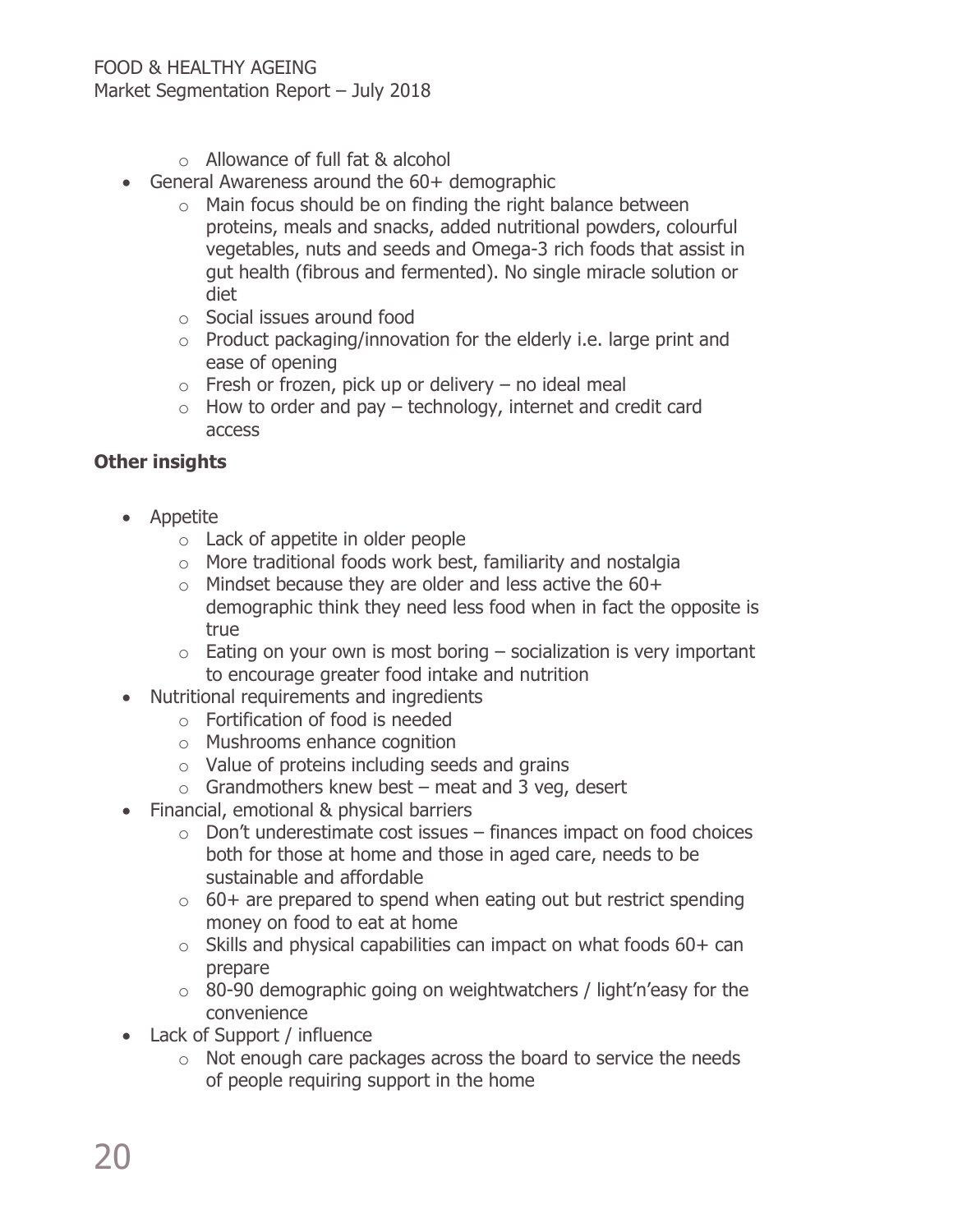- o Lack of resources to promote food
- $\circ$  The big supermarkets choose what gets promoted they call the shots
- Aged Care, research & market perspective
	- $\circ$  High need to fortify foods to increase nutrition density whilst retaining taste and texture
	- $\circ$  Ageing is a continuum must look at food for ageing from birth
	- o Ageing, not aged care should be the focus
	- o We live in a multiethnic society so 'one diet fits all' doesn't necessarily work
	- o Why don't we see the aged sector identified in supermarkets? Has the demographic been neglected because they are categorised as high-risk, low-spenders?
	- o Marketing messages are crucial to change 'entrenched' ideas
	- $\circ$  Size of the product needs to be smaller, making costs higher and packaging more expensive and wasteful

### **Further knowledge gaps**

- Market  $(60+)$ 
	- o Effectiveness of existing market strategies for this demographic
	- o Purchasing behaviour drivers
	- o Need for greater understanding of market segments and their needs
	- o Channels to market
	- o Who/what are the champions of change?
- Consumer  $(60+)$ 
	- $\circ$  Preferences of consumers who wants to prep and cook?
	- o What are they looking for in food and beverages, taste preferences etc
	- o Need for greater understanding of consumer trends, when, how do they want to shop?
	- o What/who influences consumer's choices
	- o How much do consumers already know? Sources of information?
	- o How can we educate about better food choices
- Product & Packaging
	- o Cost / benefit of portions sizes vs waste and environmental sustainability
	- o Product labelling and nutritional information
	- o Branding for a positive, prestigious experience
	- o Industry standards
	- $\circ$  Packaging design for easy opening what works?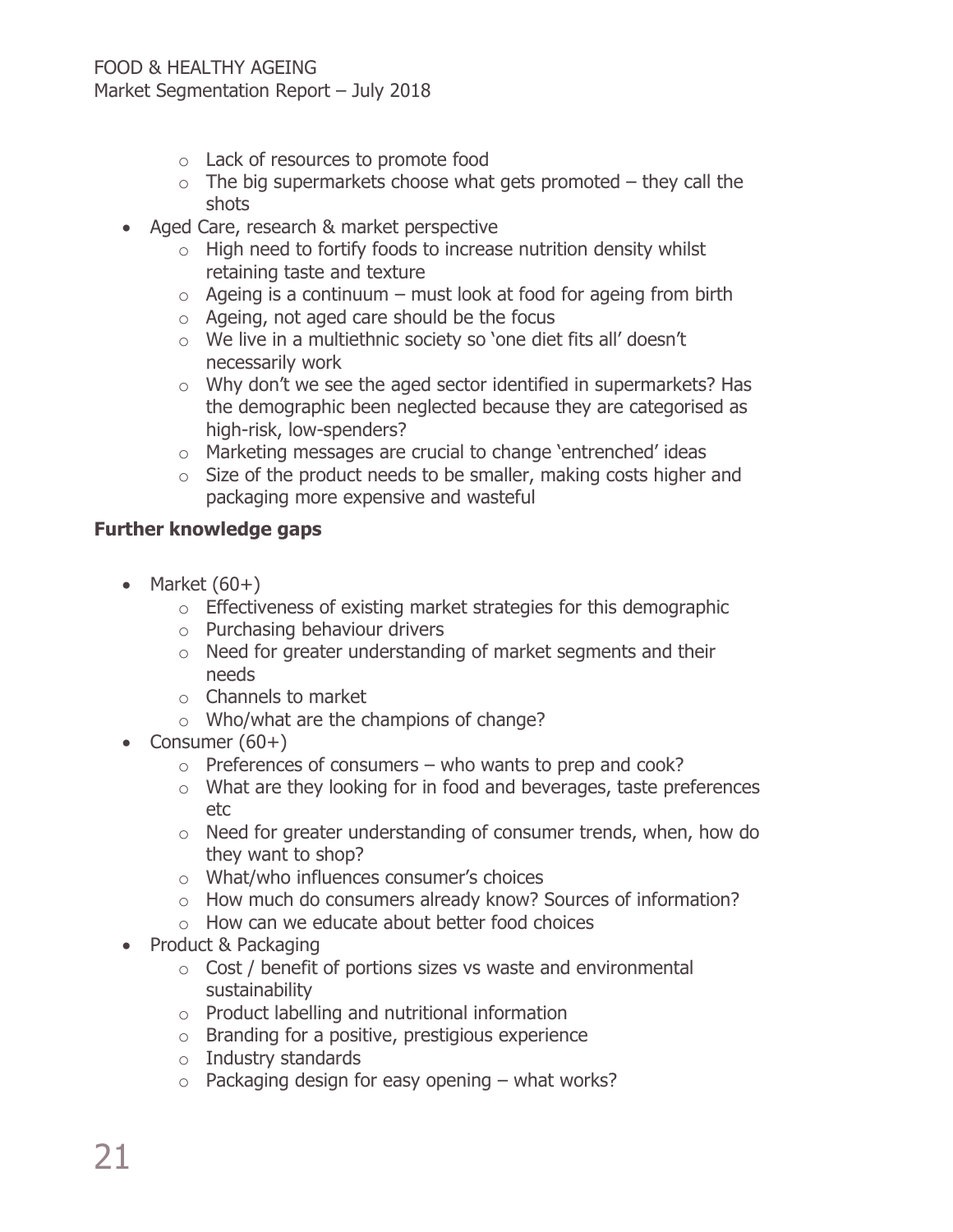- Ingredient Supply & Formation and Waste Streams
	- o How can we prepare the food so that nutrients are better absorbed?
	- o Are nutrients dense and fortified foods, and or smaller meals more often able to solve the issue of meeting required daily nutrients intake levels of older people? How do we design and market products that meet these needs?
	- o Will small portions sizes help to reduce food wastage?
- Competitors and Production and supply
	- $\circ$  Are competitors the same for the 60+ market as for other products
	- o What food processing techniques have less impact on nutritional values?
	- $\circ$  How can we adapt the equipment and technology that is already available?
- Technical and regulatory
	- o Better communication of research is required
	- o SME's have very limited resources and scalability
- Financial and risk
	- o Financial aspects have to stack up for the business and the  $individual - i.e.$  what is financially feasible
	- o What are people prepared to pay for healthier options? Will they pay more?
	- o Need to understand the financial barriers for those not financially secure, what can they afford to eat?
- Social concerns
	- o What impacts do social isolation have on eating habits and choices, their engagement in consumption of food and how do you effectively communicate information to them?
	- $\circ$  Stigma of 'being older(er)', how do we change societies perceptions of ageing from negative to positive?

### **What are the barriers to better servicing the 60+ cohort**

- Consumer understanding, education, behaviours and awareness
	- $\circ$  Education and awareness of older peoples nutritional requirements to the end user, general population, their family and carers and service providers
	- $\circ$  Lack of access to willing 60+ demographic to engage in trialling new products
	- o Noisy places affect older people's desire to purchase food products in-home and dining out
- Government funding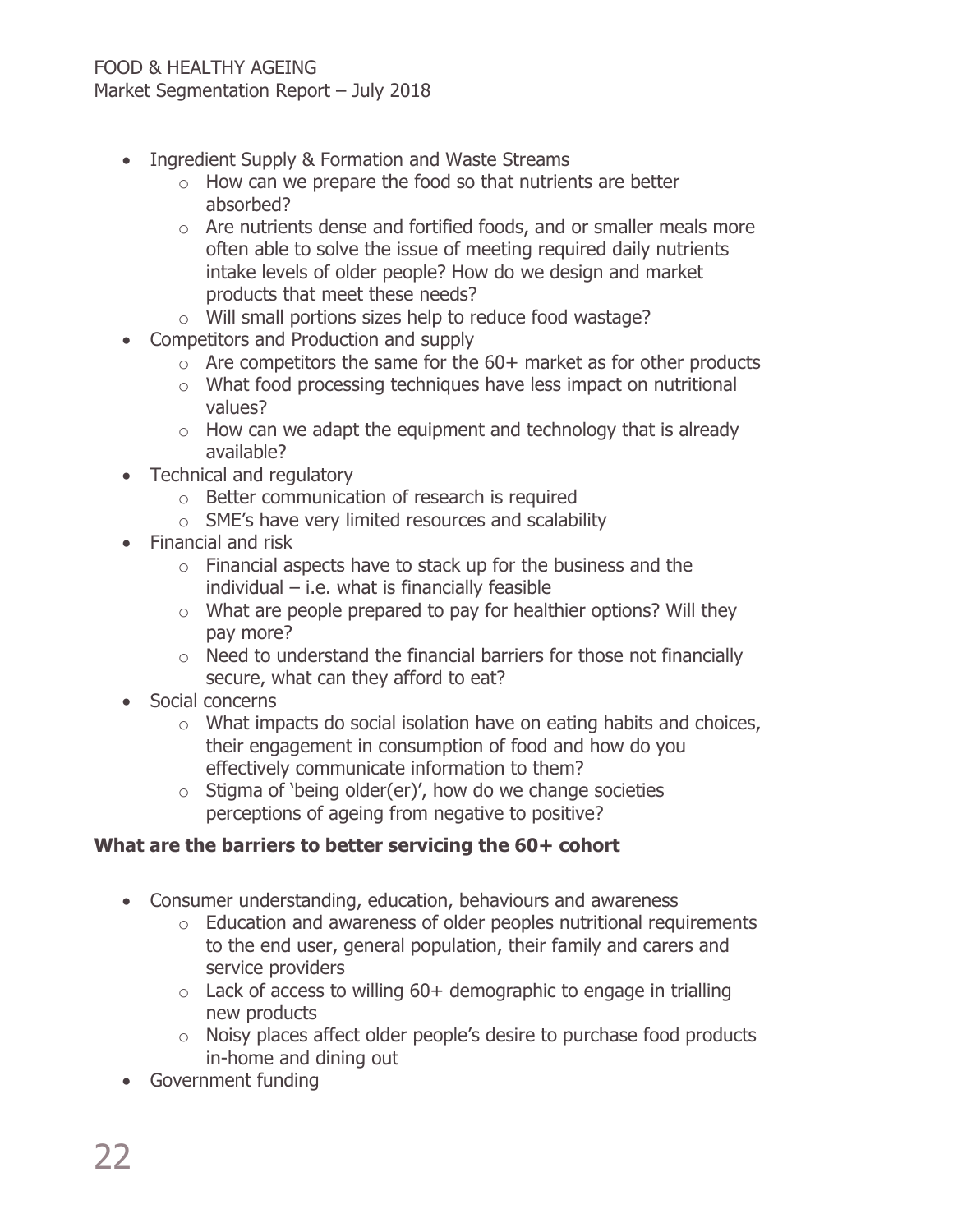- o Current R&D schemes being scaled back rather than expanded
- o Not enough access to research and development
- $\circ$  Cost to develop new products for new markets
- o Need support funding to access facilities and resources
- Sources of information and scientific verification of health claims
	- o Conflicting research and quality and quantities of different types of proteins
	- o Plethora of mixed messaged around food in the media, conflicting messages from influences and expertise sources, need to join together to provide consistent messages that the industry can use effectively
	- o Awareness about scientific evidence that could be used to market and support development of healthier food ingredients and products
- Financial barriers & risks
	- o Increased advertising, packaging and manufacturing costs
	- o Preferences of retailers to higher turnover segments i.e. younger groups that can shop for longer
	- o Profitability opportunities compared to other investment opportunities
	- $\circ$  High failure rates in the past due to poor understanding of this market and no guarantee of success
	- $\circ$  End price points and narrow margins
- Competition and collaborations
	- o How to get potential competitors to collaborate and partner effectively without giving up competitive advantage
	- o Better industry and academic integration
	- o Understanding cost sharing across stakeholders
- Packaging, distribution, equipment and production
	- o Packaging for better visual appeal, longer shelf life and ease of opening will increase the costs to a groups that is price sensitive
	- $\circ$  Verification that current equipment maintains the appropriate level of nutrients through processing
	- o Product creation for this demographic will be different than the rest of the consumer market
- Marketing
	- $\circ$  A national approach to ensure clear dietary quidelines for older people
	- $\circ$  Accessing the high-risk, socially isolated, low-spending 60+ individuals to find out how they buy their food and cook for themselves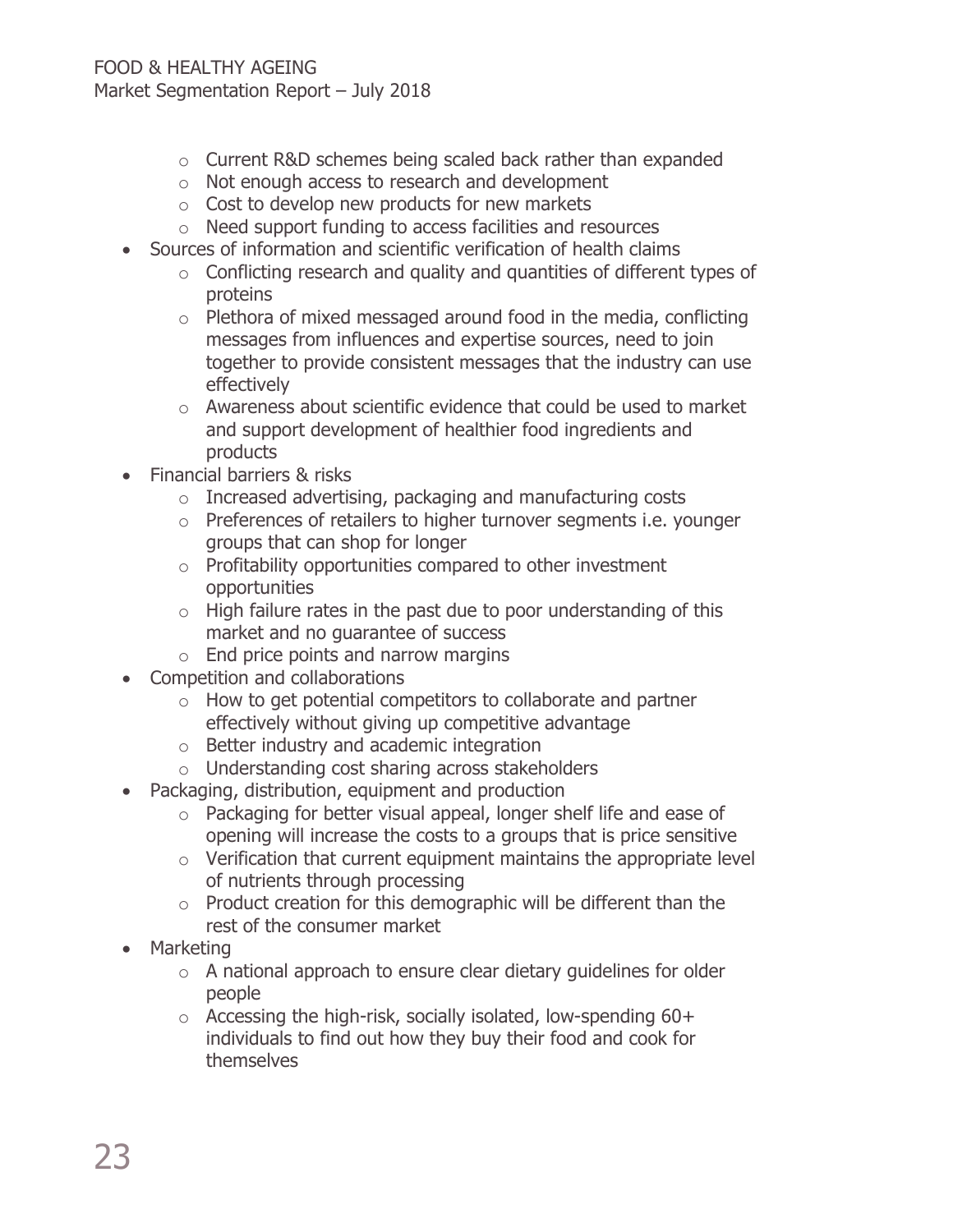- $\circ$  Stigma associated with some services, pride and negative perception of being 'old'
- $\circ$  Should we have functional food targeting specific issues of the consumer or should we have a more holistic approach?
- Regulatory issues and general lack of information and concerns
	- $\circ$  Lack of understanding within the food industry of regulatory guidelines are around health claims or nutrient content claims
	- o Access to accurate nutritional data for any food product
	- $\circ$  Focus on moving towards national dietary quidelines vs current mixed messages
	- $\circ$  Lack of direction and quidance for industry from dietitians associations and lack of coordination and communication between research organisation and industry
	- $\circ$  Different nutritional requirements within a multicultural society, between different ethnic groups

### **Other areas to think about**

- Consumers
	- o Combat attitude of 'simple fix' or 'silver bullet'
	- o Are consumers ready for specialized products for the older demographic?
	- o Will consumers actually make the change
- Evidence backed health claims
	- o Objective verification of health claims but also emotive
	- o Need for evidence based food standards and regulation of health claims
- Risk
	- o Need endorsement from the retail sector as the route to market to match effort and investment from the food sector
	- o Access to a pool of product testers and ability to fail fast to get a viable product sooner
	- o Home delivery is an expensive, high risk service model, but provide other benefits that just a meal
- Marketing
	- $\circ$  How to better market healthy ageing products in a supermarket
	- o Value adding industries should be promoted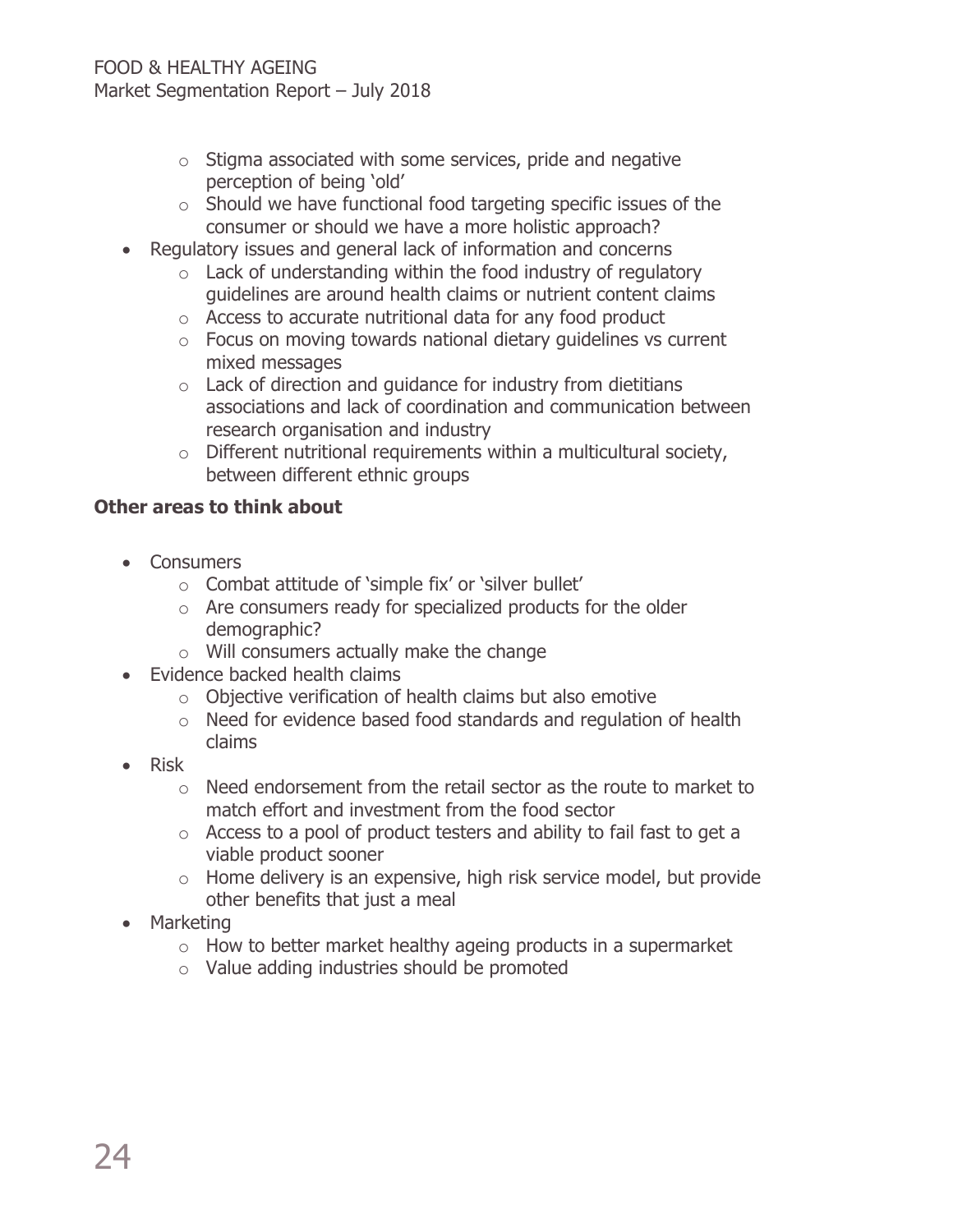# <span id="page-24-0"></span>APPENDIX 2: KEY THEMES IDENTIFIED BY THE FOCUS GROUPS

Number of participants by age group and focus group locations

| Age Range   | <b>Marion</b> | $\Pi$ G | Goolwa / VH |
|-------------|---------------|---------|-------------|
| 60-64 years |               |         |             |
| 65-69 years |               |         |             |
| 70-74 years |               |         |             |
| 75-79 years |               |         |             |
| 80-84 years |               |         |             |
| $85+$ years |               |         |             |

(TTG = Tea Tree Gully, VH = Victor Harbor)

Summary of Issues Identified In the Three Focus Groups

- General Health comments:
	- o Eating less and weight loss is still seen as a requisite to being "healthy"
	- $\circ$  Low salt, low fat and low sugar also seen as being "healthy"
	- o Many eat less meat as get older especially red meat
	- o Heart Foundation seen as a good source of information
	- o Healthy food seen as more expensive
	- o Lack of appetite and/or motivation to prepare meals especially when living alone
	- o Mass production of food is against healthy eating
- Marketing
	- o Conflicting information on what is healthy even from professionals like GPs
	- $\circ$  Cynical about advertising campaigns
- Supermarkets and food products
	- o Portion sizes of basic ingredients in supermarkets too large for singles and even couples eg. Water melon, roasts, deli. People don't know they can ask to get smaller portions in fresh food and meat sections, Not advertised by the supermarkets
	- $\circ$  Food boxes (like Hello Fresh) too much for one person
	- o Wasteful packaging
	- o Packaging difficult to open especially for those with dexterity and strengths issues.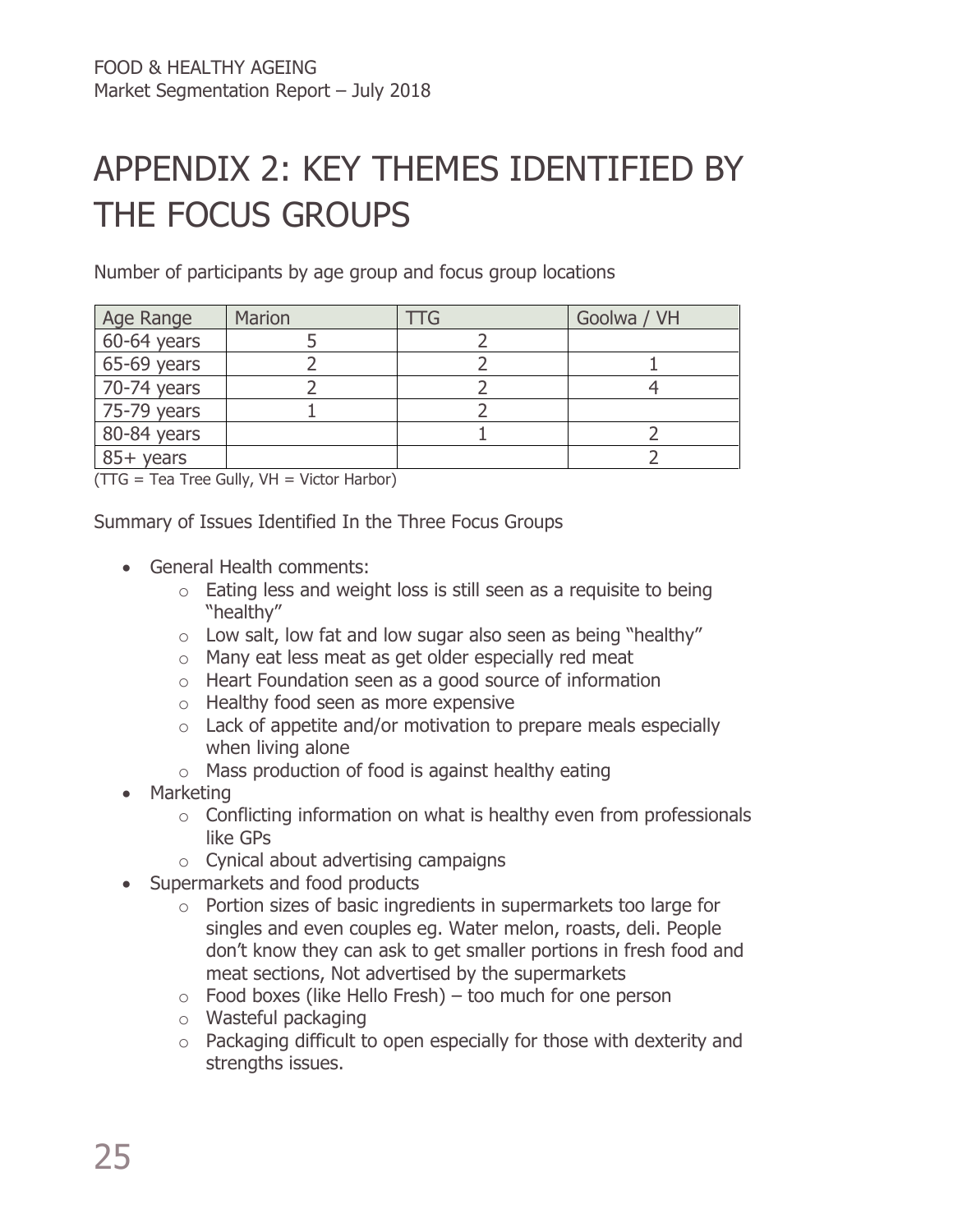- $\circ$  Cost and increasing costs of food, particularly meat
- o Avoidance of over processed foods, additives, artificial colours and preservatives
- o Fresh is best
- o On-line ordering and delivery some scepticism in the quality but reports of those who have tried it are very positive
- o Going out shopping is seen as a social interaction
- o Nostalgic recipes are good to revisit but not over cooking of vegetables, more recent food trends are also seen as good
- Labelling
	- $\circ$  Clearer labelling needed where it has been made, what's in it, if antibiotics used etc
	- o currently too complex, needs to be simpler
- Social needs
	- o Meals on Wheels seen as poor quality but good for social connection
	- $\circ$  Younger older eat out more often, but declines in the older old. Influenced by access to social networks
	- o Eating socially is seen as important
- Knowledge
	- o Many will research and use multiple sources of information then make a choice that suits them
	- $\circ$  Exercise is seen as important but it is acknowledge that once health declines less effort is then put towards this
- Dining Out
	- o Excess noise in restaurants is seen as a big turn off
	- $\circ$  Portion sizes in restaurants often too large exception are those pubs that do seniors meals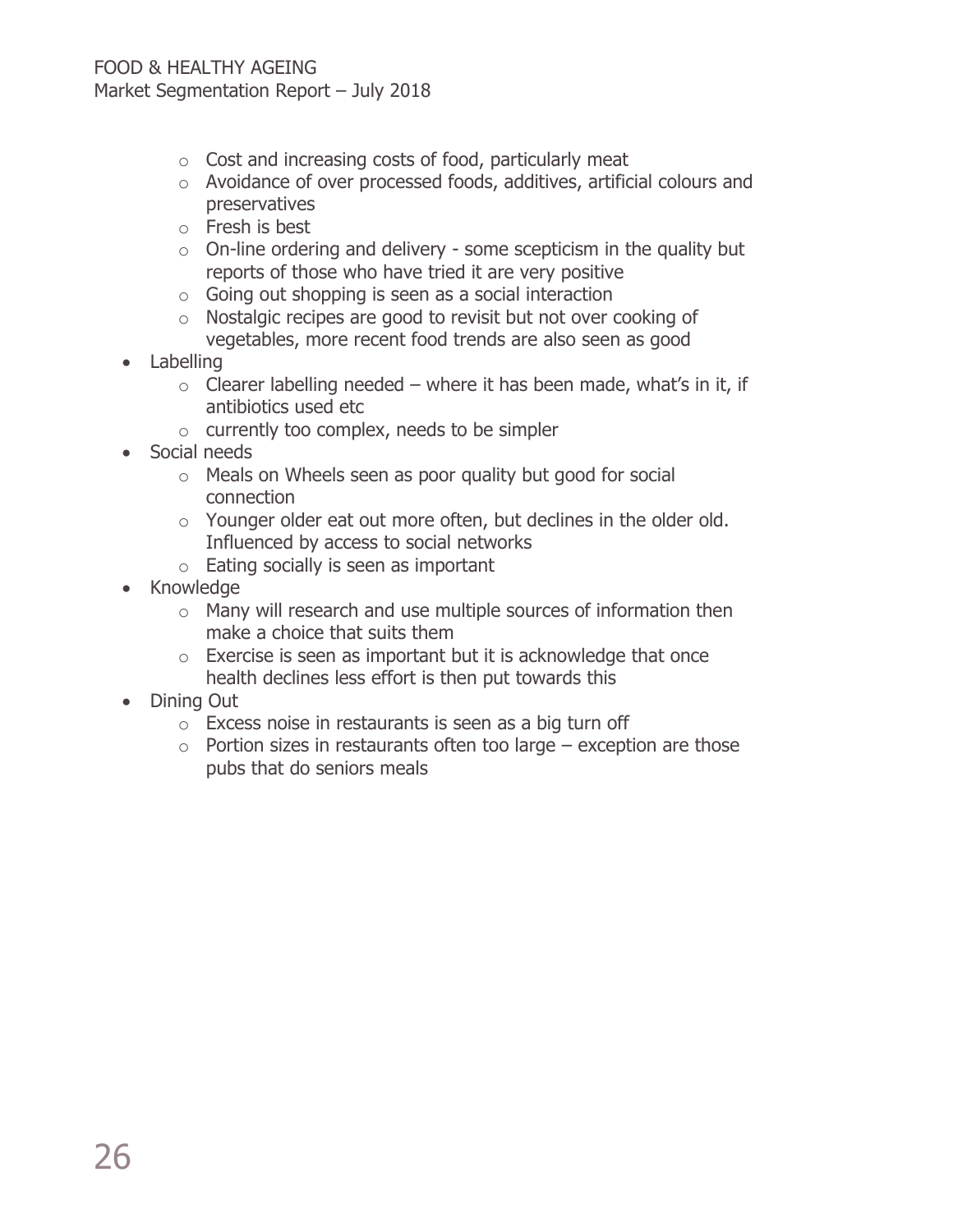Attendees were asked to write down what they saw as the three top issues. Tally of written responses were:

| <b>Issue / Comment</b>                   | Number of responses |
|------------------------------------------|---------------------|
| Price, healthy costs more                | 8                   |
| <b>Quality &amp; Freshness</b>           | 8                   |
| Portion sizes                            | 6                   |
| Less Sugar, fat and salt                 | 6                   |
| Plenty of fruit, vegetables              | $\overline{4}$      |
| Less meat, less red meat                 | $\overline{4}$      |
| Processed foods, additives               | 3                   |
| Physical ability to purchase and prepare | 3                   |
| food                                     |                     |
| Smaller meals more often                 | $\overline{2}$      |
| Local products                           |                     |
| Eat less                                 |                     |
| Grow own food                            |                     |
| Clear / better labelling                 |                     |
| Food intolerances                        |                     |
| Healthy packaged meals                   |                     |
| Loss of appetite, motivation to cook     |                     |
| Want simpler foods                       |                     |
| Physical ability to chew                 |                     |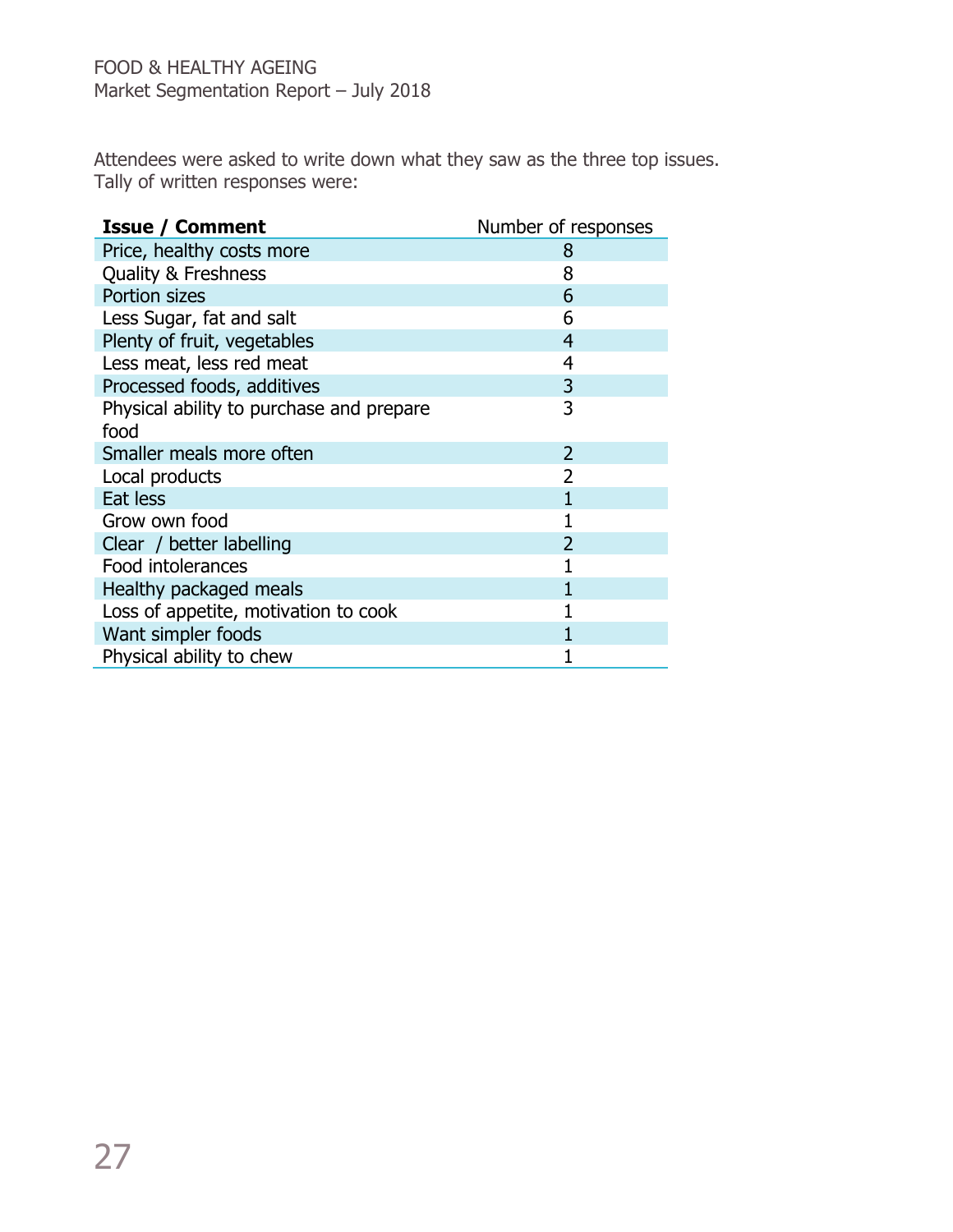# <span id="page-27-0"></span>APPENDIX 3: SURVEY QUESTIONS

|                                                                                                                                                                                                     | Number   Question & Response Options                                                                                                                                                                                                                                                  | Comments           |
|-----------------------------------------------------------------------------------------------------------------------------------------------------------------------------------------------------|---------------------------------------------------------------------------------------------------------------------------------------------------------------------------------------------------------------------------------------------------------------------------------------|--------------------|
| Welcome to the Food and Healthy Ageing Survey.                                                                                                                                                      |                                                                                                                                                                                                                                                                                       |                    |
| If you are 60 years and over and living independently or with at-home assistance, we invite you to help guide<br>our South Australian food industry in providing food that supports healthy ageing. |                                                                                                                                                                                                                                                                                       |                    |
|                                                                                                                                                                                                     | A: Instructions: Questions that require only a single answer will automatically move to the next question once<br>answered. Questions where you can enter multiple choices will remain open to allow you to make more<br>choices until you click "OK" to move onto the next question. |                    |
|                                                                                                                                                                                                     | B: First, a bit about you                                                                                                                                                                                                                                                             |                    |
| 1                                                                                                                                                                                                   | What is your age?<br>1. 60-64<br>2. 65-69<br>3. 70-74<br>4. 75-79<br>5. 80-84<br>$6.85+$                                                                                                                                                                                              |                    |
| 2                                                                                                                                                                                                   | What is your gender?<br>1. Male<br>2. Female                                                                                                                                                                                                                                          |                    |
| 3                                                                                                                                                                                                   | Do you live:<br>1. Alone<br>2. With partner/spouse<br>3. With extended family<br>4. Other, please specify                                                                                                                                                                             |                    |
| 4                                                                                                                                                                                                   | From the below, what best describes your current living arrangement?<br>1. Owner occupier<br>2. Renting<br>3. Granny flat<br>4. Retirement village<br>5. Residential aged care facility<br>6. Other, please specify _________                                                         |                    |
| 5                                                                                                                                                                                                   | What is your weekly income, after tax?<br>$1.$ \$0 - \$200<br>2. \$201 - \$400<br>$3.$ \$401 - \$600<br>4. \$600 - \$800<br>5. \$801 - \$1,000<br>6. $$1,001 +$                                                                                                                       |                    |
| 6                                                                                                                                                                                                   | What are your main sources of income?                                                                                                                                                                                                                                                 | Multiple selection |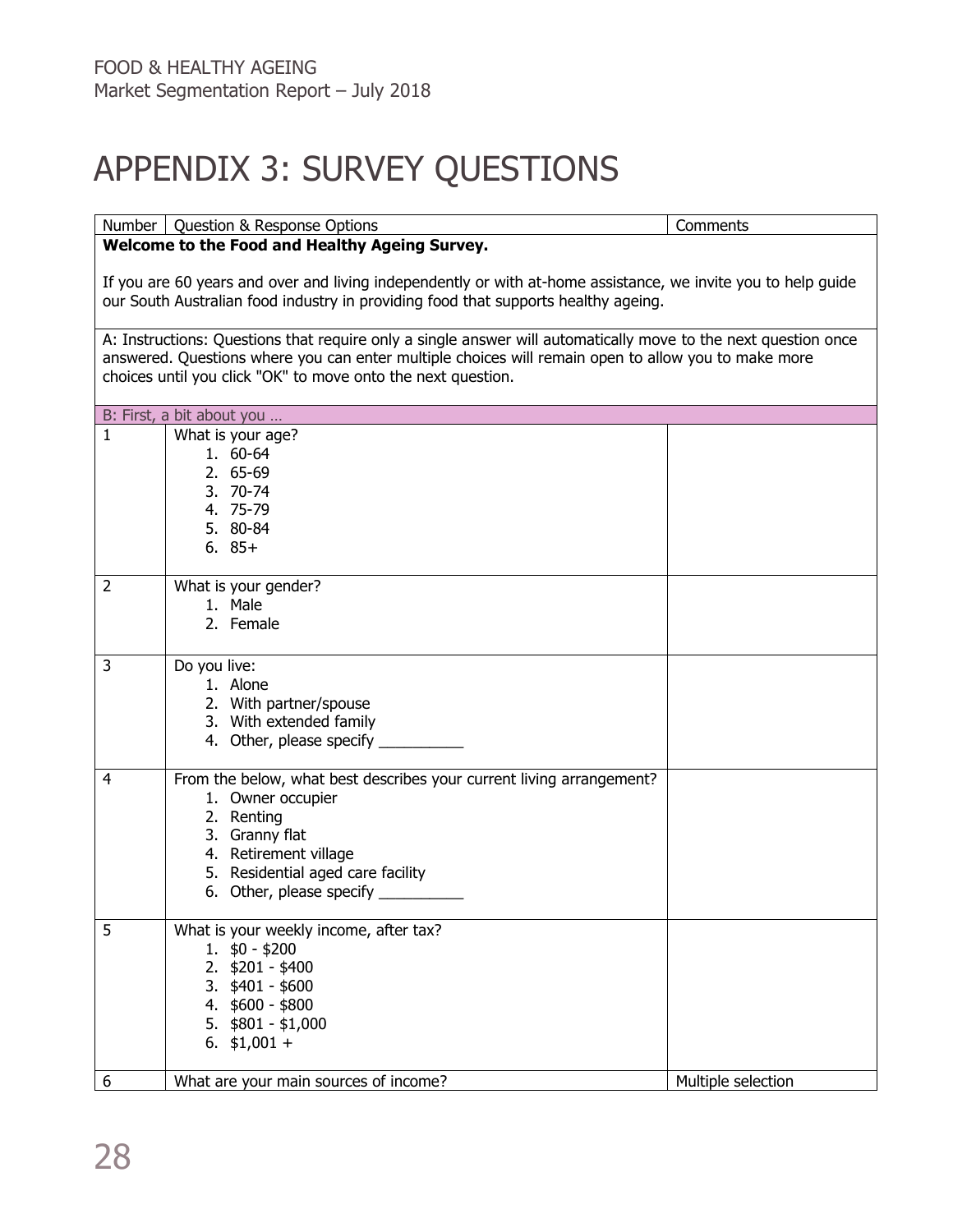| $\overline{7}$ | 1. Full pension<br>2. Part pension<br>3. Superannuation<br>4. Investments<br>5. Part-time or casual work<br>6. Full time work<br>7. Own business<br>8. Other, please specify _<br>How financially secure do you feel?                                                                                                                                                   |                                                            |
|----------------|-------------------------------------------------------------------------------------------------------------------------------------------------------------------------------------------------------------------------------------------------------------------------------------------------------------------------------------------------------------------------|------------------------------------------------------------|
|                | 1. Completely secure<br>2. Mostly secure<br>3. Somewhat secure<br>4. Not very secure<br>5. Not secure at all                                                                                                                                                                                                                                                            |                                                            |
| 8              | Where are you located?<br>1. Metropolitan Adelaide<br>2. Regional                                                                                                                                                                                                                                                                                                       | Single selection<br>If Regional Q9<br>If Metro skip to Q10 |
| 9              | What town in regional SA do you live?                                                                                                                                                                                                                                                                                                                                   | <b>Text</b>                                                |
| 10             | Please provide your post code:                                                                                                                                                                                                                                                                                                                                          | Text                                                       |
| 11             | How do you rate your overall health?<br>1. Excellent<br>2. Good<br>3. Average<br>4. Poor<br>5. Very poor                                                                                                                                                                                                                                                                |                                                            |
| 12             | Do you still drive a car?<br>1. Yes<br>2. No                                                                                                                                                                                                                                                                                                                            |                                                            |
| 13             | What is your highest level of educational attainment:<br>1. Bachelor degree level and above<br>Advanced diploma and diploma level<br>2.<br>Certificate level IV<br>3.<br>Certificate level III<br>4.<br>Year 12<br>5.<br>Year 11<br>6.<br>Year 10<br>7.<br>Certificate level II<br>8.<br>9. Certificate level I<br>10. Year 9 or below<br>11. No educational attainment |                                                            |
| 14             | On average, how many hours per week do you spend with people<br>other than those you live with?                                                                                                                                                                                                                                                                         |                                                            |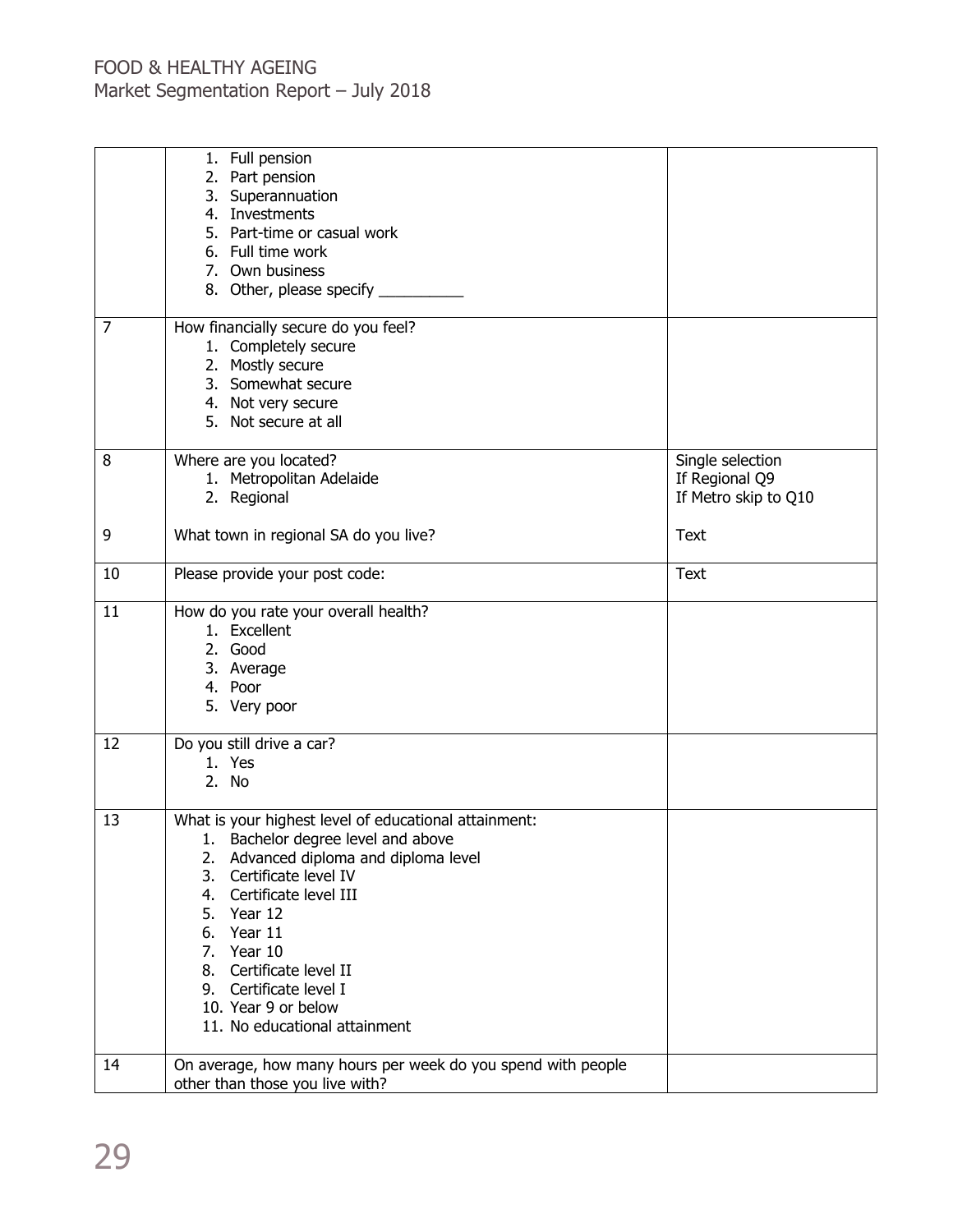|     | 1.0<br>$2. 1 - 2$<br>$3.3 - 5$<br>4. $6 - 8$<br>$5.9 - 11$<br>$6.12+$                                                                                                                                                                                |                           |
|-----|------------------------------------------------------------------------------------------------------------------------------------------------------------------------------------------------------------------------------------------------------|---------------------------|
| 15  | In an average week, how many hours do you spend doing physical<br>exercise (e.g. walking, swimming, cycling, group exercises, water<br>based exercises, gardening, yoga or other exercise)?<br>1.0<br>$2. 1 - 2$<br>$3.3 - 5$<br>$4.4 - 7$<br>$5.8+$ |                           |
|     | C: Now, Let's get down to food!                                                                                                                                                                                                                      |                           |
| 16  | Who makes the majority of the food decisions in your home?<br>1. Yourself<br>2. Partner<br>3. Both<br>4. Other, please specify                                                                                                                       |                           |
| 17  | Who prepares the majority of meals in your home?<br>1. Yourself<br>2. Partner<br>3. Both<br>4. Other, please specify                                                                                                                                 |                           |
| 18  | How many times a week do you eat your main meal on your own?<br>1. Rarely<br>2. Sometimes<br>3. Several times a week<br>4. Most days                                                                                                                 |                           |
| 19  | On average, for your household, how much would you spend on food<br>shopping each week?<br>1. $$0 - $50$<br>2. $$51 - $100$<br>$3.$ \$101 - \$150<br>4. \$151 - \$200<br>5. \$200 plus                                                               |                           |
| 20  | Name your three favourite meals:                                                                                                                                                                                                                     | Short text                |
|     | $\bullet$ Meal 1_______<br>Meal 2<br>Meal 3                                                                                                                                                                                                          |                           |
| 21  | For your main meal each day, how often each week do you:                                                                                                                                                                                             | Multiple choice for each  |
| a-e | a) Prepare a home-cooked meal                                                                                                                                                                                                                        | option                    |
|     | b) Eat a purchased ready-made meal i.e. frozen/microwave                                                                                                                                                                                             | Never, Rarely, Sometimes, |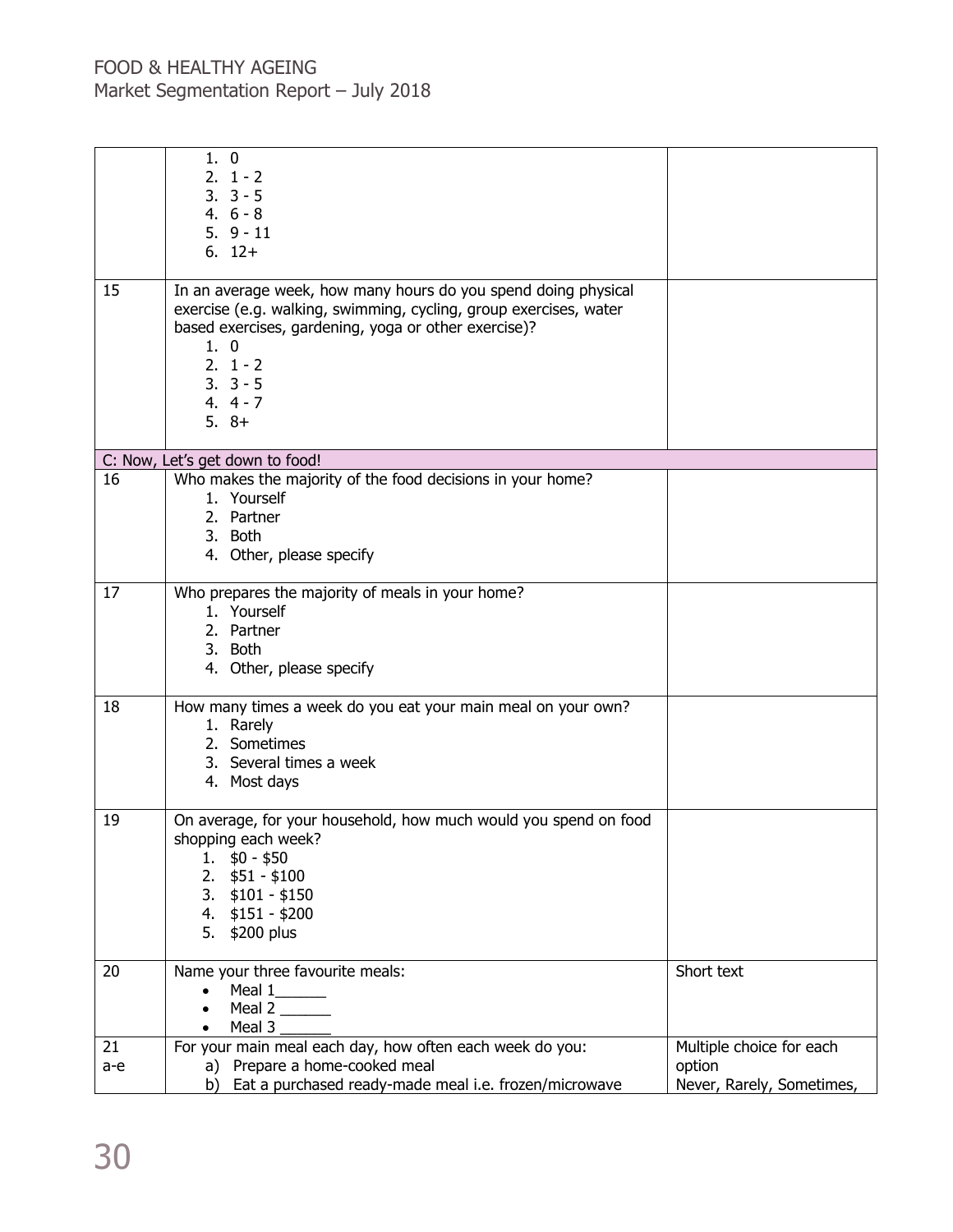| 21e       | meal<br>c) Eat takeaway<br>d) Access delivery services (such as Meals on Wheels or Lite n'<br>Easy)<br>What food delivery service do you use?                                                                                                                                                                                                                                                                                                                                                                                                                                 | Several times a week, Most<br>days<br>If B, C or D then Q22e<br>If A then skip to Q23<br>22e text |
|-----------|-------------------------------------------------------------------------------------------------------------------------------------------------------------------------------------------------------------------------------------------------------------------------------------------------------------------------------------------------------------------------------------------------------------------------------------------------------------------------------------------------------------------------------------------------------------------------------|---------------------------------------------------------------------------------------------------|
| 22        | Name any specific diets you currently follow:<br>1. Vegetarian<br>2. Vegan<br>3. Gluten free<br>4. Dairy free<br>5. Organic foods<br>6. None<br>7. Other                                                                                                                                                                                                                                                                                                                                                                                                                      |                                                                                                   |
| 23<br>a-f | Thinking about the last 2 years, show us how you might have<br>modified your food consumption? Select each that best matches your<br>situation.                                                                                                                                                                                                                                                                                                                                                                                                                               | Multiple selection - Select<br>all that apply<br>19f text                                         |
|           | Changes to diet:<br>a)<br>Vegan<br>Vegetarian<br>Gluten free<br>Dairy free<br>No change<br>Other (please specify)                                                                                                                                                                                                                                                                                                                                                                                                                                                             |                                                                                                   |
|           | b) Meals sizes<br>Smaller meals<br>Larger meals<br>Less meals per day<br>More meals per day<br>No change                                                                                                                                                                                                                                                                                                                                                                                                                                                                      |                                                                                                   |
|           | c)<br>Protein<br>Less meat<br>More meat<br>Less dairy and eggs<br>More dairy and eggs<br>Less pulses (e.g. soy, beans, lentils etc.)<br>More pulses (e.g. soy, beans, lentils etc.)<br>Less nuts and seeds<br>More nuts and seeds<br>Less proteins from other sources (e.g. shakes, powders,<br>snack bars)<br>More proteins from other sources (e.g. shakes, powders,<br>snack bars)<br>No change<br>[if Less or More meat selected Q24d all others skip to Q24e]<br>d) Which types of meat do you eat more or less of?<br>White meat (chicken and pork)<br>Fish and seafood |                                                                                                   |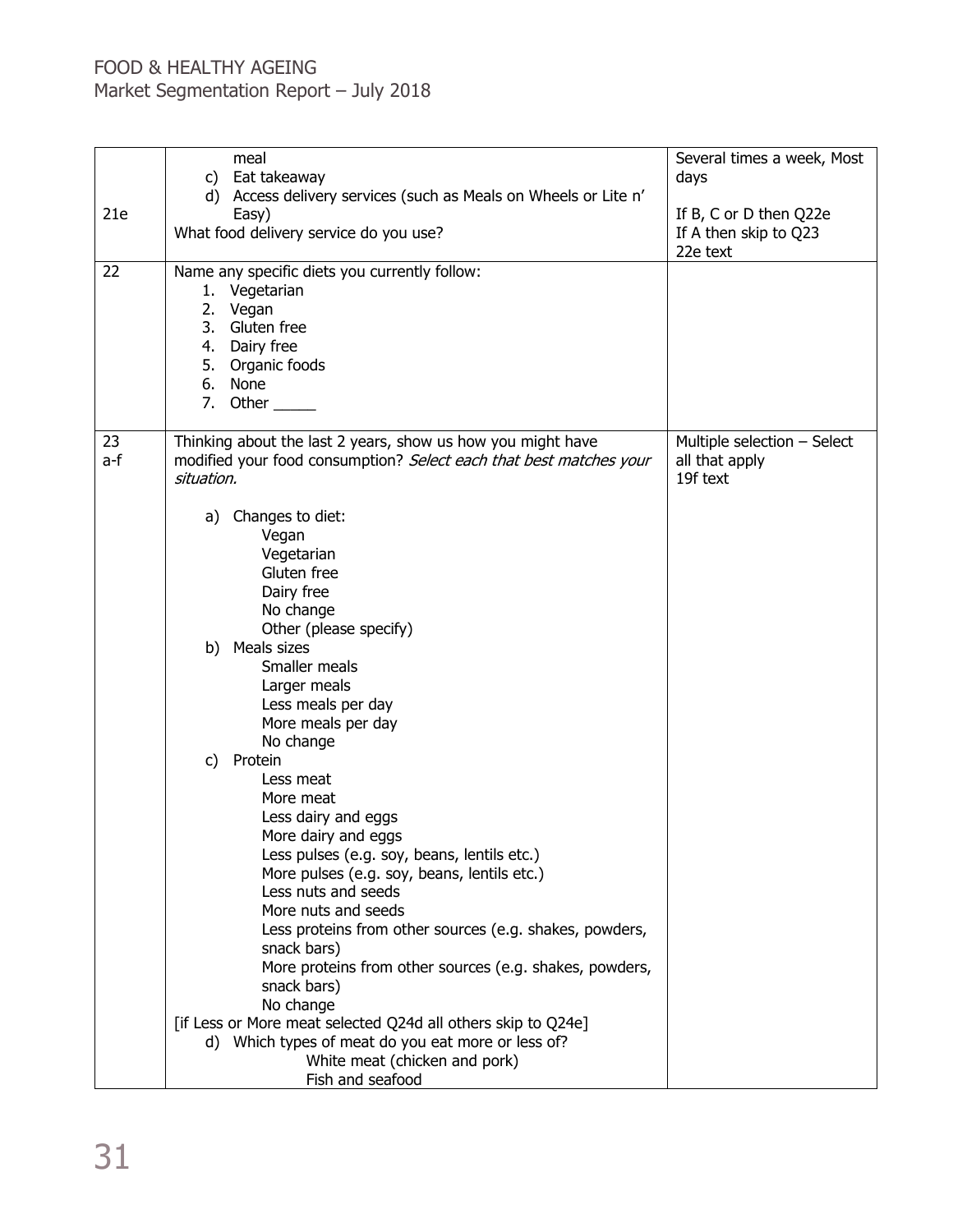|    | Red meat<br>e) Vegetables and fruit<br>More fruit<br>Less fruit<br>More vegetables<br>Less vegetables<br>No change<br>Sugar, salt and fats<br>f)<br>Less sugar<br>More sugar<br>Less salt<br>More salt                                                                                                                                                                                                                                                                    |                    |
|----|---------------------------------------------------------------------------------------------------------------------------------------------------------------------------------------------------------------------------------------------------------------------------------------------------------------------------------------------------------------------------------------------------------------------------------------------------------------------------|--------------------|
|    | Less fat<br>More fat<br>No change<br>q) Grains and starches<br>Less breads<br>More bread<br>Less rice, potatoes and other starches<br>More rice, potatoes and other starches<br>No change                                                                                                                                                                                                                                                                                 |                    |
| 24 | Thinking about the changes you have made to your diet in the last 2<br>years, what are the main reasons that you made those changes?<br>1. Medical advice<br>2. To be healthier<br>3. To achieve a healthier body weight<br>4. Encouragement from family<br>5. Influence from the media<br>6. To enjoy life more<br>7. To look better<br>8. My body could not tolerate the foods I used to eat<br>9. Financial reasons<br>10. Other, please specify<br>11. Not applicable | Multiple selection |
| 25 | In the last 12 months, which of the following sources have you used<br>to inform your food choices?<br>1. Doctor / GP<br>2. Dietitian<br>3. Friends / Family<br>4. Magazine/newspaper articles<br>5. Television Commercials and other advertising<br>6. Research/documentaries/TV reports<br>7. Cooking shows and celebrity chefs<br>8. Internet / On-line<br>9. Social media (e.g. Facebook, Twitter etc)<br>10. Other (please specify)                                  | Multiple selection |
| 26 | Of the sources you have used in the last 12 months, which one do                                                                                                                                                                                                                                                                                                                                                                                                          | Single choice      |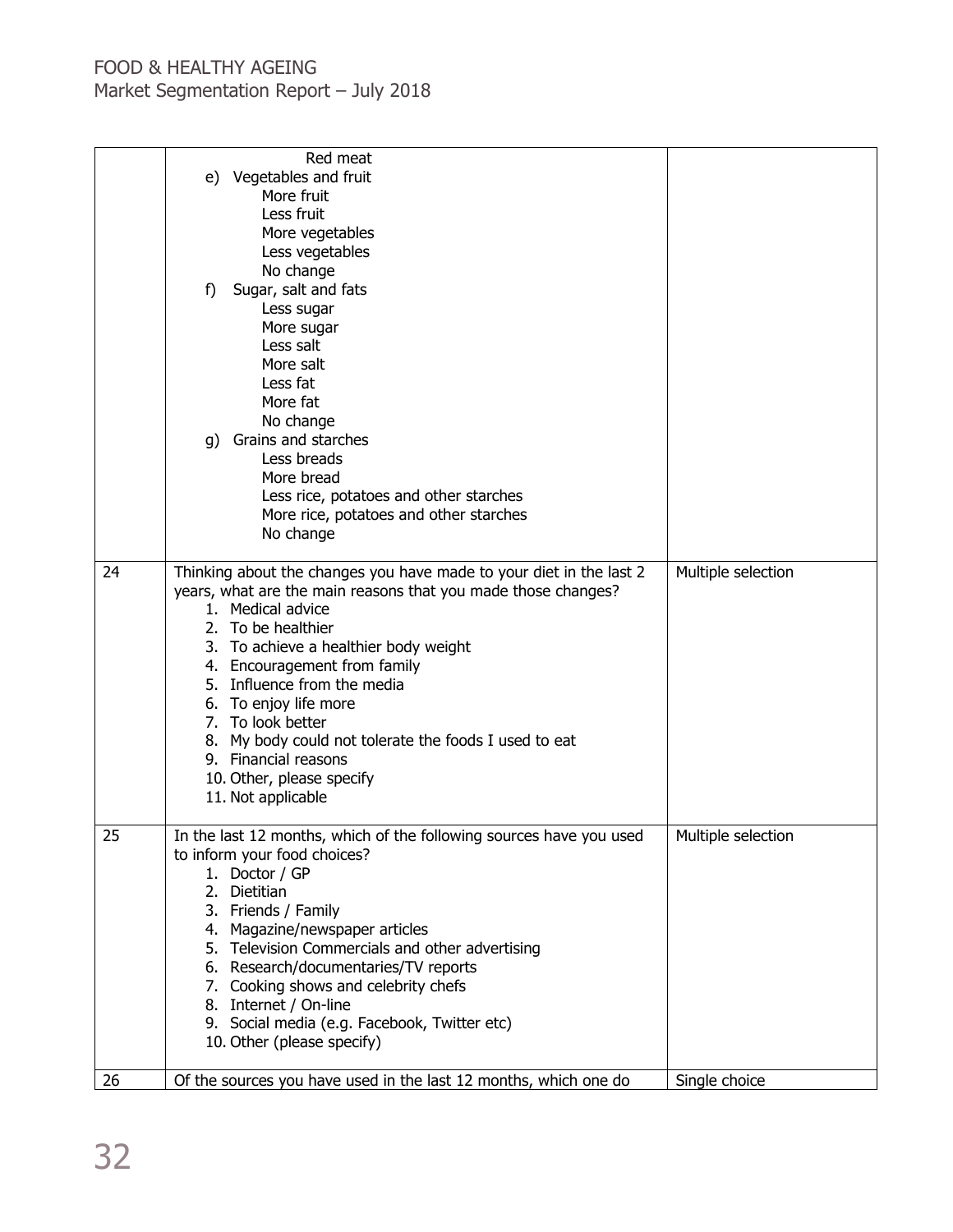|     | you consider to be the most trustworthy:<br>1. Doctor / GP<br>2. Dietitian<br>3. Friends / Family<br>4. Magazine/newspaper articles<br>5. Television Commercials and other advertising<br>6. Research/documentaries/TV reports<br>7. Cooking shows and celebrity chefs<br>8. Internet / On-line |                        |
|-----|-------------------------------------------------------------------------------------------------------------------------------------------------------------------------------------------------------------------------------------------------------------------------------------------------|------------------------|
|     | 9. Social media (e.g. Facebook, Twitter etc)<br>10. Other (please specify)                                                                                                                                                                                                                      |                        |
|     | D: Shopping for Food                                                                                                                                                                                                                                                                            |                        |
| 27  | Which of the following statements best describes where and how you                                                                                                                                                                                                                              |                        |
| a-b | do your food shopping?                                                                                                                                                                                                                                                                          |                        |
|     | I usually shop:                                                                                                                                                                                                                                                                                 |                        |
|     | Alone                                                                                                                                                                                                                                                                                           |                        |
|     | With my partner                                                                                                                                                                                                                                                                                 |                        |
|     | With a family member                                                                                                                                                                                                                                                                            |                        |
|     | With a carer                                                                                                                                                                                                                                                                                    |                        |
|     | Someone else buys my groceries for me                                                                                                                                                                                                                                                           |                        |
|     | I usually:                                                                                                                                                                                                                                                                                      |                        |
|     | Buy my groceries at the supermarket/store                                                                                                                                                                                                                                                       |                        |
|     | Order my groceries online and have them delivered                                                                                                                                                                                                                                               |                        |
|     | Order my groceries online and pick them up                                                                                                                                                                                                                                                      |                        |
| 28  | How often do you buy your groceries?                                                                                                                                                                                                                                                            |                        |
|     | 1. Daily                                                                                                                                                                                                                                                                                        |                        |
|     | 2. Every 2 days                                                                                                                                                                                                                                                                                 |                        |
|     | 3. Weekly                                                                                                                                                                                                                                                                                       |                        |
|     | 4. Fortnightly                                                                                                                                                                                                                                                                                  |                        |
|     |                                                                                                                                                                                                                                                                                                 |                        |
| 29  | How important do you consider each of the following factors to be                                                                                                                                                                                                                               |                        |
| a-q | when deciding your food choices?                                                                                                                                                                                                                                                                | Opinion scale for each |
|     | a) Nutritional benefit                                                                                                                                                                                                                                                                          | Not important to Very  |
|     | b) Locally made                                                                                                                                                                                                                                                                                 | Important $(1 - 5)$    |
|     | <b>Brand</b><br>C)                                                                                                                                                                                                                                                                              |                        |
|     | Taste<br>d)                                                                                                                                                                                                                                                                                     |                        |
|     | Texture of food<br>e)                                                                                                                                                                                                                                                                           |                        |
|     | Health claims<br>f)                                                                                                                                                                                                                                                                             |                        |
|     | Organic<br>g)                                                                                                                                                                                                                                                                                   |                        |
|     | h) Quality and freshness                                                                                                                                                                                                                                                                        |                        |
|     | Easy to chew and swallow<br>i)                                                                                                                                                                                                                                                                  |                        |
|     | No artificial additives, preservatives or colourings<br>j)                                                                                                                                                                                                                                      |                        |
|     | Low in sugar, fat or salt<br>k)                                                                                                                                                                                                                                                                 |                        |
|     | Price and special offers<br>I)                                                                                                                                                                                                                                                                  |                        |
|     | m) Pack or portions sizes                                                                                                                                                                                                                                                                       |                        |
|     | Product aimed at weight loss<br>n)                                                                                                                                                                                                                                                              |                        |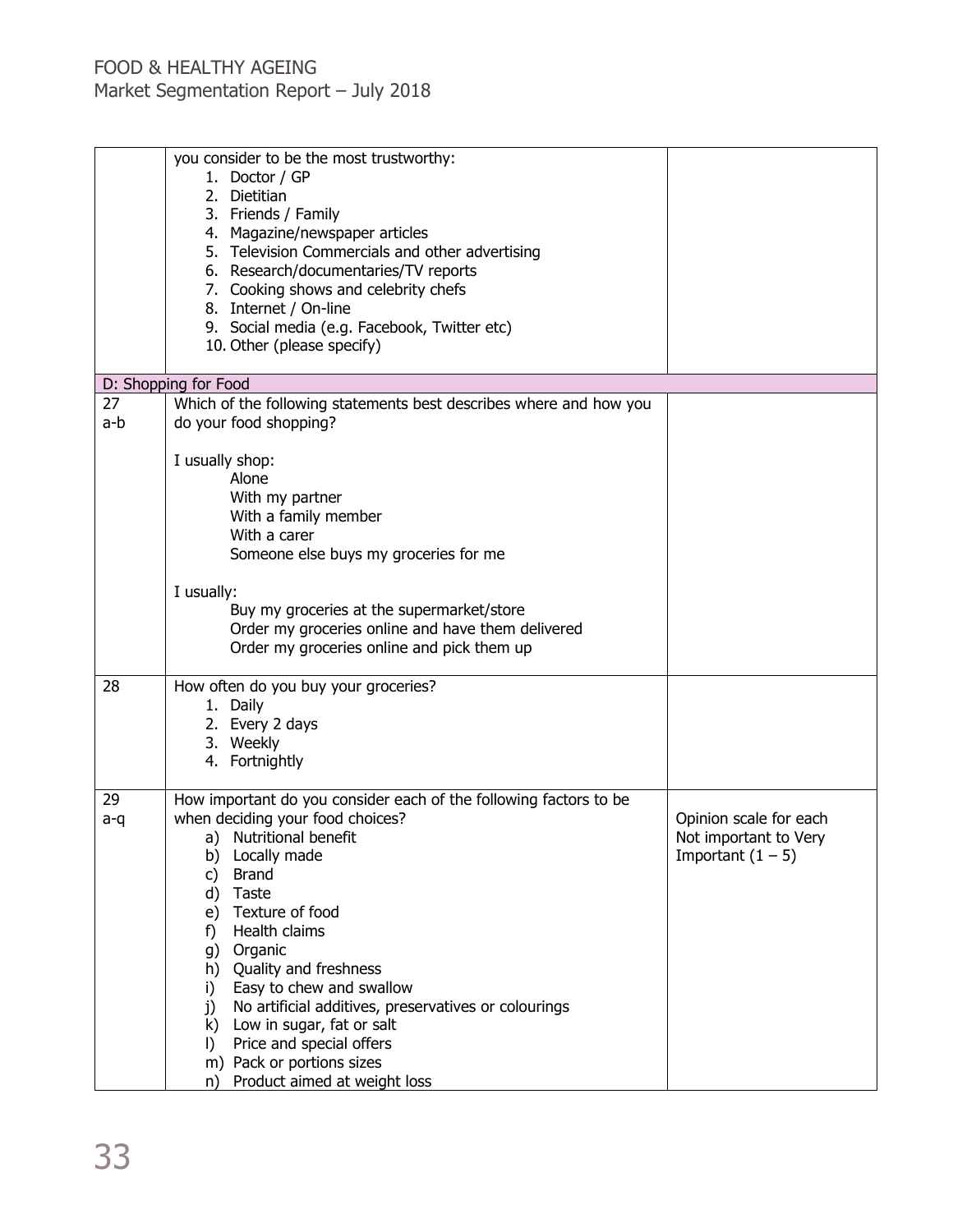|     | o) Novelty<br>p) Familiarity i.e. I've tried it before                 |                               |
|-----|------------------------------------------------------------------------|-------------------------------|
|     |                                                                        |                               |
| 30  | When shopping for food, which of the following would stop you          | Multiply selection            |
|     | buying a certain product?                                              |                               |
|     | 1. High in sugar, salt and/or fat                                      | Randomised                    |
|     | 2. Highly processed                                                    |                               |
|     | 3. Poor quality                                                        |                               |
|     | 4. Bad reviews                                                         |                               |
|     | 5. I've never tried it                                                 |                               |
|     | 6. Artificial additives, preservatives etc.                            |                               |
|     | 7. Eating it makes me feel unwell                                      |                               |
|     | 8. Large portions<br>9. Wasteful packaging                             |                               |
|     | 10. Non-recyclable packaging                                           |                               |
|     | 11. Packaging that is hard to open                                     |                               |
|     | 12. High price                                                         |                               |
|     | 13. Cheap price                                                        |                               |
|     | 14. Imported from overseas                                             |                               |
|     | 15. Other, please specify                                              |                               |
|     |                                                                        |                               |
|     | E. Food and your health (Image - baskets of vegetables)                |                               |
| 31  | Please rate how important or not important the following is to you:    | Opinion scale for each        |
| a-f | a) Eating healthy meals                                                | Not important to Very         |
|     | b) Preparing your own meals                                            | Important $(1 - 5)$           |
|     | c) Exercising                                                          |                               |
|     | d) Eating socially with friends                                        |                               |
|     | e) Eating socially with family<br>Eating out<br>f)                     |                               |
|     |                                                                        |                               |
| 32  | Do you currently take any dietary supplements like vitamins, minerals, | Yes, No                       |
|     | $\cdots$                                                               |                               |
|     |                                                                        |                               |
| 33  | [If 'Yes']                                                             | <b>Text</b>                   |
|     | What supplements are you currently taking?                             |                               |
|     | [If 'No', skip to 32]                                                  |                               |
|     |                                                                        |                               |
| 34  | How likely would you be to buy foods that have added                   | Opinion scale (very unlikely  |
|     | essential nutrients (such as vitamins and minerals) that               | to very likely)               |
|     | older people require for health ageing?                                |                               |
|     |                                                                        |                               |
| 35  | How likely would you be to buy a product that helped protect against   | Opinion scale for each        |
|     | each of the following health conditions?                               | (very unlikely, neither, very |
|     | 1. Diabetes                                                            | likely)                       |
|     | 2. Heart conditions                                                    |                               |
|     | 3. Cognitive function (brain health)                                   |                               |
|     | 4. Dementia and Alzheimer's                                            |                               |
|     | Bone health<br>5.                                                      |                               |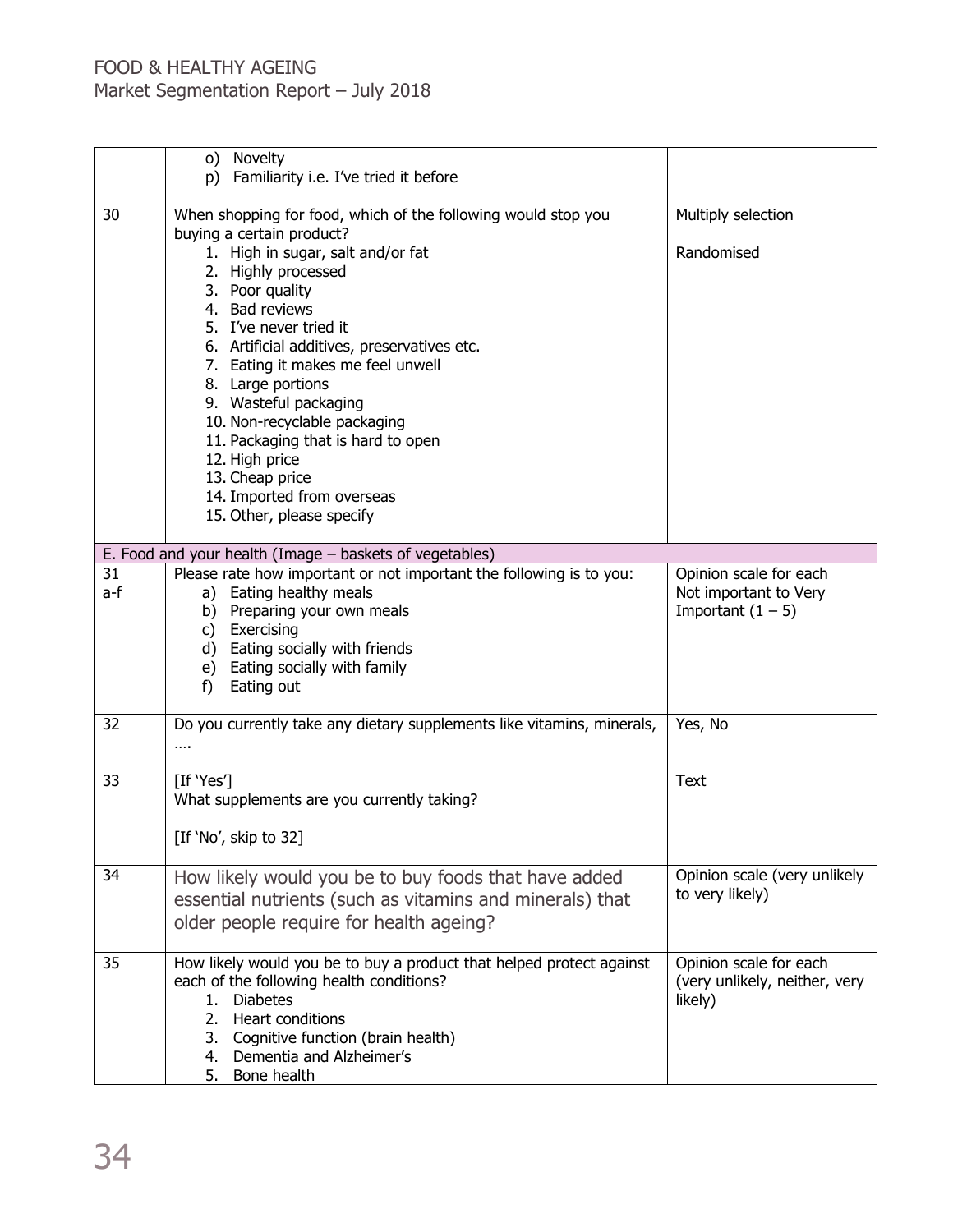|         | Skin and hair<br>6.                                                        |                                |
|---------|----------------------------------------------------------------------------|--------------------------------|
|         | 7. Maintaining or enhancing vitality and energy                            |                                |
|         | 8. Chewing and swallowing difficulties                                     |                                |
|         | 9. High or low blood pressure                                              |                                |
|         | 10. Other                                                                  |                                |
|         |                                                                            |                                |
| 36      | How likely would you be to eat a specially designed snack food that        | Opinion scale                  |
|         | supports your body's nutritional requirements?                             | (very unlikely, neither, very  |
|         |                                                                            | likely)                        |
|         | F. Food Packaging and Marketing                                            |                                |
| 37      | When deciding which foods to buy, how important are each of the            | Opinion scale for each         |
| $a - f$ | following considerations?                                                  | Not important to Very          |
|         | a) Packaging is able to be recycled                                        | important $(1 - 5)$            |
|         | b) Packaging is biodegradable                                              |                                |
|         | c) Packaging is easy for me to open                                        |                                |
|         | d) Environmentally sustainable sourcing of packaging materials             |                                |
|         | e) Packaging that maintains food freshness                                 |                                |
|         | Packaging that increases the safety and storage life of food<br>f)         |                                |
|         |                                                                            |                                |
| 38      | When considering which food to buy, how appealing are each of the          | Opinion scale for each         |
| a-f     | following types of packaging?                                              | Not at all appealing to Very   |
|         | a) Plastic                                                                 | appealing $(1 - 5)$            |
|         | b) Glass                                                                   | I think industry input will be |
|         | c) Foil                                                                    | useful here.                   |
|         | d) Cardboard and paper                                                     |                                |
|         |                                                                            |                                |
|         | e) Cans                                                                    |                                |
|         | Other, please specify<br>f)                                                |                                |
| 39      | What messages attract you to a product?                                    | Opinion scale for each         |
| a - j   | a) Nutritional content                                                     | Not appealing to Very          |
|         | Improved lifestyle<br>b)                                                   | appealing $(1 - 5)$            |
|         | Improved health<br>c)                                                      |                                |
|         | d) Natural product                                                         |                                |
|         | e) Quality and freshness                                                   |                                |
|         | Reminders of the past<br>f)                                                |                                |
|         | For my age group                                                           |                                |
|         | g)<br>Reliability of brand<br>h)                                           |                                |
|         | Value for money<br>i)                                                      |                                |
|         | Better experience (taste, smell, texture)                                  |                                |
|         | j)                                                                         |                                |
|         | G. Almost done! Just a couple of questions about Potatoes (potatoes image) |                                |
| 40      | If there was a new range of potato-based food products designed to         |                                |
|         | be highly nutritious to support health, wellbeing and positive lifestyles, |                                |
|         | what messages would attract you to buy from this range? Please             |                                |
|         | select all that apply.                                                     |                                |
|         | 1. Nutritional benefit                                                     |                                |
|         | 2. Nutritional content                                                     |                                |
|         | 3. Improved lifestyle                                                      |                                |
|         | 4. Improved health                                                         |                                |
|         |                                                                            |                                |
|         | 5. Connecting with people/socialising                                      |                                |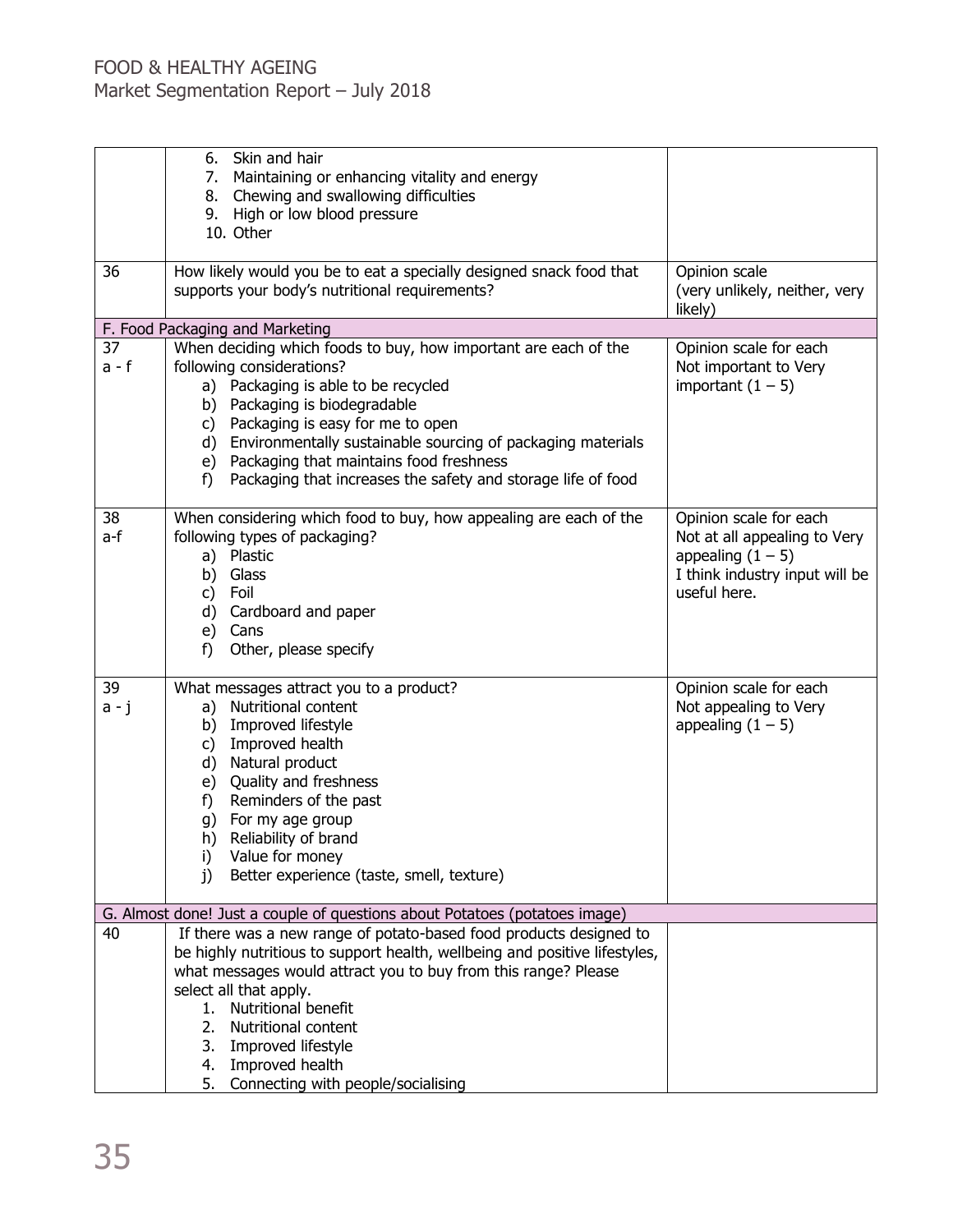|           | 6. Natural product<br>7. Reduces food wastage<br>8. Quality/freshness<br>9. Reminders of the past<br>10. For my age group<br>11. For all generations<br>12. Reliability of brand |                                                                             |
|-----------|----------------------------------------------------------------------------------------------------------------------------------------------------------------------------------|-----------------------------------------------------------------------------|
|           | 13. Value for money<br>14. Better experience (tastes, smells, texture)<br>15. Other, please specify ____________                                                                 |                                                                             |
| 41<br>a-c | How likely would you be to buy a new food claiming to be:<br>a) Nutrient dense<br>b) Energy dense<br>High protein<br>C)                                                          | (5-point Likert scale from<br>"Not at all likely" to<br>"extremely likely") |
|           | H. And to wrap up                                                                                                                                                                |                                                                             |
| 42        | Would you like to receive information about future initiatives around<br>food and healthy ageing?                                                                                | Yes, No<br>If Yes Q41<br>If No skip to End                                  |
| 43<br>a-c | Please provide us with some contact details:<br>a) Name:<br>b) Contact phone number:<br>Email address:<br>C)                                                                     | <b>Text</b>                                                                 |
| End       | Thank you for taking the time to complete the Food and Healthy<br>Ageing Survey.                                                                                                 |                                                                             |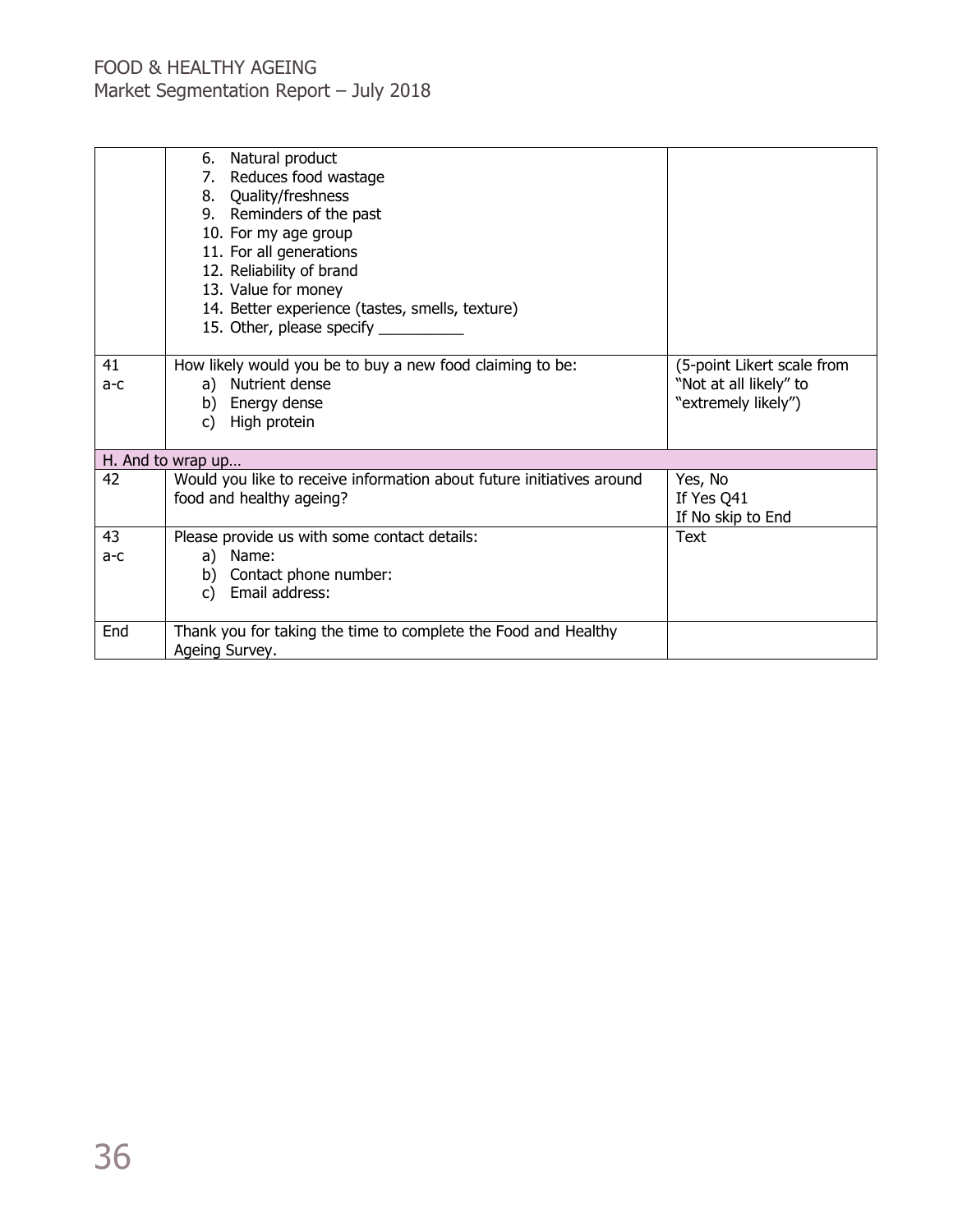# <span id="page-36-0"></span>APPENDIX 4: SEGMENTATION VARIABLES

Survey questions collected data on the following variables with the final set of variables used in the segmentation analysis identified in RED

- Age
- Gender
- HOUSEHOLD TYPE
- LIVING ARRANGEMENTS
- HOUSEHOLD INCOME
- Sources of income
- FINANCIAL SECURITY
- Location
- Health status
- Driving a car
- Highest level of education
- AVERAGE HOURS PER WEEK SPENT WITH OTHER PEOPLE THAN THOSE THEY LIVE WITH
- AVERAGE HOURS PER WEEK SPENT EXERCISING
- FOOD DECISION MAKER
- FOOD PREPARER
- TIMES THEY EAT ALONE
- How much spent weekly on food shopping
- Three favourite meals
- FREQUENCY OF; PREPARING A HOME COOKED MEAL, EATING A PURCHASED READY-MADE MEAL, EATING TAKEAWAY AND ACCESSING DELIVERY SERVICES SUCH AS MEAL ON WHEELS OR LITE'N'EASY
- Specific diets they follow
- CHANGES TO DIET
- Food choices information sources
- MOST TRUSTED SOURCES OF INFORMATION
- HOW THEY FOOD SHOP frequency, who shops, how they shop and how often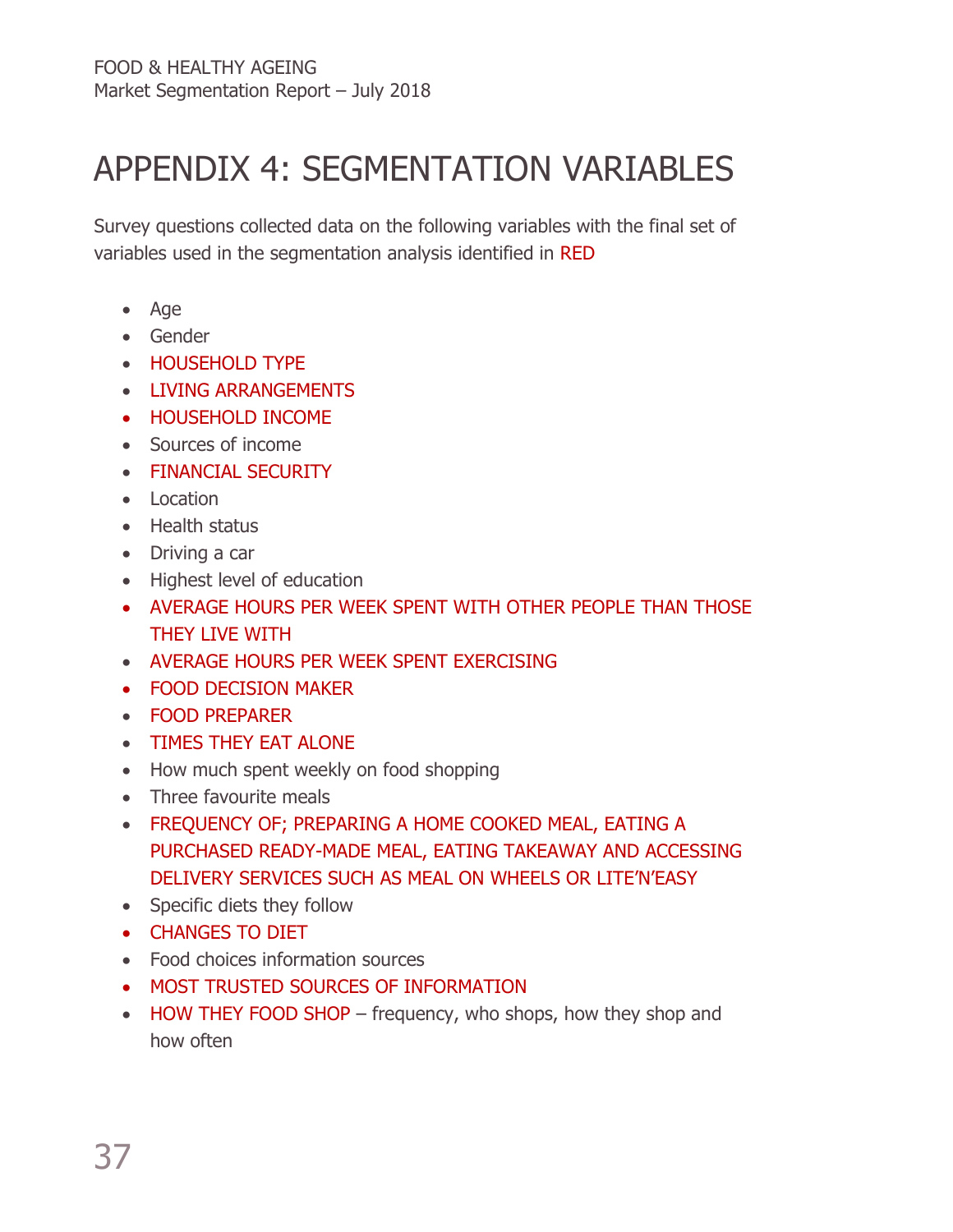- What they consider important when choosing food i.e. quality, taste, nutrition, packaging etc
- What stops they buying a certain product
- How likely would they be to purchase products aimed a specific health conditions or ones that supported specific nutritional requirements
- Which types of packaging is preferred and specific environmental considerations of packaging
- What marketing messages most attract them to a product

### Other information collected from the responses used in the segmentation analysis were general attitudes to:

- Eating healthy meals;
- Preparing own meals;
- Exercising;
- Eating socially with friends;
- Eating socially with family; and
- Eating out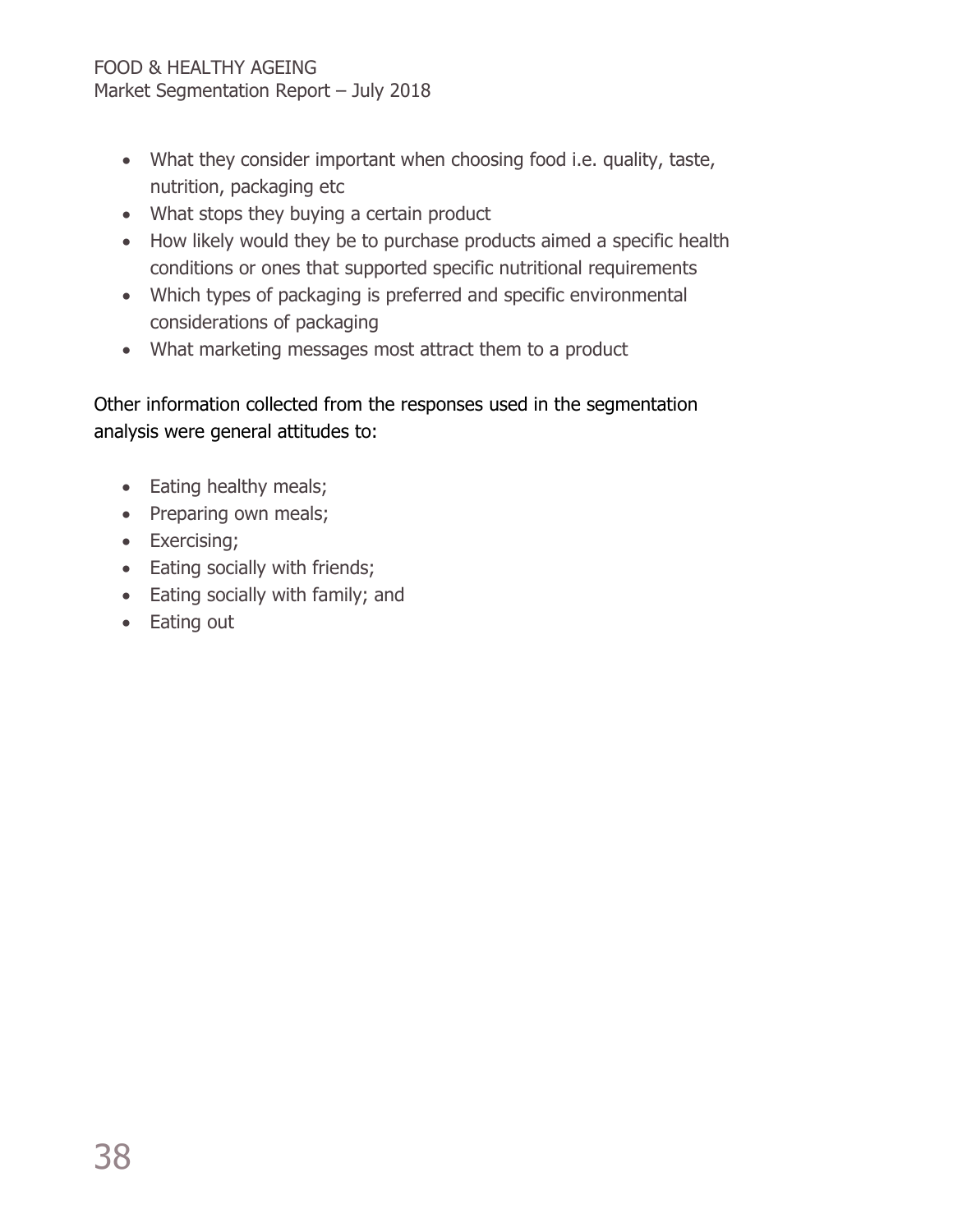# <span id="page-38-0"></span>APPENDIX 5: GENERAL SURVEY RESPONSES



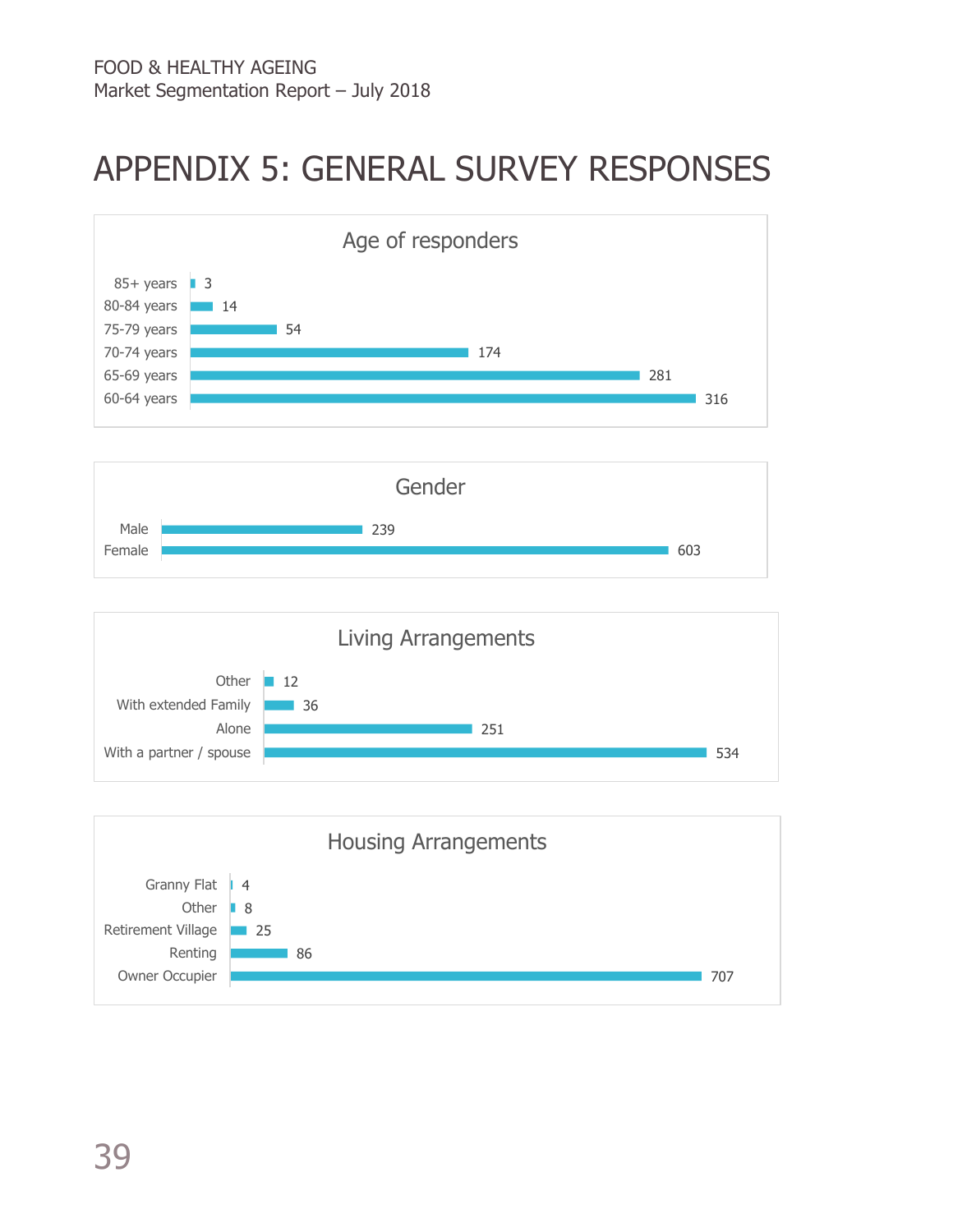







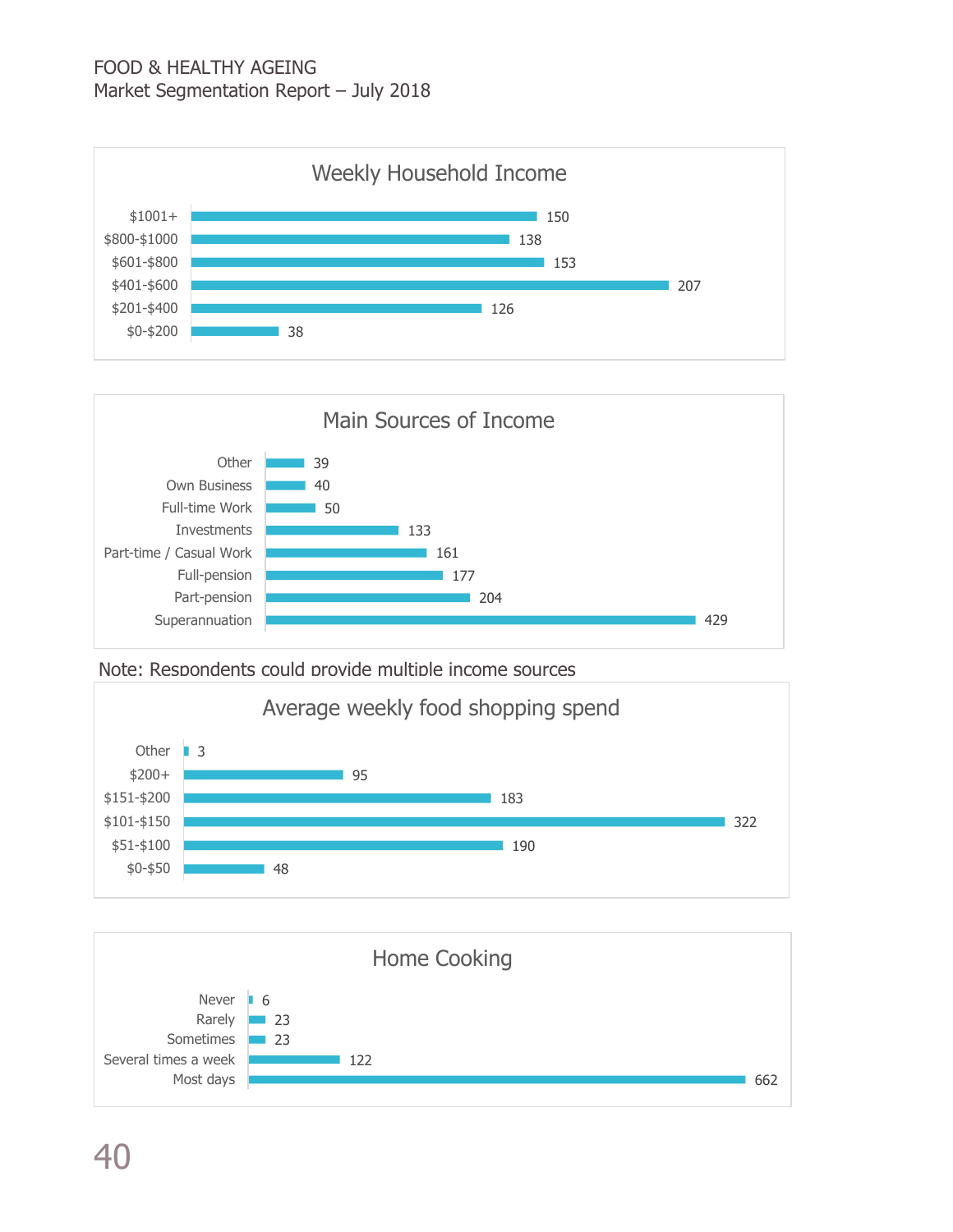







Groceries – 98% said they purchased their groceries at the supermarket / store. Only 14% said they purchased on-line with home delivery.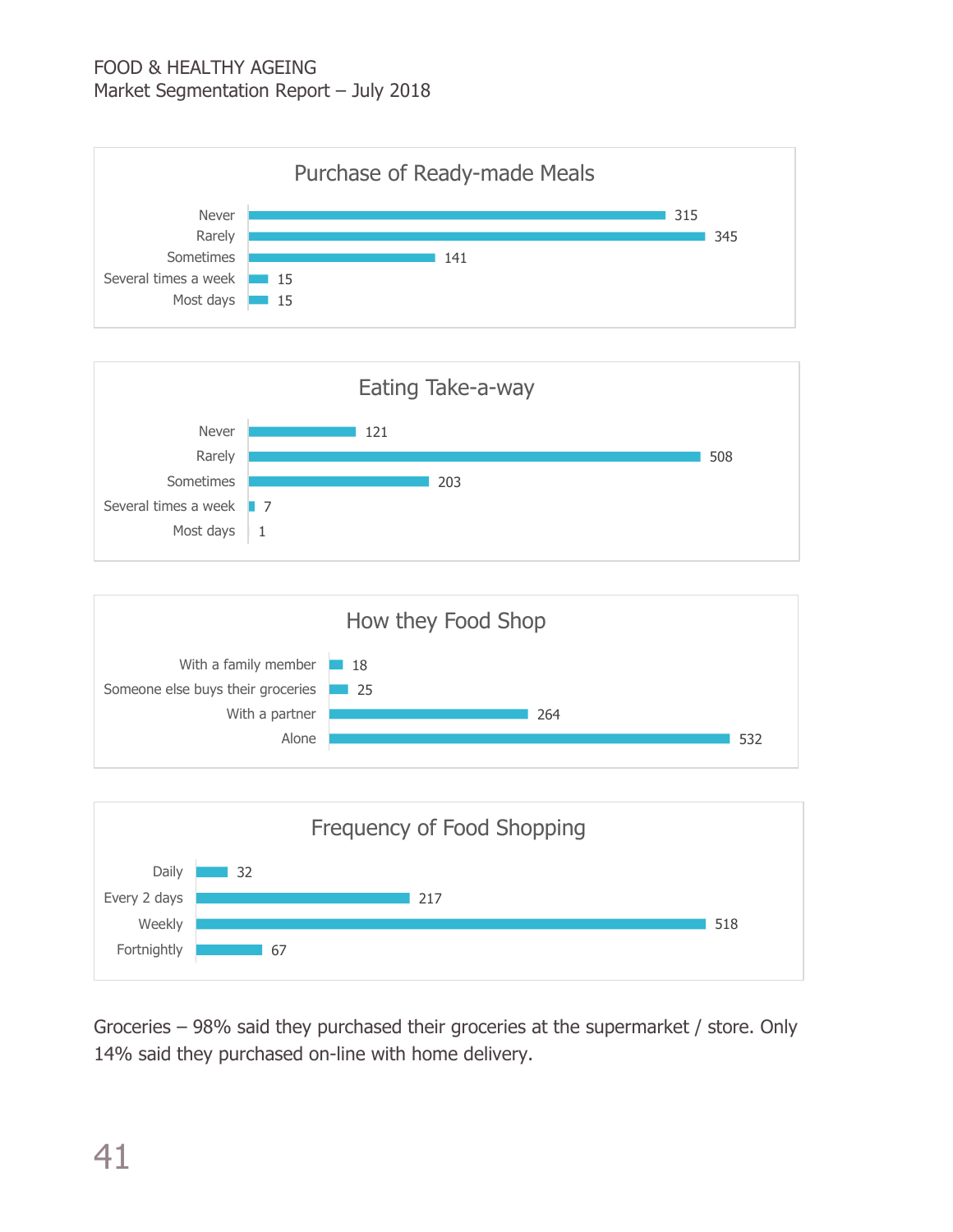Meal sizes – 61% said they now ate smaller meals and 32% said there had been no change in their meal sizes.

Protein – 56% said they ate less meat than when younger

Fruit and Vegetables – 63% said they ate more vegetables and 46% more fruit than when younger

Sugar, Salt and Fats – 72%, 46% and 45% said they ate less sugar, salt and fat respectively than when younger. 21% had not changed how much sugar, salt and fats they ate.

Grains and Starches – 49% said they ate less bread and 34% less rice, potatoes and other starches. 38% had not changed how much grains and starches they ate.

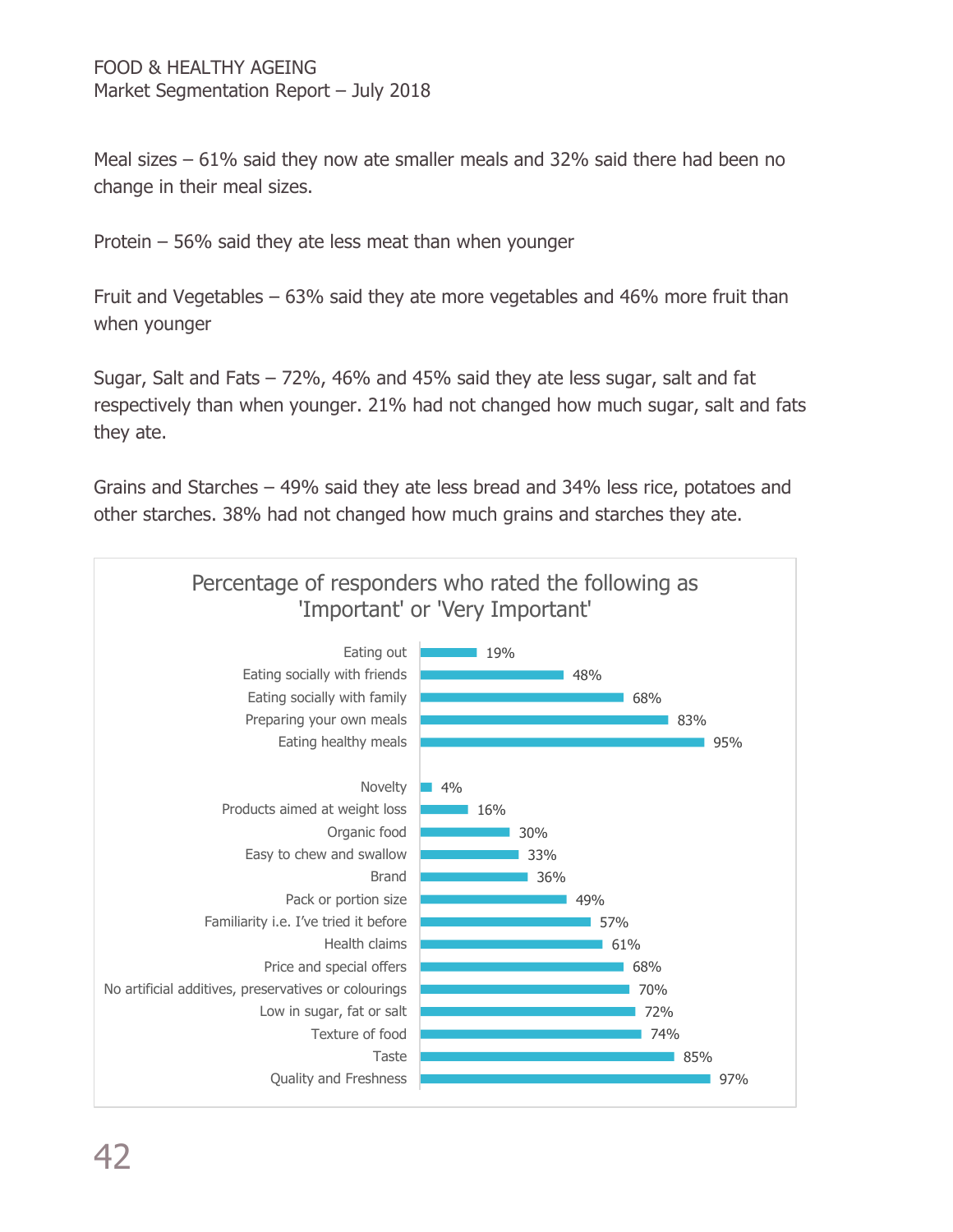# <span id="page-42-0"></span>APPENDIX 6: SAMPLE DATA TABLES

The data collected through the survey provides much more information beyond just the variables used in the segmentation analysis. In total there are 169 tables available across the variable topics as listed in page 11, Segmentation Variables. The following are some examples of these data tables that could be accessed to further inform product, service and marketing strategies. The full list of data tables are available in The Food and Healthy Ageing Market Segmentation Data Tables (2018) resource.

### <span id="page-42-1"></span>**TABLE 1.**

Table 1 shows the results for question 19, "On average, for your household, how much would you spend on food shopping each week?"

| Column %      | Segments FINAL1   |                  |                   |                   |            |  |  |  |
|---------------|-------------------|------------------|-------------------|-------------------|------------|--|--|--|
|               | <b>Isolated</b>   | <b>PHC</b>       | <b>RHC</b>        | <b>Disengaged</b> | <b>NET</b> |  |  |  |
| $$0 - $50$    | 16%个              | $0\% \downarrow$ | $1\% \downarrow$  | 2%                | 6%         |  |  |  |
| $$51 - $100$  | 46%个              | $9\% \downarrow$ | $12\% \downarrow$ | $16\% \downarrow$ | 23%        |  |  |  |
| $$101 - $150$ | $29\% \downarrow$ | 43%              | 41%               | 45%               | 38%        |  |  |  |
| $$151 - $200$ | 7% ↓              | 28%              | 31%个              | 25%               | 22%        |  |  |  |
| $$200+$       | $3\% \downarrow$  | 20%个             | 15%个              | 11%               | 11%        |  |  |  |
| <b>NET</b>    | 100%              | 100%             | 100%              | 100%              | 100%       |  |  |  |
| Column n      | 261               | 158              | 250               | 169               | 838        |  |  |  |
|               |                   |                  |                   |                   |            |  |  |  |

#### **Weekly food spend**

**Total sample; Unweighted; base n = 838; total n = 842; 4 missing**

#### **Multiple comparison correction: False Discovery Rate (FDR) (p = 0.05)**

PHC – Proactive Health Conscious, RHC – Reactive Health Conscious

Figures in Blue show significantly higher number of responses in that category than other segments Figures in Red show significantly lower number of responses in that category than other segments

### <span id="page-42-2"></span>**TABLE 2**

Table 2 shows the results for the response "Packaging is easy for me to open" from question 37 "When deciding which foods to buy, how important are each of the following considerations?". The average over all response shows that 35% say it is 'very important' that packaging is easy for them to open, but this response is significantly higher in Segment 1 at 42% than the other segments.